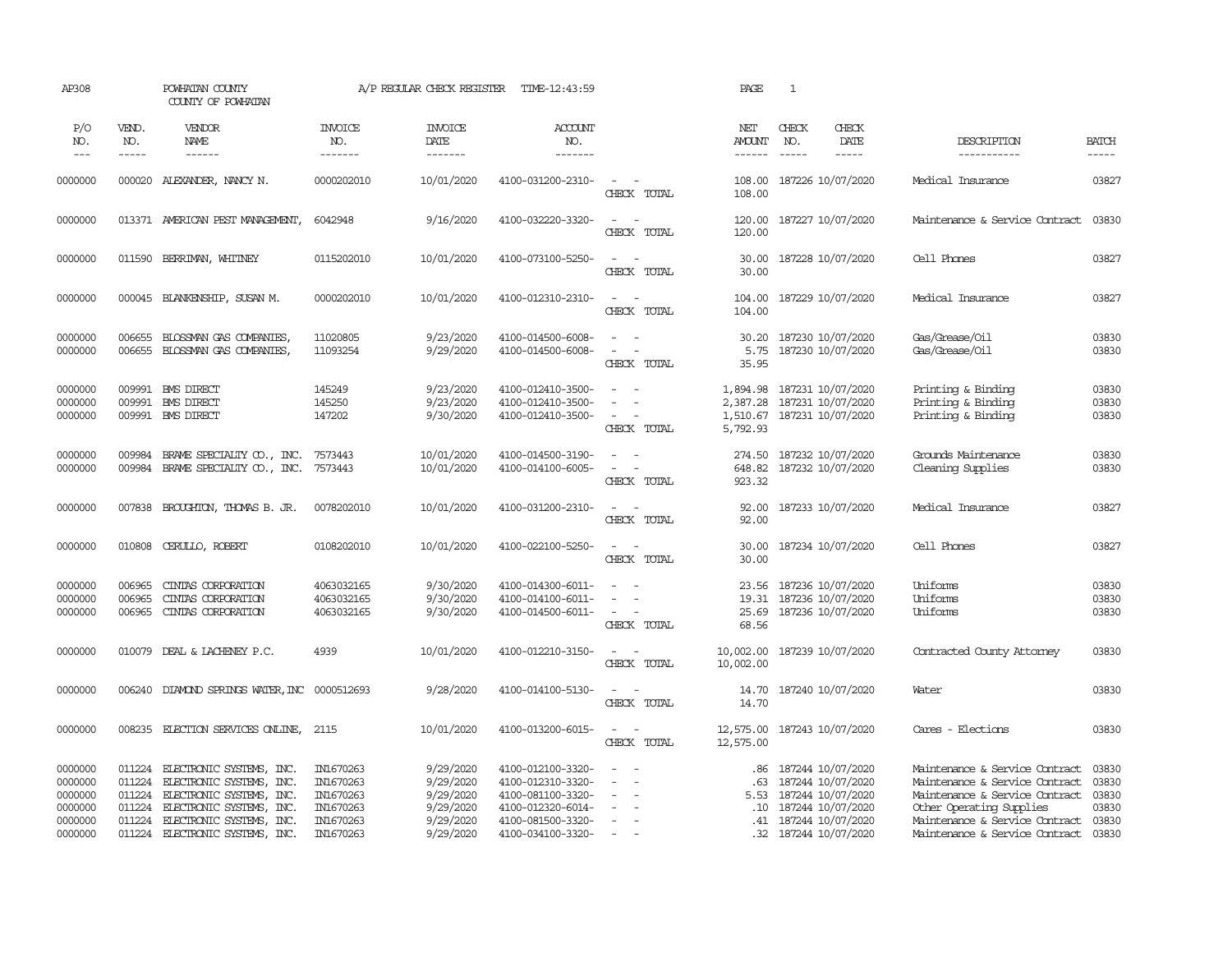| AP308   |             | POWHATAN COUNTY<br>COUNTY OF POWHATAN     |                 | A/P REGULAR CHECK REGISTER | TIME-12:43:59     |                                      | PAGE                       | 2             |                            |                                      |              |
|---------|-------------|-------------------------------------------|-----------------|----------------------------|-------------------|--------------------------------------|----------------------------|---------------|----------------------------|--------------------------------------|--------------|
| P/O     | VEND.       | VENDOR                                    | <b>INVOICE</b>  | <b>INVOICE</b>             | ACCOUNT           |                                      | NET                        | CHECK         | CHECK                      |                                      |              |
| NO.     | NO.         | NAME                                      | NO.             | DATE                       | NO.               |                                      | AMOUNT                     | NO.           | DATE                       | DESCRIPTION                          | <b>BATCH</b> |
| $---$   | $- - - - -$ | $- - - - - -$                             | -------         | $- - - - - - -$            | $- - - - - - -$   |                                      | $- - - - - -$              | $\frac{1}{2}$ | $- - - - -$                | -----------                          | $- - - - -$  |
|         |             |                                           |                 |                            |                   |                                      |                            |               |                            |                                      |              |
| 0000000 |             | 011224 ELECTRONIC SYSTEMS, INC.           | IN1670263       | 9/29/2020                  | 4100-011010-3320- | $\sim$                               | 5.26                       |               | 187244 10/07/2020          | Maintenance & Service Contract 03830 |              |
| 0000000 | 011224      | ELECTRONIC SYSTEMS, INC.                  | IN1670263       | 9/29/2020                  | 4100-012200-3320- |                                      | 3.47                       |               | 187244 10/07/2020          | Maintenance & Service Contract       | 03830        |
| 0000000 | 011224      | ELECTRONIC SYSTEMS, INC.                  | IN1670263       | 9/29/2020                  | 4100-012510-3320- |                                      | .17                        |               | 187244 10/07/2020          | Maintenance & Service Contract       | 03830        |
| 0000000 | 011224      | ELECTRONIC SYSTEMS, INC.                  | IN1670263       | 9/29/2020                  | 4100-031200-3320- | $\sim$                               | 27.35                      |               | 187244 10/07/2020          | Maintenance & Service Contract       | 03830        |
| 0000000 | 011224      | ELECTRONIC SYSTEMS, INC.                  | IN1670263       | 9/29/2020                  | 4100-032200-3320- | $\sim$                               | 2.76                       |               | 187244 10/07/2020          | Maintenance & Service Contract       | 03830        |
|         |             |                                           |                 |                            |                   | CHECK TOTAL                          | 46.86                      |               |                            |                                      |              |
| 0000000 |             | 008336 FERGUSON ENTERPRISES INC.          | 7045297         |                            | 4100-032220-3310- | $\sim$<br>$\sim$                     |                            |               | 187245 10/07/2020          |                                      | 03830        |
|         |             |                                           |                 | 9/22/2020                  |                   |                                      | 60.01                      |               |                            | Repairs & Maintenance                |              |
|         |             |                                           |                 |                            |                   | CHECK TOTAL                          | 60.01                      |               |                            |                                      |              |
| 0000000 |             | 001380 FORD, SUSAN P.                     | 0013202010      | 10/01/2020                 | 4100-012310-2310- | $\sim$<br>$\sim$                     | 104.00                     |               | 187246 10/07/2020          | Medical Insurance                    | 03827        |
|         |             |                                           |                 |                            |                   | CHECK TOTAL                          | 104.00                     |               |                            |                                      |              |
| 0000000 |             | 013190 FP MAILING SOLUTIONS               | TDC#60008461043 | 10/03/2020                 | 4100-021600-5210- | $\equiv$<br>$\sim$                   | 200.00                     |               | 187248 10/07/2020          | Postage                              | 03830        |
|         |             |                                           |                 |                            |                   | CHECK TOTAL                          | 200.00                     |               |                            |                                      |              |
| 0000000 |             | 009419 GOV DEALS                          | CREDT0000004417 | 12/31/2019                 | 3100-018990-0009- | $\sim$                               |                            |               | 5.00- 187251 10/07/2020    | Sale of Equipment                    | 03830        |
| 0000000 |             | 009419 GOV DEALS                          | CREDT0000004435 | 1/31/2020                  | 3100-018990-0009- | $\equiv$<br>$\overline{\phantom{a}}$ |                            |               | 5.00- 187251 10/07/2020    | Sale of Equipment                    | 03830        |
| 0000000 |             | 009419 GOV DEALS                          | SALES0000067782 | 8/31/2020                  | 3100-018990-0009- |                                      |                            |               | 156.87 187251 10/07/2020   | Sale of Equipment                    | 03830        |
| 0000000 |             | 009419 GOV DEALS                          | SALES0000068024 | 9/30/2020                  | 3100-018990-0009- |                                      |                            |               | 12.75 187251 10/07/2020    | Sale of Equipment                    | 03830        |
|         |             |                                           |                 |                            |                   | CHECK TOTAL                          | 159.62                     |               |                            |                                      |              |
| 0000000 | 013690      | GOVERNMENT FORMS & SUPPLI                 | 0323513         | 9/10/2020                  | 4100-013200-6015- | $\sim$<br>$\sim$                     | 62.92                      |               | 187252 10/07/2020          | Cares - Elections                    | 03830        |
|         |             |                                           |                 |                            |                   | CHECK TOTAL                          | 62.92                      |               |                            |                                      |              |
| 0000000 |             | 013549 HOSTED BACKBONE, LLC               | HB17-9151       | 10/01/2020                 | 4100-012510-5260- | $\overline{\phantom{a}}$             | 975.00                     |               | 187253 10/07/2020          | Internet Usage                       | 03830        |
|         |             |                                           |                 |                            |                   | CHECK TOTAL                          | 975.00                     |               |                            |                                      |              |
| 0000000 | 000120      | JAMES RIVER AIR                           | C227220         | 10/01/2020                 | 4100-014100-3320- | $\sim$<br>- 11                       | 7,217.00                   |               | 187254 10/07/2020          | Maintenance & Service Contract       | 03830        |
| 0000000 | 000120      | <b>JAMES RIVER AIR</b>                    | C227221         | 10/01/2020                 | 4100-032220-3310- |                                      | 1,125.00 187254 10/07/2020 |               |                            | Repairs & Maintenance                | 03830        |
| 0000000 | 000120      | <b>JAMES RIVER AIR</b>                    | C227246         | 10/01/2020                 | 4100-014100-3320- | $\sim$                               |                            |               | 5,485.33 187254 10/07/2020 | Maintenance & Service Contract       | 03830        |
| 0000000 | 000120      | <b>JAMES RIVER AIR</b>                    | C227246         | 10/01/2020                 | 4100-035100-3320- | $\equiv$                             | 267.00                     |               | 187254 10/07/2020          | Landscaping - Animal Control         | 03830        |
| 0000000 | 000120      | <b>JAMES RIVER AIR</b>                    | C227246         | 10/01/2020                 | 4100-032210-3320- | $\sim$<br>$\sim$                     | 484.00                     |               | 187254 10/07/2020          | Maintenance & Service Contract       | 03830        |
|         |             |                                           |                 |                            |                   | CHECK TOTAL                          | 14,578.33                  |               |                            |                                      |              |
| 0000000 |             | 013645 KNOWINK LLC                        | 6473            | 9/28/2020                  | 4100-013200-6015- | $\sim$<br>$\sim$                     | 313.50                     |               | 187256 10/07/2020          | Cares - Elections                    | 03830        |
|         |             |                                           |                 |                            |                   | CHECK TOTAL                          | 313.50                     |               |                            |                                      |              |
| 0000000 |             | $013108$ LAWN AND GOLF CO., INC.          | 47435           | 9/29/2020                  | 4100-014600-3310- | $\sim$<br>$\sim$                     | 400.75                     |               | 187257 10/07/2020          | Repairs and Maintenance              | 03830        |
|         |             |                                           |                 |                            |                   | CHECK TOTAL                          | 400.75                     |               |                            |                                      |              |
| 0000000 |             | 013529 MARTIN, CARY                       | 0135202010      | 10/01/2020                 | 4100-031210-5421- | $\sim$ $ \sim$                       |                            |               | 187258 10/07/2020          | Rent - Towers                        | 03827        |
|         |             |                                           |                 |                            |                   | CHECK TOTAL                          | 700.00<br>700.00           |               |                            |                                      |              |
|         |             |                                           |                 |                            |                   |                                      |                            |               |                            |                                      |              |
| 0000000 |             | 011354 MATTHEW BENDER & CO, INC. 20456964 |                 | 9/10/2020                  | 4100-011010-3002- | $\sim$<br>$\sim$<br>CHECK TOTAL      | 55.08<br>55.08             |               | 187259 10/07/2020          | County Code                          | 03830        |
|         |             |                                           |                 |                            |                   |                                      |                            |               |                            |                                      |              |
| 0000000 |             | 009276 MCCREIGHT, FRAN                    | 0092202010      | 10/01/2020                 | 4100-073100-5250- | $\sim$ $ -$<br>CHECK TOTAL           | 30.00<br>30.00             |               | 187260 10/07/2020          | Cell Phones                          | 03827        |
|         |             |                                           |                 |                            |                   |                                      |                            |               |                            |                                      |              |
| 0000000 |             | 013176 MIDWEST TAPE, LLC                  | 99383694        | 9/15/2020                  | 4100-073100-6012- | $\sim$                               |                            |               | 14.23 187261 10/07/2020    | Books & Subscriptions                | 03830        |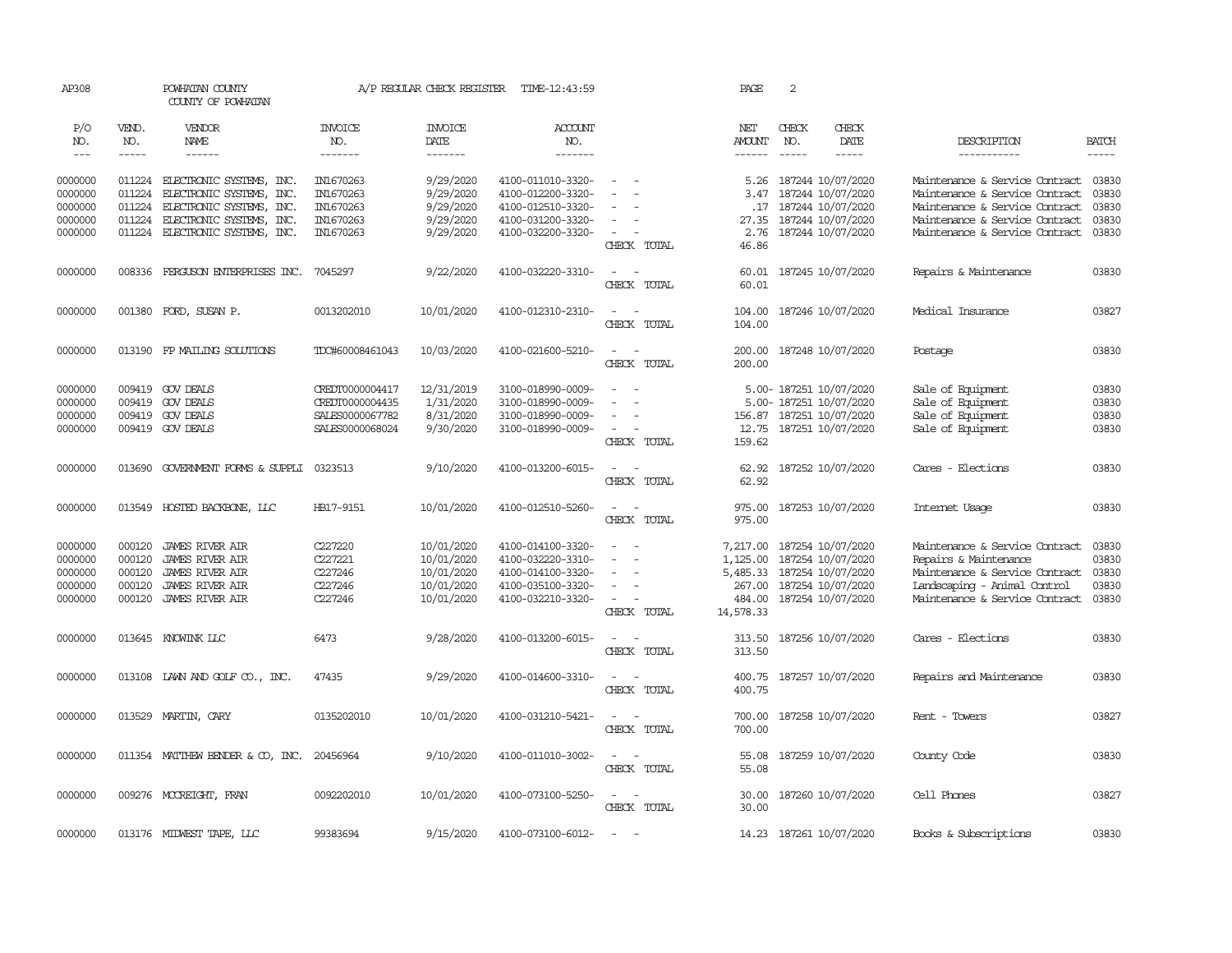| AP308                                    |                            | POWHATAN COUNTY<br>COUNTY OF POWHATAN                                                                                                                 |                                  | A/P REGULAR CHECK REGISTER                       | TIME-12:43:59                                                                    |                                                                                         | PAGE                             | $\overline{3}$                                                                        |                        |                                                                                              |                                  |
|------------------------------------------|----------------------------|-------------------------------------------------------------------------------------------------------------------------------------------------------|----------------------------------|--------------------------------------------------|----------------------------------------------------------------------------------|-----------------------------------------------------------------------------------------|----------------------------------|---------------------------------------------------------------------------------------|------------------------|----------------------------------------------------------------------------------------------|----------------------------------|
| P/O<br>NO.<br>$---$                      | VEND.<br>NO.<br>-----      | <b>VENDOR</b><br>NAME<br>$- - - - - -$                                                                                                                | <b>INVOICE</b><br>NO.<br>------- | <b>INVOICE</b><br>DATE<br>-------                | <b>ACCOUNT</b><br>NO.<br>-------                                                 |                                                                                         | NET<br>AMOUNT                    | CHECK<br>NO.                                                                          | CHECK<br>DATE<br>----- | DESCRIPTION<br>-----------                                                                   | <b>BATCH</b><br>-----            |
| 0000000                                  |                            | 013176 MIDWEST TAPE, LLC                                                                                                                              | 99415718                         | 9/22/2020                                        | 4100-073100-6012-                                                                | $\sim$<br>$\sim$<br>CHECK TOTAL                                                         | 98.95<br>113.18                  | 187261 10/07/2020                                                                     |                        | Books & Subscriptions                                                                        | 03830                            |
| 0000000                                  |                            | 006610 MO-JOHNS SANITATION                                                                                                                            | 130772                           | 9/23/2020                                        | 4100-071110-5900-                                                                | $\sim$ $-$<br>$\overline{\phantom{a}}$<br>CHECK TOTAL                                   | 200.00<br>200.00                 | 187262 10/07/2020                                                                     |                        | Special Events                                                                               | 03830                            |
| 0000000<br>0000000                       |                            | 013691 OEI EVENTS<br>013691 OEI EVENTS                                                                                                                | ED1<br>ED <sub>2</sub>           | 9/29/2020<br>9/29/2020                           | 4100-071110-5900-<br>4100-071110-5900-                                           | $\sim$ $ \sim$<br>$\overline{\phantom{a}}$<br>$\sim$<br>CHECK TOTAL                     | 450.00<br>800.00<br>1,250.00     | 187264 10/07/2020<br>187264 10/07/2020                                                |                        | Special Events<br>Special Events                                                             | 03831<br>03831                   |
| 0000000<br>0000000                       | 009475                     | 009475 OWEN G. DUNN CO., INC.<br>OWENG. DUNN CO., INC.                                                                                                | 23384<br>23407                   | 9/30/2020<br>9/30/2020                           | 4100-013200-6015-<br>4100-013200-6015-                                           | $\sim$<br>$\sim$<br>$\sim$<br>CHECK TOTAL                                               | 85.00<br>867.00<br>952.00        | 187265 10/07/2020<br>187265 10/07/2020                                                |                        | Cares - Elections<br>Cares - Elections                                                       | 03831<br>03831                   |
| 0000000                                  | 009638                     | POE, INEZ L                                                                                                                                           | 0096202010                       | 10/01/2020                                       | 4100-013200-2310-                                                                | $\sim$<br>$\sim$<br>CHECK TOTAL                                                         | 120.00<br>120.00                 | 187266 10/07/2020                                                                     |                        | Medical Insurance                                                                            | 03827                            |
| 0000000                                  | 011929                     | POMPEI, ANDREW                                                                                                                                        | 0119202010                       | 10/01/2020                                       | 4100-081100-5250-                                                                | $\sim$<br>$\sim$<br>CHECK TOTAL                                                         | 30.00<br>30.00                   | 187267 10/07/2020                                                                     |                        | Cell Phones                                                                                  | 03827                            |
| 0000000                                  | 001980                     | POORE, FRANCES                                                                                                                                        | 0019202010                       | 10/01/2020                                       | 4100-012100-2310-                                                                | $\sim$<br>$\sim$<br>CHECK TOTAL                                                         | 88.00<br>88.00                   | 187268 10/07/2020                                                                     |                        | Medical Insurance                                                                            | 03827                            |
| 0000000                                  |                            | 006043 POWERS, KATHRYN C.                                                                                                                             | 0060202010                       | 10/01/2020                                       | 4100-021600-2310-                                                                | $\sim$ $\sim$<br>CHECK TOTAL                                                            | 120.00<br>120.00                 | 187269 10/07/2020                                                                     |                        | Medical Insurance                                                                            | 03827                            |
| 0000000                                  | 008579                     | POWHATAN COMMERCIAL                                                                                                                                   | 0085202010                       | 10/01/2020                                       | 4100-014400-5420-                                                                | $\sim$<br>$\sim$ $-$<br>CHECK TOTAL                                                     | 2,634.00<br>2,634.00             | 187271 10/07/2020                                                                     |                        | Rent - Office Space                                                                          | 03827                            |
| 0000000                                  | 006928                     | POWHATAN COUNTY DEPT. OF                                                                                                                              | CAA BD CR LUNCH                  | 10/01/2020                                       | 4100-053910-5643-                                                                | $\sim$ $ \sim$<br>CHECK TOTAL                                                           | 20.59<br>20.59                   | 187272 10/07/2020                                                                     |                        | PCCAA Services - Federal CSBG                                                                | 03831                            |
| 0000000                                  | 008294                     | POWHATAN COUNTY PUBLIC                                                                                                                                | 0082202010                       | 10/01/2020                                       | 4100-031200-2310-                                                                | $\sim$<br>$\sim$<br>CHECK TOTAL                                                         | 718.00<br>718.00                 | 187273 10/07/2020                                                                     |                        | Medical Insurance                                                                            | 03827                            |
| 0000000                                  |                            | 010938 POWHATAN YMCA                                                                                                                                  | 101                              | 9/28/2020                                        | 4100-081200-0017-                                                                | $\sim$ $\sim$<br>CHECK TOTAL                                                            | 10,000.00<br>10,000.00           | 187275 10/07/2020                                                                     |                        | <b>YMCA</b> Services                                                                         | 03831                            |
| 0000000<br>0000000<br>0000000            | 000780<br>000780<br>000780 | <b>CUILL CORPORATION</b><br><b>QUILL CORPORATION</b><br><b>CUILL CORPORATION</b>                                                                      | 10460048<br>10466466<br>10475104 | 9/15/2020<br>9/15/2020<br>9/15/2020              | 4100-012410-6001-<br>4100-012410-6001-<br>4100-012410-6001-                      | $\sim$ $ -$<br>CHECK TOTAL                                                              | 5.39<br>98.68<br>162.97          | 187276 10/07/2020<br>187276 10/07/2020<br>58.90 187276 10/07/2020                     |                        | Office Supplies<br>Office Supplies<br>Office Supplies                                        | 03831<br>03831<br>03831          |
| 0000000<br>0000000<br>0000000<br>0000000 | 000620                     | 000620 R. C. GOODWIN & SONS, INC<br>R. C. GOODWIN & SONS, INC<br>000620 R. C. GOODWYN & SONS, INC 0927493<br>000620 R. C. GOODWYN & SONS, INC 0927508 | 0926392<br>0926939               | 9/15/2020<br>9/18/2020<br>9/22/2020<br>9/22/2020 | 4100-014100-6004-<br>4100-014100-3310-<br>4100-014100-6004-<br>4100-014100-3310- | $\equiv$<br>$\sim$<br>$\blacksquare$<br>$\sim$<br>$\sim$<br>$\sim$ $  -$<br>CHECK TOTAL | 24.99<br>11.98<br>23.98<br>70.12 | 187277 10/07/2020<br>187277 10/07/2020<br>187277 10/07/2020<br>9.17 187277 10/07/2020 |                        | Tools and Equipment<br>Repairs & Maintenance<br>Tools and Equipment<br>Repairs & Maintenance | 03831<br>03831<br>03831<br>03831 |
| 0000000                                  |                            | 011633 RACLARK ENTERPRISES                                                                                                                            | 1633                             | 9/10/2020                                        | 4100-013200-6001-                                                                | $\overline{\phantom{a}}$<br>$\sim$<br>CHECK TOTAL                                       | 216.00<br>216.00                 | 187278 10/07/2020                                                                     |                        | Office Supplies                                                                              | 03831                            |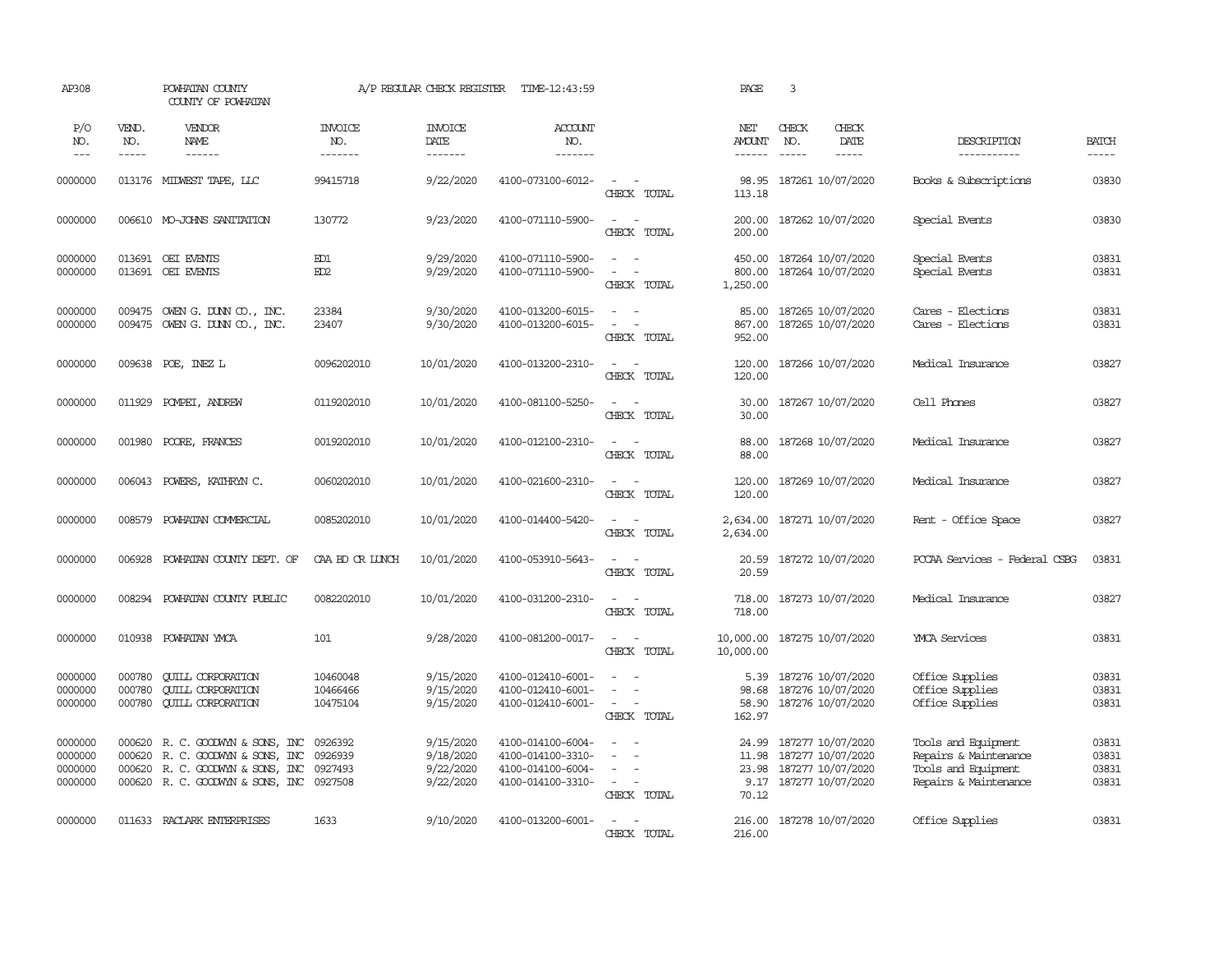| AP308                                               |                                                | POWHATAN COUNTY<br>COUNTY OF POWHATAN                                                                                               |                                                                                        | A/P REGULAR CHECK REGISTER                                    | TIME-12:43:59                                                                                         |                                                                                                                             | PAGE                                                | $\overline{4}$                |                                                                                                       |                                                                                             |                                           |
|-----------------------------------------------------|------------------------------------------------|-------------------------------------------------------------------------------------------------------------------------------------|----------------------------------------------------------------------------------------|---------------------------------------------------------------|-------------------------------------------------------------------------------------------------------|-----------------------------------------------------------------------------------------------------------------------------|-----------------------------------------------------|-------------------------------|-------------------------------------------------------------------------------------------------------|---------------------------------------------------------------------------------------------|-------------------------------------------|
| P/O<br>NO.<br>$---$                                 | VEND.<br>NO.<br>$- - - - -$                    | VENDOR<br>NAME<br>------                                                                                                            | <b>INVOICE</b><br>NO.<br>-------                                                       | <b>INVOICE</b><br>DATE<br>-------                             | <b>ACCOUNT</b><br>NO.<br>-------                                                                      |                                                                                                                             | NET<br><b>AMOUNT</b><br>$- - - - - -$               | CHECK<br>NO.<br>$\frac{1}{2}$ | CHECK<br>DATE<br>$- - - - -$                                                                          | DESCRIPTION<br>-----------                                                                  | <b>BATCH</b><br>$- - - - -$               |
| 0000000                                             | 006466                                         | RADIO COMMUNICATION OF VA 502005506-1                                                                                               |                                                                                        | 9/25/2020                                                     | 4100-032210-3310-                                                                                     | $\sim$ 100 $\sim$<br>CHECK TOTAL                                                                                            | 1,224.00                                            |                               | 1,224.00 187279 10/07/2020                                                                            | Repairs & Maintenance                                                                       | 03831                                     |
| 0000000<br>0000000                                  | 006579<br>006579                               | RICHMOND ALARM<br>RICHMOND ALARM                                                                                                    | 470067<br>470285                                                                       | 10/01/2020<br>10/01/2020                                      | 4100-014100-3320-<br>4100-032220-3320-                                                                | $\sim$<br>$\sim$<br>$\sim$<br>CHECK TOTAL                                                                                   | 1,175.00<br>425.00<br>1,600.00                      |                               | 187280 10/07/2020<br>187280 10/07/2020                                                                | Maintenance & Service Contract<br>Maintenance & Service Contract                            | 03831<br>03831                            |
| 0000000<br>0000000                                  | 012509<br>012509                               | RICHMOND SUBURBAN NEWS<br>RICHMOND SUBURBAN NEWS                                                                                    | I00011343470923<br>I00011357170902                                                     | 9/23/2020<br>9/02/2020                                        | 4100-013200-3600-<br>4100-081100-3600-                                                                | $\sim$<br>$\sim$<br>$\sim$<br>$\sim$<br>CHECK TOTAL                                                                         | 324.81<br>284.00<br>608.81                          |                               | 187281 10/07/2020<br>187281 10/07/2020                                                                | Advertising<br>Advertising                                                                  | 03831<br>03831                            |
| 0000000                                             | 011800                                         | SCHARDEIN, BRET                                                                                                                     | 0118202010                                                                             | 10/01/2020                                                    | 4100-081100-5250-                                                                                     | $\sim$<br>$\sim$<br>CHECK TOTAL                                                                                             | 30.00<br>30.00                                      |                               | 187282 10/07/2020                                                                                     | Cell Phones                                                                                 | 03827                                     |
| 0000000                                             |                                                | 010282 SCHUBERT, CHARLA                                                                                                             | 0102202010                                                                             | 10/01/2020                                                    | 4100-012200-5250-                                                                                     | $\sim$<br>$\sim$<br>CHECK TOTAL                                                                                             | 30.00<br>30.00                                      |                               | 187283 10/07/2020                                                                                     | Cell Phones                                                                                 | 03827                                     |
| 0000000                                             | 001940                                         | STANDBY SYSTEMS, INC.                                                                                                               | 09201630                                                                               | 9/21/2020                                                     | 4100-035100-3320-                                                                                     | $\sim$<br>$\sim$<br>CHECK TOTAL                                                                                             | 140.00<br>140.00                                    |                               | 187286 10/07/2020                                                                                     | Landscaping - Animal Control                                                                | 03831                                     |
| 0000000<br>0000000<br>0000000<br>0000000<br>0000000 | 013682<br>013682<br>013682<br>013682<br>013682 | STAPLES BUSINESS CREDIT<br>STAPLES BUSINESS CREDIT<br>STAPLES BUSINESS CREDIT<br>STAPLES BUSINESS CREDIT<br>STAPLES BUSINESS CREDIT | 7313473642-0-1<br>7313473642-0-1<br>7313602451-0-1<br>7313602451-0-3<br>7313602451-0-4 | 9/09/2020<br>9/09/2020<br>9/09/2020<br>9/15/2020<br>9/16/2020 | 4100-034100-6001-<br>4100-081100-6001-<br>4100-073100-6001-<br>4100-073100-6001-<br>4100-073100-6001- | $\sim$<br>$\sim$<br>$\sim$<br>$\sim$<br>$\equiv$<br>$\overline{\phantom{a}}$<br>$\sim$<br>CHECK TOTAL                       | 78.06<br>29.95<br>49.05<br>14.20<br>14.20<br>185.46 |                               | 187287 10/07/2020<br>187287 10/07/2020<br>187287 10/07/2020<br>187287 10/07/2020<br>187287 10/07/2020 | Office Supplies<br>Office Supplies<br>Office Supplies<br>Office Supplies<br>Office Supplies | 03831<br>03831<br>03831<br>03831<br>03831 |
| 0000000                                             | 006569                                         | STICKELS, RANDAL LEE                                                                                                                | 0065202010                                                                             | 10/01/2020                                                    | 4100-031200-2310-                                                                                     | $\sim$ $\sim$<br>CHECK TOTAL                                                                                                | 72.00<br>72.00                                      |                               | 187288 10/07/2020                                                                                     | Medical Insurance                                                                           | 03827                                     |
| 0000000                                             | 007115                                         | STOKES, GARLAND KENNETH                                                                                                             | 0071202010                                                                             | 10/01/2020                                                    | 4100-031200-2310-                                                                                     | $\frac{1}{2} \left( \frac{1}{2} \right) \left( \frac{1}{2} \right) = \frac{1}{2} \left( \frac{1}{2} \right)$<br>CHECK TOTAL | 68.00<br>68.00                                      |                               | 187289 10/07/2020                                                                                     | Medical Insurance                                                                           | 03827                                     |
| 0000000                                             | 008346                                         | SYCOM TECHNOLOGIES                                                                                                                  | I0050945                                                                               | 9/22/2020                                                     | 4100-012510-3320-                                                                                     | $\sim$<br>$\sim$<br>CHECK TOTAL                                                                                             | 3,446.32<br>3,446.32                                |                               | 187290 10/07/2020                                                                                     | Maintenance & Service Contract                                                              | 03831                                     |
| 0000000                                             | 013684                                         | TAXING AUTHORITY CONSULTI                                                                                                           | 6830                                                                                   | 9/16/2020                                                     | 4100-012410-3320-                                                                                     | $\sim$<br>CHECK TOTAL                                                                                                       | 376.00<br>376.00                                    |                               | 187291 10/07/2020                                                                                     | Maintenance & Service Contract                                                              | 03831                                     |
| 0000000                                             | 008882                                         | THE LIBRARY OF VIRGINIA                                                                                                             | 1034323                                                                                | 8/11/2020                                                     | 4100-073100-3140-                                                                                     | $\sim$<br>$\sim$<br>CHECK TOTAL                                                                                             | 123.36<br>123.36                                    |                               | 187292 10/07/2020                                                                                     | Professional Services                                                                       | 03831                                     |
| 0000000                                             |                                                | 007450 THOMSON REUTERS -                                                                                                            | 843086154                                                                              | 10/01/2020                                                    | 4100-021600-3320-                                                                                     | $\sim$ $\sim$<br>CHECK TOTAL                                                                                                | 132.08<br>132.08                                    |                               | 187294 10/07/2020                                                                                     | Maintenance & Service Contract                                                              | 03831                                     |
| 0000000<br>0000000                                  | 006721<br>006721                               | UNIVERSITY OF VIRGINIA<br>UNIVERSITY OF VIRGINIA                                                                                    | 44416<br>44419                                                                         | 9/28/2020<br>9/28/2020                                        | 4100-012410-5540-<br>4100-012410-5540-                                                                | $\equiv$<br>$\sim$<br>$\sim$<br>$\overline{\phantom{a}}$<br>CHECK TOTAL                                                     | 50.00<br>50.00<br>100.00                            |                               | 187297 10/07/2020<br>187297 10/07/2020                                                                | Conferences & Training<br>Conferences & Training                                            | 03831<br>03831                            |
| 0000000                                             |                                                | 011193 VERIZON                                                                                                                      | 009214224219/200                                                                       | 9/24/2020                                                     | 4100-032220-5230-                                                                                     | $\sim$<br>$\sim$<br>CHECK TOTAL                                                                                             | 98.66<br>98.66                                      |                               | 187298 10/07/2020                                                                                     | Telephone System                                                                            | 03831                                     |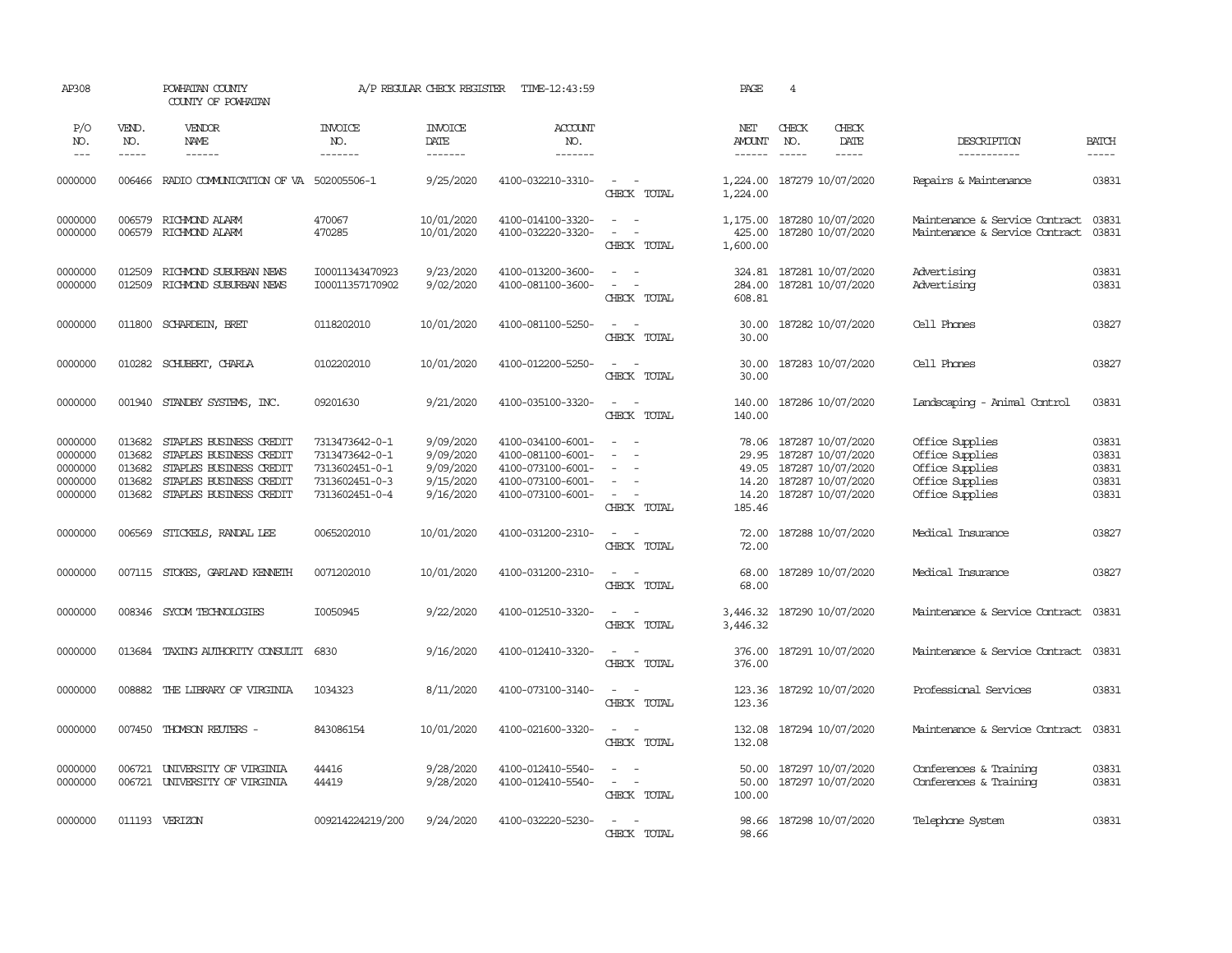| AP308                                                                                                                                                                                              |                                                                                                                                                                                  | POWHATAN COUNTY<br>COUNTY OF POWHATAN                                                                                                                                                                                                                                                                                                                                                                                                                          |                                                                                                                                                                                                                                                                                                                                                    | A/P REGULAR CHECK REGISTER                                                                                                                                                                                                             | TIME-12:43:59                                                                                                                                                                                                                                                                                                                                                                          |                                                                                                                                                                                                                                                                               |       | PAGE                                                                                                                                                 | 5                           |                                                                                                                                                                                                                                                                                                                                                                                                           |                                                                                                                                                                                                                                                                                                                                                                                                                                                                                                                                                                                                      |                                                                                                                                                                |
|----------------------------------------------------------------------------------------------------------------------------------------------------------------------------------------------------|----------------------------------------------------------------------------------------------------------------------------------------------------------------------------------|----------------------------------------------------------------------------------------------------------------------------------------------------------------------------------------------------------------------------------------------------------------------------------------------------------------------------------------------------------------------------------------------------------------------------------------------------------------|----------------------------------------------------------------------------------------------------------------------------------------------------------------------------------------------------------------------------------------------------------------------------------------------------------------------------------------------------|----------------------------------------------------------------------------------------------------------------------------------------------------------------------------------------------------------------------------------------|----------------------------------------------------------------------------------------------------------------------------------------------------------------------------------------------------------------------------------------------------------------------------------------------------------------------------------------------------------------------------------------|-------------------------------------------------------------------------------------------------------------------------------------------------------------------------------------------------------------------------------------------------------------------------------|-------|------------------------------------------------------------------------------------------------------------------------------------------------------|-----------------------------|-----------------------------------------------------------------------------------------------------------------------------------------------------------------------------------------------------------------------------------------------------------------------------------------------------------------------------------------------------------------------------------------------------------|------------------------------------------------------------------------------------------------------------------------------------------------------------------------------------------------------------------------------------------------------------------------------------------------------------------------------------------------------------------------------------------------------------------------------------------------------------------------------------------------------------------------------------------------------------------------------------------------------|----------------------------------------------------------------------------------------------------------------------------------------------------------------|
| P/O<br>NO.<br>$---$                                                                                                                                                                                | VEND.<br>NO.<br>-----                                                                                                                                                            | VENDOR<br>NAME<br>$- - - - - -$                                                                                                                                                                                                                                                                                                                                                                                                                                | <b>INVOICE</b><br>NO.<br>-------                                                                                                                                                                                                                                                                                                                   | <b>INVOICE</b><br>DATE<br>-------                                                                                                                                                                                                      | <b>ACCOUNT</b><br>NO.<br>-------                                                                                                                                                                                                                                                                                                                                                       |                                                                                                                                                                                                                                                                               |       | NET<br><b>AMOUNT</b><br>$- - - - - -$                                                                                                                | CHECK<br>NO.<br>$- - - - -$ | CHECK<br>DATE<br>$- - - - -$                                                                                                                                                                                                                                                                                                                                                                              | DESCRIPTION<br>-----------                                                                                                                                                                                                                                                                                                                                                                                                                                                                                                                                                                           | <b>BATCH</b><br>-----                                                                                                                                          |
| 0000000                                                                                                                                                                                            | 000770                                                                                                                                                                           | VIRGINIA DEPARTMENT OF                                                                                                                                                                                                                                                                                                                                                                                                                                         | 2ND QTR 2002                                                                                                                                                                                                                                                                                                                                       | 10/01/2020                                                                                                                                                                                                                             | 4100-081200-5699-                                                                                                                                                                                                                                                                                                                                                                      | $\overline{\phantom{a}}$<br>$\overline{\phantom{a}}$<br>CHECK TOTAL                                                                                                                                                                                                           |       | 54,410.00<br>54,410.00                                                                                                                               |                             | 187299 10/07/2020                                                                                                                                                                                                                                                                                                                                                                                         | Contribution: Children's Hospi                                                                                                                                                                                                                                                                                                                                                                                                                                                                                                                                                                       | 03831                                                                                                                                                          |
| 0000000                                                                                                                                                                                            |                                                                                                                                                                                  | 006302 VITA - VIRGINIA INFORMATI T435218                                                                                                                                                                                                                                                                                                                                                                                                                       |                                                                                                                                                                                                                                                                                                                                                    | 10/05/2020                                                                                                                                                                                                                             | 4100-012510-5260-                                                                                                                                                                                                                                                                                                                                                                      | $\sim$<br>$\overline{\phantom{a}}$<br>CHECK                                                                                                                                                                                                                                   | TOTAL | 301.77                                                                                                                                               |                             | 301.77 187301 10/07/2020                                                                                                                                                                                                                                                                                                                                                                                  | Internet Usage                                                                                                                                                                                                                                                                                                                                                                                                                                                                                                                                                                                       | 03830                                                                                                                                                          |
| 0000000                                                                                                                                                                                            |                                                                                                                                                                                  | 007368 WARNER, PHIL                                                                                                                                                                                                                                                                                                                                                                                                                                            | 0073202010                                                                                                                                                                                                                                                                                                                                         | 10/01/2020                                                                                                                                                                                                                             | 4100-032200-5250-                                                                                                                                                                                                                                                                                                                                                                      | $\sim$<br>$\overline{\phantom{a}}$<br>CHECK                                                                                                                                                                                                                                   | TOTAL | 30.00<br>30.00                                                                                                                                       |                             | 187302 10/07/2020                                                                                                                                                                                                                                                                                                                                                                                         | Cell Phones                                                                                                                                                                                                                                                                                                                                                                                                                                                                                                                                                                                          | 03827                                                                                                                                                          |
| 0000000<br>0000000<br>0000000<br>0000000<br>0000000<br>0000000<br>0000000<br>0000000<br>0000000<br>0000000<br>0000000<br>0000000<br>0000000<br>0000000<br>0000000<br>0000000<br>0000000<br>0000000 | 011181<br>011181<br>011181<br>011181<br>011181<br>011181<br>011181<br>011181<br>011181<br>011181<br>011181<br>011181<br>011181<br>011181<br>011181<br>011181<br>011181<br>011181 | WEILS FARGO FINANCIAL<br>WELLS FARGO FINANCIAL<br>WELLS FARGO FINANCIAL<br>WELLS FARGO FINANCIAL<br>WELLS FARGO FINANCIAL<br>WELLS FARGO FINANCIAL<br>WELLS FARGO FINANCIAL<br>WELLS FARGO FINANCIAL<br>WELLS FARGO FINANCIAL<br>WELLS FARGO FINANCIAL<br>WELLS FARGO FINANCIAL<br>WELLS FARGO FINANCIAL<br>WEILS FARGO FINANCIAL<br>WELLS FARGO FINANCIAL<br>WELLS FARGO FINANCIAL<br>WELLS FARGO FINANCIAL<br>WELLS FARGO FINANCIAL<br>WEILS FARGO FINANCIAL | 5012005718 9/20<br>5012005718 9/20<br>5012005718 9/20<br>5012005718 9/20<br>5012005718 9/20<br>5012005718 9/20<br>5012005718 9/20<br>5012005718 9/20<br>5012005718 9/20<br>5012005718 9/20<br>5012005718 9/20<br>5012005718 9/20<br>5012005718 9/20<br>5012005718 9/20<br>5012005718 9/20<br>5012005718 9/20<br>5012005718 9/20<br>5012071492 9/20 | 9/18/2020<br>9/18/2020<br>9/18/2020<br>9/18/2020<br>9/18/2020<br>9/18/2020<br>9/18/2020<br>9/18/2020<br>9/18/2020<br>9/18/2020<br>9/18/2020<br>9/18/2020<br>9/18/2020<br>9/18/2020<br>9/18/2020<br>9/18/2020<br>9/18/2020<br>9/24/2020 | 4100-012100-3320-<br>4100-011010-3320-<br>4100-012200-3320-<br>4100-012310-3320-<br>4100-012410-3320-<br>4100-012510-3320-<br>4100-013200-3320-<br>4100-022100-3320-<br>4100-031200-3320-<br>4100-031200-3320-<br>4100-032200-3320-<br>4100-034100-3320-<br>4100-035100-3320-<br>4100-053120-3320-<br>4100-081100-3320-<br>4100-081500-3320-<br>4100-021200-8002-<br>4100-021600-8002- | $\sim$<br>$\sim$<br>$\overline{\phantom{a}}$<br>$\sim$<br>$\overline{\phantom{a}}$<br>$\overline{\phantom{a}}$<br>$\overline{\phantom{a}}$<br>$\sim$<br>$\sim$<br>$\overline{a}$<br>$\sim$<br>$\overline{\phantom{a}}$<br>$\sim$<br>$\sim$<br>$\sim$<br>$\sim$<br>CHECK TOTAL |       | 46.74<br>396.25<br>255.46<br>59.30<br>.45<br>7.29<br>63.72<br>179.56<br>204.78<br>204.78<br>25.00<br>242.13<br>31.50<br>190.66<br>260.72<br>2,597.53 |                             | 187303 10/07/2020<br>187303 10/07/2020<br>187303 10/07/2020<br>187303 10/07/2020<br>187303 10/07/2020<br>187303 10/07/2020<br>187303 10/07/2020<br>187303 10/07/2020<br>187303 10/07/2020<br>187303 10/07/2020<br>298.14 187303 10/07/2020<br>69.51 187303 10/07/2020<br>61.54 187303 10/07/2020<br>187303 10/07/2020<br>187303 10/07/2020<br>187303 10/07/2020<br>187303 10/07/2020<br>187303 10/07/2020 | Maintenance & Service Contract<br>Maintenance & Service Contract<br>Maintenance & Service Contract<br>Maintenance & Service Contract<br>Maintenance & Service Contract<br>Maintenance & Service Contract<br>Maintenance & Service Contract<br>Maintenance & Service Contract<br>Maintenance & Service Contract<br>Maintenance & Service Contract<br>Maintenance & Service Contract<br>Maintenance & Service Contract<br>Landscaping - Animal Control<br>Maint/Service Contract/Copying<br>Maintenance & Service Contract<br>Maintenance & Service Contract<br>Copier Lease Agreement<br>Copier Lease | 03831<br>03831<br>03831<br>03831<br>03831<br>03831<br>03831<br>03831<br>03831<br>03831<br>03831<br>03831<br>03831<br>03831<br>03831<br>03831<br>03831<br>03831 |
| 0000000                                                                                                                                                                                            |                                                                                                                                                                                  | 012063 WINDSTREAM                                                                                                                                                                                                                                                                                                                                                                                                                                              | 012272474 9/20                                                                                                                                                                                                                                                                                                                                     | 9/28/2020                                                                                                                                                                                                                              | 4100-012510-5230-                                                                                                                                                                                                                                                                                                                                                                      | $ -$<br>CHECK TOTAL                                                                                                                                                                                                                                                           |       | 771.87<br>771.87                                                                                                                                     |                             | 187306 10/07/2020                                                                                                                                                                                                                                                                                                                                                                                         | Telephone Services                                                                                                                                                                                                                                                                                                                                                                                                                                                                                                                                                                                   | 03831                                                                                                                                                          |
| 0000000                                                                                                                                                                                            | 002080                                                                                                                                                                           | WOODCOCK, LYNN T.                                                                                                                                                                                                                                                                                                                                                                                                                                              | 0020202010                                                                                                                                                                                                                                                                                                                                         | 10/01/2020                                                                                                                                                                                                                             | 4100-031200-2310-                                                                                                                                                                                                                                                                                                                                                                      | $\sim$<br>$\sim$<br>CHECK TOTAL                                                                                                                                                                                                                                               |       | 108.00<br>108.00                                                                                                                                     |                             | 187307 10/07/2020                                                                                                                                                                                                                                                                                                                                                                                         | Medical Insurance                                                                                                                                                                                                                                                                                                                                                                                                                                                                                                                                                                                    | 03827                                                                                                                                                          |
| 0000000                                                                                                                                                                                            |                                                                                                                                                                                  | 001890 X-ZACT                                                                                                                                                                                                                                                                                                                                                                                                                                                  | 5638                                                                                                                                                                                                                                                                                                                                               | 9/25/2020                                                                                                                                                                                                                              | 4100-013200-6015-                                                                                                                                                                                                                                                                                                                                                                      | $\overline{\phantom{a}}$<br>$\sim$<br>CHECK TOTAL                                                                                                                                                                                                                             |       | 365.00<br>365.00                                                                                                                                     |                             | 187308 10/07/2020                                                                                                                                                                                                                                                                                                                                                                                         | Cares - Elections                                                                                                                                                                                                                                                                                                                                                                                                                                                                                                                                                                                    | 03831                                                                                                                                                          |
| 0000000                                                                                                                                                                                            |                                                                                                                                                                                  | 011479 ATLANTIC EMERGENCY                                                                                                                                                                                                                                                                                                                                                                                                                                      | 6741RIC                                                                                                                                                                                                                                                                                                                                            | 9/28/2020                                                                                                                                                                                                                              | 4100-032200-6009-                                                                                                                                                                                                                                                                                                                                                                      | $\overline{\phantom{a}}$<br>CHECK TOTAL                                                                                                                                                                                                                                       |       | 118.00<br>118.00                                                                                                                                     |                             | 187310 10/14/2020                                                                                                                                                                                                                                                                                                                                                                                         | Auto Repairs and Parts                                                                                                                                                                                                                                                                                                                                                                                                                                                                                                                                                                               | 03833                                                                                                                                                          |
| 0000000<br>0000000                                                                                                                                                                                 | 007941                                                                                                                                                                           | 007941 BAKER & TAYLOR<br>BAKER & TAYLOR                                                                                                                                                                                                                                                                                                                                                                                                                        | L2114913<br>75024793                                                                                                                                                                                                                                                                                                                               | 9/30/2020<br>9/30/2020                                                                                                                                                                                                                 | 4100-073100-6012-<br>4100-073100-6012-                                                                                                                                                                                                                                                                                                                                                 | $\sim$<br>$\sim$<br>$\overline{\phantom{a}}$<br>$\overline{\phantom{a}}$<br>CHECK TOTAL                                                                                                                                                                                       |       | 78.61<br>3,150.72                                                                                                                                    |                             | 3,072.11 187311 10/14/2020<br>187311 10/14/2020                                                                                                                                                                                                                                                                                                                                                           | Books & Subscriptions<br>Books & Subscriptions                                                                                                                                                                                                                                                                                                                                                                                                                                                                                                                                                       | 03833<br>03833                                                                                                                                                 |
| 0000000<br>0000000<br>0000000<br>0000000<br>0000000<br>0000000                                                                                                                                     | 008668<br>008668<br>008668<br>008668<br>008668<br>008668                                                                                                                         | BANK OF AMERICA<br>BANK OF AMERICA<br>BANK OF AMERICA<br>BANK OF AMERICA<br>BANK OF AMERICA<br>BANK OF AMERICA                                                                                                                                                                                                                                                                                                                                                 | 10/01/2020<br>10/01/2020<br>10/01/2020<br>10/01/2020<br>10/01/2020<br>10/01/2020                                                                                                                                                                                                                                                                   | 10/01/2020<br>10/01/2020<br>10/01/2020<br>10/01/2020<br>10/01/2020<br>10/01/2020                                                                                                                                                       | 4100-081500-5540-<br>4100-081500-5540-<br>4100-032200-5120-<br>4100-013200-6015-<br>4100-013200-5210-<br>4100-013200-5210-                                                                                                                                                                                                                                                             | $\sim$<br>$\sim$<br>$\overline{\phantom{a}}$<br>$\overline{\phantom{a}}$                                                                                                                                                                                                      |       | .00<br>12.00<br>172.08<br>17.90<br>165.00                                                                                                            |                             | 187312 10/14/2020<br>187312 10/14/2020<br>187312 10/14/2020<br>187312 10/14/2020<br>187312 10/14/2020<br>3,125.00 187312 10/14/2020                                                                                                                                                                                                                                                                       | Conferences & Training<br>Conferences & Training<br>Apparatus Fuel<br>Cares - Elections<br>Postage<br>Postage                                                                                                                                                                                                                                                                                                                                                                                                                                                                                        | 03835<br>03835<br>03835<br>03835<br>03835<br>03835                                                                                                             |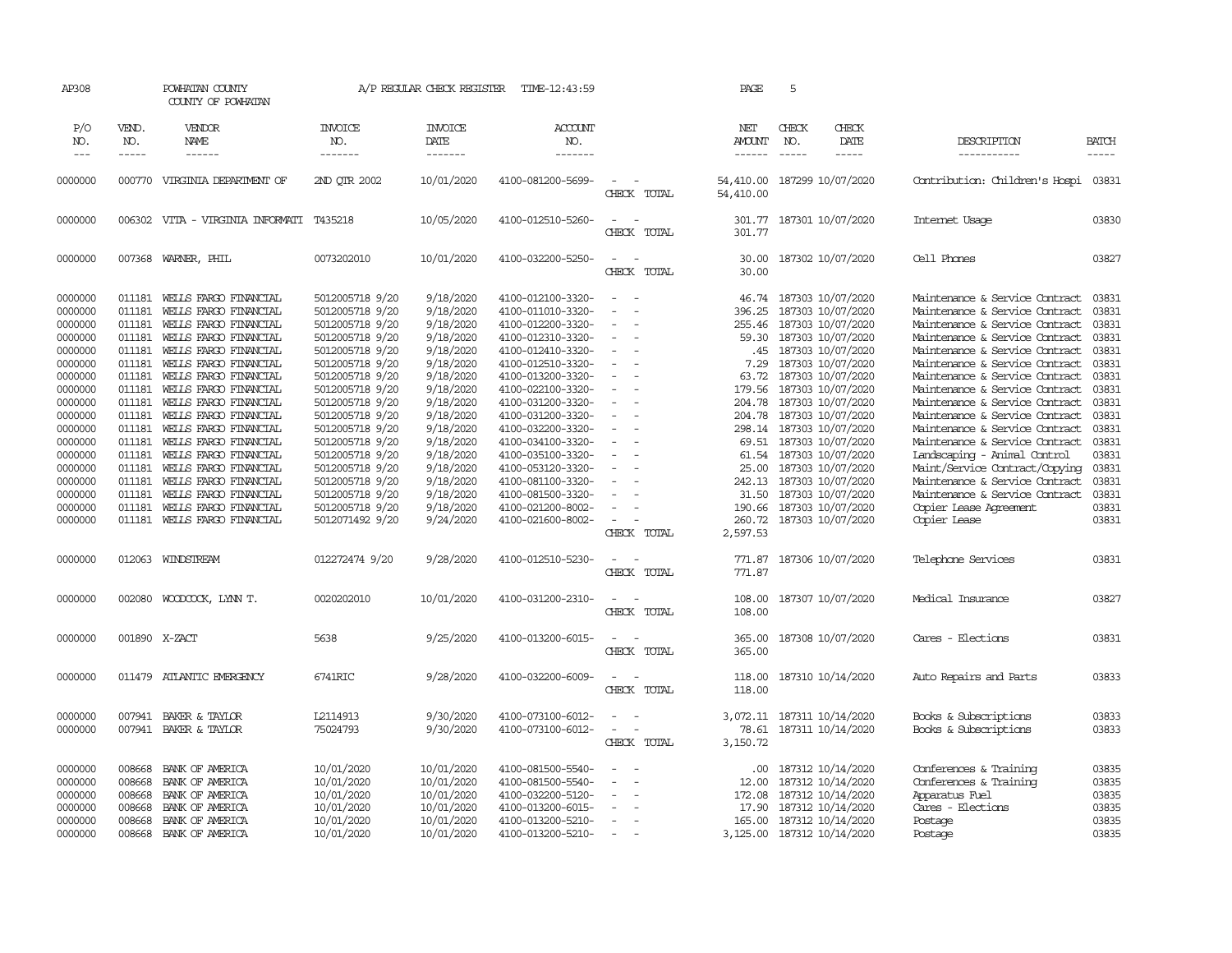| AP308                       |                             | POWHATAN COUNTY<br>COUNTY OF POWHATAN  |                                  | A/P REGULAR CHECK REGISTER                | TIME-12:43:59                          |                          |                          | PAGE                       | 6                                                  |               |                                      |                       |
|-----------------------------|-----------------------------|----------------------------------------|----------------------------------|-------------------------------------------|----------------------------------------|--------------------------|--------------------------|----------------------------|----------------------------------------------------|---------------|--------------------------------------|-----------------------|
| P/O<br>NO.<br>$\frac{1}{2}$ | VEND.<br>NO.<br>$- - - - -$ | <b>VENDOR</b><br>NAME<br>$- - - - - -$ | <b>INVOICE</b><br>NO.<br>------- | <b>INVOICE</b><br>DATE<br>$- - - - - - -$ | ACCOUNT<br>NO.<br>$- - - - - - -$      |                          |                          | NET<br>AMOUNT<br>------    | CHECK<br>NO.<br>$---$                              | CHECK<br>DATE | DESCRIPTION<br>-----------           | <b>BATCH</b><br>----- |
| 0000000                     | 008668                      | BANK OF AMERICA                        | 10/01/2020                       | 10/01/2020                                | 4100-013200-5210-                      | $\overline{\phantom{a}}$ |                          |                            | 330.00 187312 10/14/2020                           |               | Postage                              | 03835                 |
| 0000000                     | 008668                      | BANK OF AMERICA                        | 10/01/2020                       | 10/01/2020                                | 4100-013200-5210-                      | $\sim$                   | $\overline{\phantom{a}}$ | 385.00                     | 187312 10/14/2020                                  |               | Postage                              | 03835                 |
| 0000000                     | 008668                      | BANK OF AMERICA                        | 10/01/2020                       | 10/01/2020                                | 4100-013200-5210-                      |                          |                          | 420.00                     | 187312 10/14/2020                                  |               | Postage                              | 03835                 |
| 0000000                     | 008668                      | BANK OF AMERICA                        | 10/01/2020                       | 10/01/2020                                | 4100-013200-5210-                      | $\blacksquare$           |                          |                            | 970.00 187312 10/14/2020                           |               | Postage                              | 03835                 |
| 0000000                     | 008668                      | BANK OF AMERICA                        | 10/01/2020                       | 10/01/2020                                | 4100-073100-5210-                      |                          |                          |                            | 2.66 187312 10/14/2020                             |               | Postage                              | 03835                 |
| 0000000                     | 008668                      | BANK OF AMERICA                        | 10/01/2020                       | 10/01/2020                                | 4100-073100-5210-                      | $\sim$                   | $\overline{\phantom{a}}$ |                            | 9.48 187312 10/14/2020                             |               | Postage                              | 03835                 |
| 0000000                     | 008668                      | BANK OF AMERICA                        | 10/01/2020                       | 10/01/2020                                | 4100-013200-6001-                      | $\sim$                   |                          | 90.91                      | 187312 10/14/2020                                  |               | Office Supplies                      | 03835                 |
| 0000000                     | 008668                      | BANK OF AMERICA                        | 10/01/2020                       | 10/01/2020                                | 4100-032200-5815-                      | $\overline{\phantom{a}}$ |                          | 12.24                      | 187312 10/14/2020                                  |               | Training/Seminars                    | 03835                 |
| 0000000                     | 008668                      | BANK OF AMERICA                        | 10/01/2020                       | 10/01/2020                                | 4100-073100-6001-                      | $\overline{\phantom{a}}$ | $\overline{\phantom{a}}$ |                            | 4.13 187312 10/14/2020                             |               | Office Supplies                      | 03835                 |
| 0000000                     | 008668                      | BANK OF AMERICA                        | 10/01/2020                       | 10/01/2020                                | 4100-012200-5810-                      | $\overline{\phantom{a}}$ |                          | 45.00                      | 187312 10/14/2020                                  |               | Dues/Association Memberships         | 03835                 |
| 0000000                     | 008668                      | BANK OF AMERICA                        | 10/01/2020                       | 10/01/2020                                | 4100-012310-6014-                      | $\equiv$                 |                          | 147.30                     | 187312 10/14/2020                                  |               | Other Operating Supplies             | 03835                 |
| 0000000                     | 008668                      | BANK OF AMERICA                        | 10/01/2020                       | 10/01/2020                                | 4100-012310-6014-                      |                          |                          |                            | 147.30 187312 10/14/2020                           |               | Other Operating Supplies             | 03835                 |
| 0000000                     | 008668                      | BANK OF AMERICA                        | 10/01/2020                       | 10/01/2020                                | 4100-012510-6014-                      | $\sim$                   | $\overline{\phantom{a}}$ |                            | 6.44 187312 10/14/2020                             |               | Other Operating Supplies             | 03835                 |
| 0000000                     | 008668                      | BANK OF AMERICA                        | 10/01/2020                       | 10/01/2020                                | 4100-012510-6014-                      | $\overline{\phantom{a}}$ |                          |                            | 16.14 187312 10/14/2020                            |               | Other Operating Supplies             | 03835                 |
| 0000000                     | 008668                      | BANK OF AMERICA                        | 10/01/2020                       | 10/01/2020                                | 4100-012510-6014-                      | $\sim$                   |                          |                            | 109.90 187312 10/14/2020                           |               | Other Operating Supplies             | 03835                 |
| 0000000                     | 008668                      | BANK OF AMERICA                        | 10/01/2020                       | 10/01/2020                                | 4100-012510-6014-                      | $\overline{\phantom{a}}$ | $\overline{\phantom{a}}$ | 156.58                     | 187312 10/14/2020                                  |               | Other Operating Supplies             | 03835                 |
| 0000000                     | 008668                      | BANK OF AMERICA                        | 10/01/2020                       | 10/01/2020                                | 4100-012510-6014-                      | $\overline{\phantom{a}}$ |                          | 499.00                     | 187312 10/14/2020                                  |               | Other Operating Supplies             | 03835                 |
| 0000000                     | 008668                      | BANK OF AMERICA                        | 10/01/2020                       | 10/01/2020                                | 4100-012510-6014-                      | $\sim$                   |                          | 411.63                     | 187312 10/14/2020                                  |               | Other Operating Supplies             | 03835                 |
| 0000000                     | 008668                      | BANK OF AMERICA                        | 10/01/2020                       | 10/01/2020                                | 4100-014100-3310-                      |                          |                          | 29.80                      | 187312 10/14/2020                                  |               | Repairs & Maintenance                | 03835                 |
| 0000000                     | 008668                      | BANK OF AMERICA                        | 10/01/2020                       | 10/01/2020                                | 4100-014500-3319-                      | $\sim$                   |                          |                            | 57.90 187312 10/14/2020                            |               | Equipment Repairs and Maintena       | 03835                 |
| 0000000                     | 008668                      | BANK OF AMERICA                        | 10/01/2020                       | 10/01/2020                                | 4100-014500-3319-                      | $\sim$                   |                          |                            | 57.90 187312 10/14/2020                            |               | Equipment Repairs and Maintena       | 03835                 |
| 0000000                     | 008668                      | BANK OF AMERICA                        | 10/01/2020                       | 10/01/2020                                | 4100-021600-6001-                      | $\overline{\phantom{a}}$ |                          |                            | 27.24 187312 10/14/2020                            |               | Office Supplies                      | 03835                 |
| 0000000                     | 008668                      | BANK OF AMERICA                        | 10/01/2020                       | 10/01/2020                                | 4100-031210-6001-                      | $\overline{\phantom{a}}$ | $\overline{\phantom{a}}$ |                            | 11.39-187312 10/14/2020                            |               | Office Supplies                      | 03835                 |
| 0000000                     | 008668                      | BANK OF AMERICA                        | 10/01/2020                       | 10/01/2020                                | 4100-031210-6001-                      | $\overline{\phantom{a}}$ |                          |                            | 13.39 187312 10/14/2020                            |               | Office Supplies                      | 03835                 |
| 0000000                     | 008668                      | BANK OF AMERICA                        | 10/01/2020                       | 10/01/2020                                | 4100-031210-6001-                      | $\overline{\phantom{a}}$ |                          | 99.82                      | 187312 10/14/2020                                  |               | Office Supplies                      | 03835                 |
| 0000000                     | 008668                      | BANK OF AMERICA                        | 10/01/2020                       | 10/01/2020                                | 4100-031210-6001-                      |                          |                          | 25.43                      | 187312 10/14/2020                                  |               | Office Supplies                      | 03835                 |
| 0000000                     | 008668                      | BANK OF AMERICA                        | 10/01/2020                       | 10/01/2020                                | 4100-031210-6001-                      | $\sim$<br>$\sim$         |                          |                            | 11.95 187312 10/14/2020                            |               | Office Supplies                      | 03835                 |
| 0000000<br>0000000          | 008668<br>008668            | BANK OF AMERICA<br>BANK OF AMERICA     | 10/01/2020                       | 10/01/2020                                | 4100-031210-6001-<br>4100-032200-3310- | $\sim$                   |                          |                            | 8.99 187312 10/14/2020                             |               | Office Supplies                      | 03835<br>03835        |
| 0000000                     | 008668                      | BANK OF AMERICA                        | 10/01/2020<br>10/01/2020         | 10/01/2020<br>10/01/2020                  | 4100-032200-3310-                      | $\sim$                   |                          |                            | 19.98 187312 10/14/2020<br>21.24 187312 10/14/2020 |               | Equipment Repair<br>Equipment Repair | 03835                 |
| 0000000                     | 008668                      | BANK OF AMERICA                        | 10/01/2020                       | 10/01/2020                                | 4100-032200-3310-                      | $\overline{\phantom{a}}$ |                          |                            | 15.49 187312 10/14/2020                            |               | Equipment Repair                     | 03835                 |
| 0000000                     | 008668                      | BANK OF AMERICA                        | 10/01/2020                       | 10/01/2020                                | 4100-032200-6009-                      | $\overline{\phantom{a}}$ | $\overline{\phantom{a}}$ | 433.77                     | 187312 10/14/2020                                  |               | Auto Repairs and Parts               | 03835                 |
| 0000000                     | 008668                      | BANK OF AMERICA                        | 10/01/2020                       | 10/01/2020                                | 4100-035500-6001-                      |                          |                          |                            | 41.98 187312 10/14/2020                            |               | Office Supplies                      | 03835                 |
| 0000000                     | 008668                      | BANK OF AMERICA                        | 10/01/2020                       | 10/01/2020                                | 4100-073100-6004-                      | $\overline{\phantom{a}}$ |                          |                            | 31.98 187312 10/14/2020                            |               | Friends of Library                   | 03835                 |
| 0000000                     | 008668                      | BANK OF AMERICA                        | 10/01/2020                       | 10/01/2020                                | 4100-073100-6012-                      | $\overline{\phantom{a}}$ |                          | 26.23                      | 187312 10/14/2020                                  |               | Books & Subscriptions                | 03835                 |
| 0000000                     | 008668                      | BANK OF AMERICA                        | 10/01/2020                       | 10/01/2020                                | 4100-073100-6012-                      | $\sim$                   |                          |                            | 16.99 187312 10/14/2020                            |               | Books & Subscriptions                | 03835                 |
| 0000000                     | 008668                      | BANK OF AMERICA                        | 10/01/2020                       | 10/01/2020                                | 4100-081100-6001-                      | $\sim$                   |                          |                            | 42.11 187312 10/14/2020                            |               | Office Supplies                      | 03835                 |
| 0000000                     | 008668                      | BANK OF AMERICA                        | 10/01/2020                       | 10/01/2020                                | 4100-081500-6001-                      | $\overline{\phantom{a}}$ |                          |                            | 31.98 187312 10/14/2020                            |               | Office Supplies                      | 03835                 |
| 0000000                     | 008668                      | BANK OF AMERICA                        | 10/01/2020                       | 10/01/2020                                | 4100-073100-6012-                      | $\overline{\phantom{a}}$ | $\overline{\phantom{a}}$ | 17.00                      | 187312 10/14/2020                                  |               | Books & Subscriptions                | 03835                 |
| 0000000                     | 008668                      | BANK OF AMERICA                        | 10/01/2020                       | 10/01/2020                                | 4100-012200-5130-                      | $\overline{\phantom{a}}$ |                          | 34.00                      | 187312 10/14/2020                                  |               | Water                                | 03835                 |
| 0000000                     | 008668                      | BANK OF AMERICA                        | 10/01/2020                       | 10/01/2020                                | 4100-014500-3190-                      | $\overline{\phantom{a}}$ |                          |                            | 115.00 187312 10/14/2020                           |               | Grounds Maintenance                  | 03835                 |
| 0000000                     | 008668                      | BANK OF AMERICA                        | 10/01/2020                       | 10/01/2020                                | 4100-014100-3310-                      | $\blacksquare$           |                          | 39.98                      | 187312 10/14/2020                                  |               | Repairs & Maintenance                | 03835                 |
| 0000000                     | 008668                      | BANK OF AMERICA                        | 10/01/2020                       | 10/01/2020                                | 4100-014300-3310-                      | $\sim$                   |                          |                            | 122.10 187312 10/14/2020                           |               | Repairs & Maintenance                | 03835                 |
| 0000000                     | 008668                      | BANK OF AMERICA                        | 10/01/2020                       | 10/01/2020                                | 4100-014500-3190-                      |                          |                          |                            | 124.97 187312 10/14/2020                           |               | Grounds Maintenance                  | 03835                 |
| 0000000                     | 008668                      | BANK OF AMERICA                        | 10/01/2020                       | 10/01/2020                                | 4100-013200-6015-                      | $\overline{\phantom{a}}$ | $\overline{\phantom{a}}$ |                            | 33.86 187312 10/14/2020                            |               | Cares - Elections                    | 03835                 |
| 0000000                     | 008668                      | BANK OF AMERICA                        | 10/01/2020                       | 10/01/2020                                | 4100-013200-6015-                      | $\overline{\phantom{a}}$ | $\overline{\phantom{a}}$ | 46.02                      | 187312 10/14/2020                                  |               | Cares - Elections                    | 03835                 |
| 0000000                     | 008668                      | BANK OF AMERICA                        | 10/01/2020                       | 10/01/2020                                | 4100-081500-5540-                      |                          |                          |                            | 37.01 187312 10/14/2020                            |               | Conferences & Training               | 03835                 |
| 0000000                     | 008668                      | BANK OF AMERICA                        | 10/01/2020                       | 10/01/2020                                | 4100-081500-5540-                      | $\sim$                   |                          |                            | 78.00 187312 10/14/2020                            |               | Conferences & Training               | 03835                 |
| 0000000                     | 008668                      | BANK OF AMERICA                        | 10/01/2020                       | 10/01/2020                                | 4100-013200-6015-                      |                          |                          |                            | 305.81 187312 10/14/2020                           |               | Cares - Elections                    | 03835                 |
| 0000000                     | 008668                      | BANK OF AMERICA                        | 10/01/2020                       | 10/01/2020                                | 4100-013200-6015-                      | $\overline{\phantom{a}}$ |                          | 2,899.32 187312 10/14/2020 |                                                    |               | Cares - Elections                    | 03835                 |
| 0000000                     | 008668                      | BANK OF AMERICA                        | 10/01/2020                       | 10/01/2020                                | 4100-013200-6015-                      |                          |                          |                            | 328.69 187312 10/14/2020                           |               | Cares - Elections                    | 03835                 |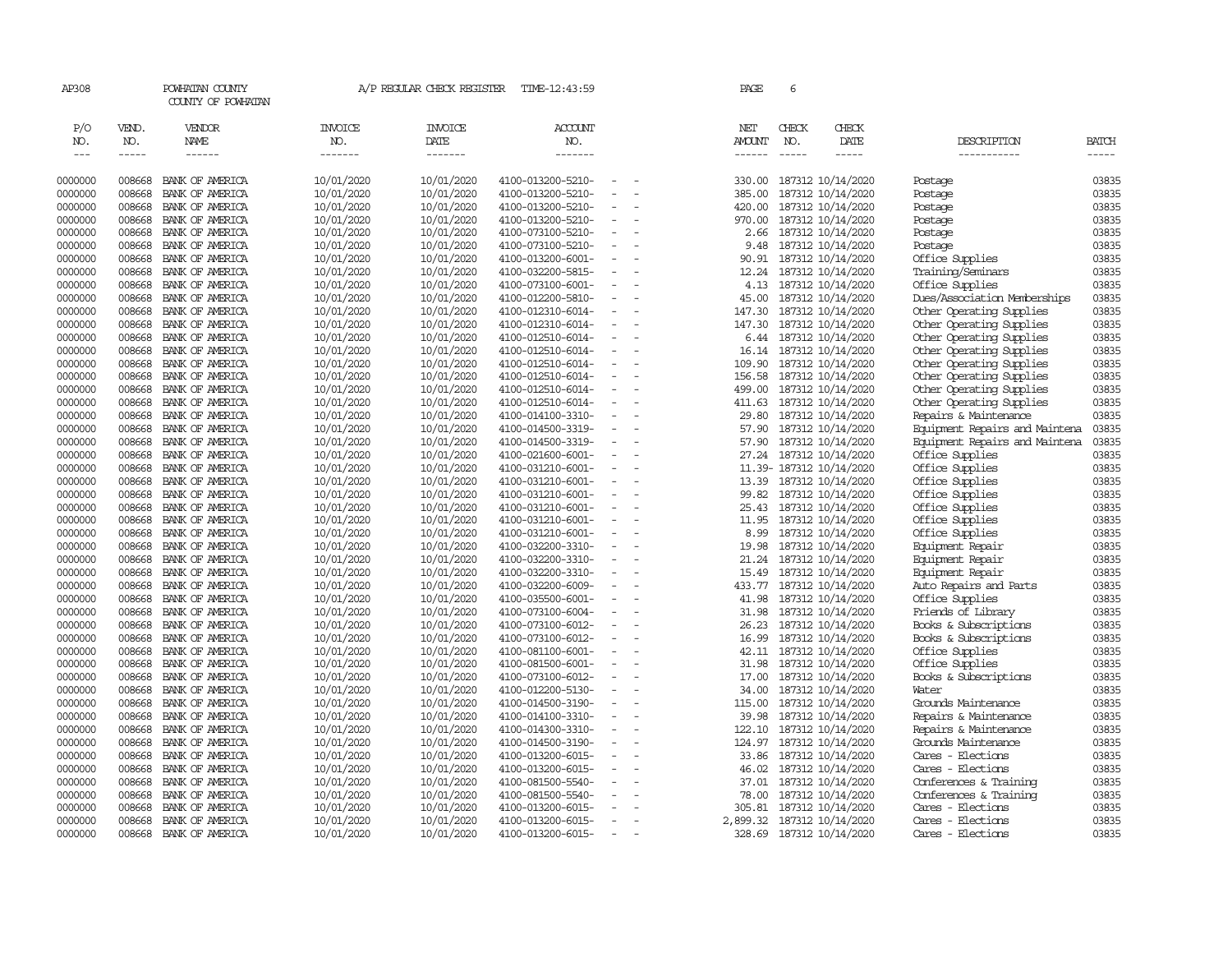| AP308         |              | POWHATAN COUNTY<br>COUNTY OF POWHATAN                                                                                                                                                                                                                                                                                                                                                                                                                                                  |                       | A/P REGULAR CHECK REGISTER | TIME-12:43:59         |                                                      | PAGE                                                                                                                                                                                                                                                                                                                                                                                                                                                                                | 7            |                            |                                |             |
|---------------|--------------|----------------------------------------------------------------------------------------------------------------------------------------------------------------------------------------------------------------------------------------------------------------------------------------------------------------------------------------------------------------------------------------------------------------------------------------------------------------------------------------|-----------------------|----------------------------|-----------------------|------------------------------------------------------|-------------------------------------------------------------------------------------------------------------------------------------------------------------------------------------------------------------------------------------------------------------------------------------------------------------------------------------------------------------------------------------------------------------------------------------------------------------------------------------|--------------|----------------------------|--------------------------------|-------------|
| P/O<br>NO.    | VEND.<br>NO. | VENDOR<br>NAME                                                                                                                                                                                                                                                                                                                                                                                                                                                                         | <b>INVOICE</b><br>NO. | <b>INVOICE</b><br>DATE     | <b>ACCOUNT</b><br>NO. |                                                      | NET<br>AMOUNT                                                                                                                                                                                                                                                                                                                                                                                                                                                                       | CHECK<br>NO. | CHECK<br>DATE              | DESCRIPTION                    | BATCH       |
| $\frac{1}{2}$ | $- - - - -$  | $\begin{array}{cccccccccc} \multicolumn{2}{c}{} & \multicolumn{2}{c}{} & \multicolumn{2}{c}{} & \multicolumn{2}{c}{} & \multicolumn{2}{c}{} & \multicolumn{2}{c}{} & \multicolumn{2}{c}{} & \multicolumn{2}{c}{} & \multicolumn{2}{c}{} & \multicolumn{2}{c}{} & \multicolumn{2}{c}{} & \multicolumn{2}{c}{} & \multicolumn{2}{c}{} & \multicolumn{2}{c}{} & \multicolumn{2}{c}{} & \multicolumn{2}{c}{} & \multicolumn{2}{c}{} & \multicolumn{2}{c}{} & \multicolumn{2}{c}{} & \mult$ | -------               | -------                    | -------               |                                                      | $\begin{tabular}{ccccc} \multicolumn{2}{c}{} & \multicolumn{2}{c}{} & \multicolumn{2}{c}{} & \multicolumn{2}{c}{} & \multicolumn{2}{c}{} & \multicolumn{2}{c}{} & \multicolumn{2}{c}{} & \multicolumn{2}{c}{} & \multicolumn{2}{c}{} & \multicolumn{2}{c}{} & \multicolumn{2}{c}{} & \multicolumn{2}{c}{} & \multicolumn{2}{c}{} & \multicolumn{2}{c}{} & \multicolumn{2}{c}{} & \multicolumn{2}{c}{} & \multicolumn{2}{c}{} & \multicolumn{2}{c}{} & \multicolumn{2}{c}{} & \mult$ |              | -----                      | -----------                    | $- - - - -$ |
| 0000000       | 008668       | BANK OF AMERICA                                                                                                                                                                                                                                                                                                                                                                                                                                                                        | 10/01/2020            | 10/01/2020                 | 4100-012510-5260-     | $\sim$<br>$\sim$                                     | 159.98                                                                                                                                                                                                                                                                                                                                                                                                                                                                              |              | 187312 10/14/2020          | Internet Usage                 | 03835       |
| 0000000       | 008668       | BANK OF AMERICA                                                                                                                                                                                                                                                                                                                                                                                                                                                                        | 10/01/2020            | 10/01/2020                 | 4100-081100-5810-     | $\equiv$                                             | 179.00                                                                                                                                                                                                                                                                                                                                                                                                                                                                              |              | 187312 10/14/2020          | Dues/Association Memberships   | 03835       |
| 0000000       | 008668       | BANK OF AMERICA                                                                                                                                                                                                                                                                                                                                                                                                                                                                        | 10/01/2020            | 10/01/2020                 | 4100-035500-3320-     | $\blacksquare$                                       | 29.24                                                                                                                                                                                                                                                                                                                                                                                                                                                                               |              | 187312 10/14/2020          | Maintenance & Service Contract | 03835       |
| 0000000       | 008668       | BANK OF AMERICA                                                                                                                                                                                                                                                                                                                                                                                                                                                                        | 10/01/2020            | 10/01/2020                 | 4100-073100-5260-     | $\equiv$                                             | 219.90                                                                                                                                                                                                                                                                                                                                                                                                                                                                              |              | 187312 10/14/2020          | <b>Internet</b>                | 03835       |
| 0000000       | 008668       | BANK OF AMERICA                                                                                                                                                                                                                                                                                                                                                                                                                                                                        | 10/01/2020            | 10/01/2020                 | 4100-034100-3320-     | $\sim$                                               | 49.00                                                                                                                                                                                                                                                                                                                                                                                                                                                                               |              | 187312 10/14/2020          | Maintenance & Service Contract | 03835       |
| 0000000       | 008668       | BANK OF AMERICA                                                                                                                                                                                                                                                                                                                                                                                                                                                                        | 10/01/2020            | 10/01/2020                 | 4100-081100-5810-     | $\overline{\phantom{a}}$                             | 15.00                                                                                                                                                                                                                                                                                                                                                                                                                                                                               |              | 187312 10/14/2020          | Dues/Association Memberships   | 03835       |
| 0000000       | 008668       | BANK OF AMERICA                                                                                                                                                                                                                                                                                                                                                                                                                                                                        | 10/01/2020            | 10/01/2020                 | 4100-081500-5540-     | $\sim$                                               | 75.00                                                                                                                                                                                                                                                                                                                                                                                                                                                                               |              | 187312 10/14/2020          | Conferences & Training         | 03835       |
| 0000000       | 008668       | BANK OF AMERICA                                                                                                                                                                                                                                                                                                                                                                                                                                                                        | 10/01/2020            | 10/01/2020                 | 4100-031210-5540-     | $\sim$<br>$\overline{\phantom{a}}$                   | 11.95                                                                                                                                                                                                                                                                                                                                                                                                                                                                               |              | 187312 10/14/2020          | Conferences and Training       | 03835       |
| 0000000       | 008668       | BANK OF AMERICA                                                                                                                                                                                                                                                                                                                                                                                                                                                                        | 10/01/2020            | 10/01/2020                 | 4100-012510-5230-     | $\equiv$                                             | 75.00                                                                                                                                                                                                                                                                                                                                                                                                                                                                               |              | 187312 10/14/2020          | Telephone Services             | 03835       |
| 0000000       | 008668       | BANK OF AMERICA                                                                                                                                                                                                                                                                                                                                                                                                                                                                        | 10/01/2020            | 10/01/2020                 | 4100-073100-3320-     | $\overline{\phantom{a}}$                             | 50.00                                                                                                                                                                                                                                                                                                                                                                                                                                                                               |              | 187312 10/14/2020          | Maintenance & Service Contract | 03835       |
| 0000000       | 008668       | BANK OF AMERICA                                                                                                                                                                                                                                                                                                                                                                                                                                                                        | 10/01/2020            | 10/01/2020                 | 4100-073100-6012-     | $\overline{\phantom{a}}$                             |                                                                                                                                                                                                                                                                                                                                                                                                                                                                                     |              | 35.91 187312 10/14/2020    | Books & Subscriptions          | 03835       |
| 0000000       | 008668       | BANK OF AMERICA                                                                                                                                                                                                                                                                                                                                                                                                                                                                        | 10/01/2020            | 10/01/2020                 | 4100-081500-5540-     | $\equiv$                                             | 10.00                                                                                                                                                                                                                                                                                                                                                                                                                                                                               |              | 187312 10/14/2020          | Conferences & Training         | 03835       |
| 0000000       | 008668       | BANK OF AMERICA                                                                                                                                                                                                                                                                                                                                                                                                                                                                        | 10/01/2020            | 10/01/2020                 | 4100-013200-6015-     | $\sim$                                               | 101.06                                                                                                                                                                                                                                                                                                                                                                                                                                                                              |              | 187312 10/14/2020          | Cares - Elections              | 03835       |
| 0000000       | 008668       | BANK OF AMERICA                                                                                                                                                                                                                                                                                                                                                                                                                                                                        | 10/01/2020            | 10/01/2020                 | 4100-031210-6008-     | $\sim$                                               | 6.00                                                                                                                                                                                                                                                                                                                                                                                                                                                                                |              | 187312 10/14/2020          | Gas/Greases/Oil                | 03835       |
| 0000000       | 008668       | BANK OF AMERICA                                                                                                                                                                                                                                                                                                                                                                                                                                                                        | 10/01/2020            | 10/01/2020                 | 4100-081100-5540-     | $\sim$<br>$\overline{\phantom{a}}$                   | 150.00                                                                                                                                                                                                                                                                                                                                                                                                                                                                              |              | 187312 10/14/2020          | Conferences & Training         | 03835       |
| 0000000       | 008668       | BANK OF AMERICA                                                                                                                                                                                                                                                                                                                                                                                                                                                                        | 10/01/2020            | 10/01/2020                 | 4100-073100-6014-     | $\blacksquare$                                       | 56.95                                                                                                                                                                                                                                                                                                                                                                                                                                                                               |              | 187312 10/14/2020          | Library Supplies               | 03835       |
| 0000000       | 008668       | BANK OF AMERICA                                                                                                                                                                                                                                                                                                                                                                                                                                                                        | 10/01/2020            | 10/01/2020                 | 4100-081100-6002-     | $\overline{\phantom{a}}$                             | 179.94                                                                                                                                                                                                                                                                                                                                                                                                                                                                              |              | 187312 10/14/2020          | Computer Equipment-non-capital | 03835       |
| 0000000       | 008668       | BANK OF AMERICA                                                                                                                                                                                                                                                                                                                                                                                                                                                                        | 10/01/2020            | 10/01/2020                 | 4100-081500-6001-     | $\sim$<br>$\sim$                                     | 179.94                                                                                                                                                                                                                                                                                                                                                                                                                                                                              |              | 187312 10/14/2020          | Office Supplies                | 03835       |
| 0000000       | 008668       | BANK OF AMERICA                                                                                                                                                                                                                                                                                                                                                                                                                                                                        | 10/01/2020            | 10/01/2020                 | 4100-012410-3321-     | $\sim$                                               | 19.95                                                                                                                                                                                                                                                                                                                                                                                                                                                                               |              | 187312 10/14/2020          | BAI.NET Credit Card Fees       | 03835       |
| 0000000       | 008668       | BANK OF AMERICA                                                                                                                                                                                                                                                                                                                                                                                                                                                                        | 10/01/2020            | 10/01/2020                 | 4100-073100-6014-     | $\sim$<br>$\overline{\phantom{a}}$                   |                                                                                                                                                                                                                                                                                                                                                                                                                                                                                     |              | 39.65 187312 10/14/2020    | Library Supplies               | 03835       |
| 0000000       | 008668       | BANK OF AMERICA                                                                                                                                                                                                                                                                                                                                                                                                                                                                        | 10/01/2020            | 10/01/2020                 | 4100-073100-6014-     | $\overline{\phantom{a}}$<br>$\overline{\phantom{a}}$ |                                                                                                                                                                                                                                                                                                                                                                                                                                                                                     |              | 132.23 187312 10/14/2020   | Library Supplies               | 03835       |
| 0000000       | 008668       | BANK OF AMERICA                                                                                                                                                                                                                                                                                                                                                                                                                                                                        | 10/01/2020            | 10/01/2020                 | 4100-012510-5260-     | $\overline{\phantom{a}}$                             |                                                                                                                                                                                                                                                                                                                                                                                                                                                                                     |              | 204.74 187312 10/14/2020   | Internet Usage                 | 03835       |
| 0000000       | 008668       | BANK OF AMERICA                                                                                                                                                                                                                                                                                                                                                                                                                                                                        | 10/01/2020            | 10/01/2020                 | 4100-012510-5260-     | $\overline{\phantom{a}}$                             | 32.58                                                                                                                                                                                                                                                                                                                                                                                                                                                                               |              | 187312 10/14/2020          | Internet Usage                 | 03835       |
| 0000000       | 008668       | BANK OF AMERICA                                                                                                                                                                                                                                                                                                                                                                                                                                                                        | 10/01/2020            | 10/01/2020                 | 4100-013200-6015-     | $\equiv$                                             | 730.12                                                                                                                                                                                                                                                                                                                                                                                                                                                                              |              | 187312 10/14/2020          | Cares - Elections              | 03835       |
| 0000000       | 008668       | BANK OF AMERICA                                                                                                                                                                                                                                                                                                                                                                                                                                                                        | 10/01/2020            | 10/01/2020                 | 4100-013200-6015-     | $\sim$<br>$\overline{\phantom{a}}$                   |                                                                                                                                                                                                                                                                                                                                                                                                                                                                                     |              | 1,049.11 187312 10/14/2020 | Cares - Elections              | 03835       |
| 0000000       | 008668       | BANK OF AMERICA                                                                                                                                                                                                                                                                                                                                                                                                                                                                        | 10/01/2020            | 10/01/2020                 | 4100-013200-6015-     | $\equiv$                                             | 142.79                                                                                                                                                                                                                                                                                                                                                                                                                                                                              |              | 187312 10/14/2020          | Cares - Elections              | 03835       |
| 0000000       | 008668       | BANK OF AMERICA                                                                                                                                                                                                                                                                                                                                                                                                                                                                        | 10/01/2020            | 10/01/2020                 | 4100-013200-6015-     | $\equiv$                                             | 169.86                                                                                                                                                                                                                                                                                                                                                                                                                                                                              |              | 187312 10/14/2020          | Cares - Elections              | 03835       |
| 0000000       | 008668       | BANK OF AMERICA                                                                                                                                                                                                                                                                                                                                                                                                                                                                        | 10/01/2020            | 10/01/2020                 | 4100-013200-6015-     | $\equiv$                                             | 315.00                                                                                                                                                                                                                                                                                                                                                                                                                                                                              |              | 187312 10/14/2020          | Cares - Elections              | 03835       |
| 0000000       | 008668       | BANK OF AMERICA                                                                                                                                                                                                                                                                                                                                                                                                                                                                        | 10/01/2020            | 10/01/2020                 | 4100-073100-5540-     | $\equiv$                                             | 199.00                                                                                                                                                                                                                                                                                                                                                                                                                                                                              |              | 187312 10/14/2020          | Conferences & Training         | 03835       |
| 0000000       | 008668       | BANK OF AMERICA                                                                                                                                                                                                                                                                                                                                                                                                                                                                        | 10/01/2020            | 10/01/2020                 | 4100-012520-5540-     | $\equiv$                                             | 150.00                                                                                                                                                                                                                                                                                                                                                                                                                                                                              |              | 187312 10/14/2020          | Conferences & Training         | 03835       |
| 0000000       | 008668       | BANK OF AMERICA                                                                                                                                                                                                                                                                                                                                                                                                                                                                        | 10/01/2020            | 10/01/2020                 | 4100-032200-5540-     | $\blacksquare$                                       | 130.00                                                                                                                                                                                                                                                                                                                                                                                                                                                                              |              | 187312 10/14/2020          | Travel - Convention & Educatio | 03835       |
| 0000000       | 008668       | BANK OF AMERICA                                                                                                                                                                                                                                                                                                                                                                                                                                                                        | 10/01/2020            | 10/01/2020                 | 4100-032200-6009-     | $\overline{\phantom{a}}$                             | 1,750.00                                                                                                                                                                                                                                                                                                                                                                                                                                                                            |              | 187312 10/14/2020          | Auto Repairs and Parts         | 03835       |
|               |              |                                                                                                                                                                                                                                                                                                                                                                                                                                                                                        |                       |                            |                       | CHECK TOTAL                                          | 19,089.13                                                                                                                                                                                                                                                                                                                                                                                                                                                                           |              |                            |                                |             |
| 0000000       |              | 011648 BIDDLE CONSULTING GROUP,                                                                                                                                                                                                                                                                                                                                                                                                                                                        | 65139                 | 9/01/2020                  | 4100-031210-3320-     | $\sim$<br>$\sim$                                     | 2,395.00                                                                                                                                                                                                                                                                                                                                                                                                                                                                            |              | 187313 10/14/2020          | Maintenance and Service Contra | 03833       |
|               |              |                                                                                                                                                                                                                                                                                                                                                                                                                                                                                        |                       |                            |                       | CHECK TOTAL                                          | 2,395.00                                                                                                                                                                                                                                                                                                                                                                                                                                                                            |              |                            |                                |             |
|               |              |                                                                                                                                                                                                                                                                                                                                                                                                                                                                                        |                       |                            |                       |                                                      |                                                                                                                                                                                                                                                                                                                                                                                                                                                                                     |              |                            |                                |             |
| 0000000       | 011610       | <b>BUSINESS CARD</b>                                                                                                                                                                                                                                                                                                                                                                                                                                                                   | 09/27/2020            | 9/27/2020                  | 4100-031200-6011-     | $\overline{\phantom{a}}$<br>$\sim$                   | $.00 \times$                                                                                                                                                                                                                                                                                                                                                                                                                                                                        |              | 187316 10/14/2020          | Uniforms                       | 03838       |
| 0000000       | 011610       | BUSINESS CARD                                                                                                                                                                                                                                                                                                                                                                                                                                                                          | 09/27/2020            | 9/27/2020                  | 4100-031200-6011-     | $\overline{\phantom{a}}$<br>$\sim$                   | 41.72                                                                                                                                                                                                                                                                                                                                                                                                                                                                               |              | 187316 10/14/2020          | Uniforms                       | 03838       |
| 0000000       | 011610       | BUSINESS CARD                                                                                                                                                                                                                                                                                                                                                                                                                                                                          | 09/27/2020            | 9/27/2020                  | 4100-031200-6011-     | $\blacksquare$                                       | 82.63                                                                                                                                                                                                                                                                                                                                                                                                                                                                               |              | 187316 10/14/2020          | Uniforms                       | 03838       |
| 0000000       | 011610       | BUSINESS CARD                                                                                                                                                                                                                                                                                                                                                                                                                                                                          | 09/27/2020            | 9/27/2020                  | 4100-031200-6011-     | $\sim$                                               | 43.60                                                                                                                                                                                                                                                                                                                                                                                                                                                                               |              | 187316 10/14/2020          | Uniforms                       | 03838       |
| 0000000       | 011610       | BUSINESS CARD                                                                                                                                                                                                                                                                                                                                                                                                                                                                          | 09/27/2020            | 9/27/2020                  | 4100-031200-6011-     | $\sim$<br>$\overline{\phantom{a}}$                   | 71.07                                                                                                                                                                                                                                                                                                                                                                                                                                                                               |              | 187316 10/14/2020          | Uniforms                       | 03838       |
| 0000000       | 011610       | BUSINESS CARD                                                                                                                                                                                                                                                                                                                                                                                                                                                                          | 09/27/2020            | 9/27/2020                  | 4100-031200-6011-     | $\blacksquare$                                       | 10.98                                                                                                                                                                                                                                                                                                                                                                                                                                                                               |              | 187316 10/14/2020          | Uniforms                       | 03838       |
| 0000000       | 011610       | BUSINESS CARD                                                                                                                                                                                                                                                                                                                                                                                                                                                                          | 09/27/2020            | 9/27/2020                  | 4100-031200-6011-     | $\sim$                                               | 25.58                                                                                                                                                                                                                                                                                                                                                                                                                                                                               |              | 187316 10/14/2020          | Uniforms                       | 03838       |
| 0000000       | 011610       | BUSINESS CARD                                                                                                                                                                                                                                                                                                                                                                                                                                                                          | 09/27/2020            | 9/27/2020                  | 4100-031200-6011-     | $\overline{\phantom{a}}$                             | 29.92                                                                                                                                                                                                                                                                                                                                                                                                                                                                               |              | 187316 10/14/2020          | Uniforms                       | 03838       |
|               |              |                                                                                                                                                                                                                                                                                                                                                                                                                                                                                        |                       |                            |                       | CHECK TOTAL                                          | 305.50                                                                                                                                                                                                                                                                                                                                                                                                                                                                              |              |                            |                                |             |
| 0000000       | 012919       | BUSINESS CARD                                                                                                                                                                                                                                                                                                                                                                                                                                                                          | 09/27/2020            | 9/27/2020                  | 4100-031200-5210-     |                                                      | .00.                                                                                                                                                                                                                                                                                                                                                                                                                                                                                |              | 187318 10/14/2020          | Postage                        | 03836       |
| 0000000       | 012919       | BUSINESS CARD                                                                                                                                                                                                                                                                                                                                                                                                                                                                          | 09/27/2020            | 9/27/2020                  | 4100-031200-5210-     | $\sim$<br>$\overline{\phantom{a}}$                   | 4.55                                                                                                                                                                                                                                                                                                                                                                                                                                                                                |              | 187318 10/14/2020          | Postage                        | 03836       |
| 0000000       | 012919       | BUSINESS CARD                                                                                                                                                                                                                                                                                                                                                                                                                                                                          | 09/27/2020            | 9/27/2020                  | 4100-031200-6009-     | $\sim$                                               | 67.28                                                                                                                                                                                                                                                                                                                                                                                                                                                                               |              | 187318 10/14/2020          | Auto Parts/Repairs             | 03836       |
| 0000000       | 012919       | <b>BUSINESS CARD</b>                                                                                                                                                                                                                                                                                                                                                                                                                                                                   | 09/27/2020            | 9/27/2020                  | 4100-031200-6011-     | $\overline{\phantom{a}}$                             | 540.00                                                                                                                                                                                                                                                                                                                                                                                                                                                                              |              | 187318 10/14/2020          | Uniforms                       | 03836       |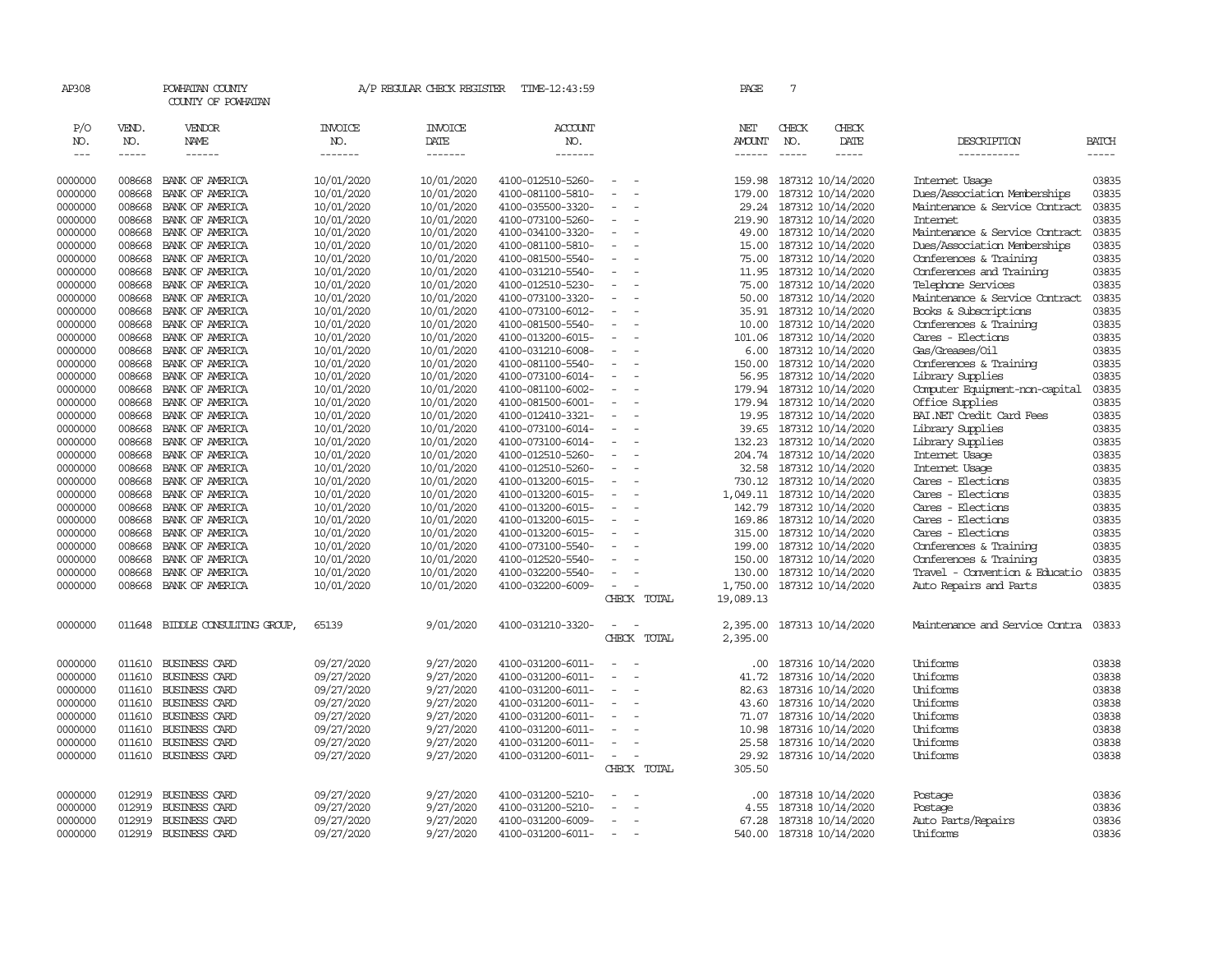| AP308                                                          |                                                          | POWHATAN COUNTY<br>COUNTY OF POWHATAN                                                                                                                                |                                                                                                                | A/P REGULAR CHECK REGISTER                                                                                                                                                                                                                                                                                                                                                                                                                                                                                       | TIME-12:43:59                                                                                                              |                                                                                                                                                                                         | PAGE                                  | 8                                                                                                                                                            |                              |                                                                                                                                                                                                    |                         |
|----------------------------------------------------------------|----------------------------------------------------------|----------------------------------------------------------------------------------------------------------------------------------------------------------------------|----------------------------------------------------------------------------------------------------------------|------------------------------------------------------------------------------------------------------------------------------------------------------------------------------------------------------------------------------------------------------------------------------------------------------------------------------------------------------------------------------------------------------------------------------------------------------------------------------------------------------------------|----------------------------------------------------------------------------------------------------------------------------|-----------------------------------------------------------------------------------------------------------------------------------------------------------------------------------------|---------------------------------------|--------------------------------------------------------------------------------------------------------------------------------------------------------------|------------------------------|----------------------------------------------------------------------------------------------------------------------------------------------------------------------------------------------------|-------------------------|
| P/O<br>NO.<br>$---$                                            | VEND.<br>NO.<br>$- - - - -$                              | VENDOR<br>NAME<br>$- - - - - -$                                                                                                                                      | <b>INVOICE</b><br>NO.<br>-------                                                                               | <b>INVOICE</b><br>DATE<br>$\begin{array}{cccccccccc} \multicolumn{2}{c}{} & \multicolumn{2}{c}{} & \multicolumn{2}{c}{} & \multicolumn{2}{c}{} & \multicolumn{2}{c}{} & \multicolumn{2}{c}{} & \multicolumn{2}{c}{} & \multicolumn{2}{c}{} & \multicolumn{2}{c}{} & \multicolumn{2}{c}{} & \multicolumn{2}{c}{} & \multicolumn{2}{c}{} & \multicolumn{2}{c}{} & \multicolumn{2}{c}{} & \multicolumn{2}{c}{} & \multicolumn{2}{c}{} & \multicolumn{2}{c}{} & \multicolumn{2}{c}{} & \multicolumn{2}{c}{} & \mult$ | <b>ACCOUNT</b><br>NO.<br>-------                                                                                           |                                                                                                                                                                                         | NET<br><b>AMOUNT</b><br>$- - - - - -$ | CHECK<br>NO.<br>$\frac{1}{2}$                                                                                                                                | CHECK<br>DATE<br>$- - - - -$ | DESCRIPTION<br>-----------                                                                                                                                                                         | <b>BATCH</b><br>-----   |
| 0000000                                                        | 012919                                                   | BUSINESS CARD                                                                                                                                                        | 09/27/2020                                                                                                     | 9/27/2020                                                                                                                                                                                                                                                                                                                                                                                                                                                                                                        | 4100-031200-6011-                                                                                                          | $\sim$<br>$\overline{\phantom{a}}$<br>CHECK TOTAL                                                                                                                                       | 25.19<br>637.02                       | 187318 10/14/2020                                                                                                                                            |                              | Uniforms                                                                                                                                                                                           | 03836                   |
| 0000000                                                        |                                                          | 000540 CENTRAL VIRGINIA WASTE                                                                                                                                        | 25906                                                                                                          | 10/01/2020                                                                                                                                                                                                                                                                                                                                                                                                                                                                                                       | 4100-014300-3175-                                                                                                          | $\sim$<br>$\sim$<br>CHECK TOTAL                                                                                                                                                         | 975.00<br>975.00                      | 187319 10/14/2020                                                                                                                                            |                              | Waste Disposal                                                                                                                                                                                     | 03833                   |
| 0000000<br>0000000<br>0000000                                  | 006965<br>006965<br>006965                               | CINIAS CORPORATION<br>CINIAS CORPORATION<br>CINIAS CORPORATION                                                                                                       | 4063689731<br>4063689731<br>4063689731                                                                         | 10/07/2020<br>10/07/2020<br>10/07/2020                                                                                                                                                                                                                                                                                                                                                                                                                                                                           | 4100-014300-6011-<br>4100-014100-6011-<br>4100-014500-6011-                                                                | $\frac{1}{2} \left( \frac{1}{2} \right) \left( \frac{1}{2} \right) = \frac{1}{2} \left( \frac{1}{2} \right)$<br>$\equiv$<br>$\sim$<br>CHECK TOTAL                                       | 23.56<br>19.31<br>68.56               | 187320 10/14/2020<br>187320 10/14/2020<br>25.69 187320 10/14/2020                                                                                            |                              | Uniforms<br>Uniforms<br>Uniforms                                                                                                                                                                   | 03833<br>03833<br>03833 |
| 0000000                                                        | 011996                                                   | CLERK OF CIRCUIT COURT                                                                                                                                               | 600084610-43                                                                                                   | 10/03/2020                                                                                                                                                                                                                                                                                                                                                                                                                                                                                                       | 4100-021600-5210-                                                                                                          | $\sim$<br>$\sim$<br>CHECK TOTAL                                                                                                                                                         | 200.00<br>200.00                      | 187321 10/14/2020                                                                                                                                            |                              | Postage                                                                                                                                                                                            | 03833                   |
| 0000000<br>0000000                                             | 010949<br>010949                                         | COMCAST<br>COMCAST                                                                                                                                                   | 109209580A<br>109209580A                                                                                       | 10/01/2020<br>10/01/2020                                                                                                                                                                                                                                                                                                                                                                                                                                                                                         | 4100-012510-5260-<br>4100-012510-5260-                                                                                     | $\overline{\phantom{a}}$<br>$\sim$<br>$\sim$<br>$\sim$<br>CHECK TOTAL                                                                                                                   | 955.62                                | 1,127.00 187322 10/14/2020<br>171.38-187322 10/14/2020                                                                                                       |                              | Internet Usage<br>Internet Usage                                                                                                                                                                   | 03833<br>03833          |
| 0000000                                                        |                                                          | 011751 COMPASS MD                                                                                                                                                    | 252                                                                                                            | 9/25/2020                                                                                                                                                                                                                                                                                                                                                                                                                                                                                                        | 4100-032200-3110-                                                                                                          | $\sim$<br>$\sim$<br>CHECK TOTAL                                                                                                                                                         | 879.00<br>879.00                      | 187323 10/14/2020                                                                                                                                            |                              | Health/Vaccinations/Inoculatio                                                                                                                                                                     | 03833                   |
| 0000000<br>0000000<br>0000000<br>0000000<br>0000000<br>0000000 | 000860<br>000860<br>000860<br>000860<br>000860<br>000860 | DOMINION ENERGY VIRGINIA<br>DOMINION ENERGY VIRGINIA<br>DOMINION ENERGY VIRGINIA<br>DOMINION ENERGY VIRGINIA<br>DOMINION ENERGY VIRGINIA<br>DOMINION ENERGY VIRGINIA | 122166783309/20<br>1223507334 9/20<br>4062035391 9/20<br>416568092910/20<br>508065449310/20<br>621178981010/20 | 9/30/2020<br>9/30/2020<br>9/30/2020<br>10/01/2020<br>10/01/2020<br>10/01/2020                                                                                                                                                                                                                                                                                                                                                                                                                                    | 4100-031210-5110-<br>4100-014300-5110-<br>4100-031210-5110-<br>4100-031210-5110-<br>4100-031210-5110-<br>4100-031210-5110- | $\sim$<br>$\overline{\phantom{a}}$<br>$\equiv$<br>$\sim$<br>$\frac{1}{2} \left( \frac{1}{2} \right) \left( \frac{1}{2} \right) = \frac{1}{2} \left( \frac{1}{2} \right)$<br>CHECK TOTAL | 258.17<br>787.24                      | 187325 10/14/2020<br>115.61 187325 10/14/2020<br>115.84 187325 10/14/2020<br>138.61 187325 10/14/2020<br>17.89 187325 10/14/2020<br>141.12 187325 10/14/2020 |                              | Electricity - Comunications H<br>Electricity<br>Electricity - Comunications H 03833<br>Electricity - Comunications H<br>Electricity - Comunications H 03833<br>Electricity - Comunications H 03833 | 03833<br>03833<br>03833 |
| 0000000<br>0000000                                             | 000860<br>000860                                         | DOMINION ENERGY VIRGINIA<br>DOMINION ENERGY VIRGINIA                                                                                                                 | 800937057110/20<br>8971069334 9/20                                                                             | 10/01/2020<br>9/30/2020                                                                                                                                                                                                                                                                                                                                                                                                                                                                                          | 4100-031210-5110-<br>4100-014300-5110-                                                                                     | $\sim$<br>$\sim$<br>$\sim$<br>$\sim$<br>CHECK TOTAL                                                                                                                                     | 47.39<br>15.04<br>62.43               | 187326 10/14/2020<br>187326 10/14/2020                                                                                                                       |                              | Electricity - Comunications H<br>Electricity                                                                                                                                                       | 03833<br>03833          |
| 0000000                                                        | 013699                                                   | <b>EASTERN DIESEL PERFORMANC 825</b>                                                                                                                                 |                                                                                                                | 10/07/2020                                                                                                                                                                                                                                                                                                                                                                                                                                                                                                       | 4100-032200-6009-                                                                                                          | $\sim$<br>$\sim$<br>CHECK TOTAL                                                                                                                                                         | 5,357.52<br>5,357.52                  | 187327 10/14/2020                                                                                                                                            |                              | Auto Repairs and Parts                                                                                                                                                                             | 03833                   |
| 0000000                                                        | 000570                                                   | GOOCHLAND-POWHATAN                                                                                                                                                   | 2ND OTR 2020-21                                                                                                | 10/02/2020                                                                                                                                                                                                                                                                                                                                                                                                                                                                                                       | 4100-052100-5699-                                                                                                          | $\overline{\phantom{a}}$<br>$\sim$<br>CHECK TOTAL                                                                                                                                       | 74,657.50                             | 74,657.50 187328 10/14/2020                                                                                                                                  |                              | County Contribution-CSB                                                                                                                                                                            | 03833                   |
| 0000000<br>0000000<br>0000000                                  | 012508<br>012508<br>012508                               | HEALTH EQUITY INC<br>HEALTH ECUTTY INC<br>HEALTH ECUTTY INC                                                                                                          | FFYBV4T<br><b>U0P350C</b><br><b>GFU5NNE</b>                                                                    | 10/06/2020<br>8/06/2020<br>9/04/2020                                                                                                                                                                                                                                                                                                                                                                                                                                                                             | 4100-012220-2313-<br>4100-012220-2313-<br>4100-012220-2313-                                                                | $\sim$<br>$\equiv$<br>$\sim$<br>CHECK TOTAL                                                                                                                                             | 166.70<br>164.35<br>495.40            | 164.35 187329 10/14/2020<br>187329 10/14/2020<br>187329 10/14/2020                                                                                           |                              | HSA and FSA Admin Fees<br>HSA and FSA Admin Fees<br>HSA and FSA Admin Fees                                                                                                                         | 03834<br>03834<br>03834 |
| 0000000                                                        | 011665 IAAO                                              |                                                                                                                                                                      | 2021 DUES                                                                                                      | 10/09/2020                                                                                                                                                                                                                                                                                                                                                                                                                                                                                                       | 4100-012310-5810-                                                                                                          | $\sim$ $ \sim$<br>CHECK TOTAL                                                                                                                                                           | 220.00                                | 220.00 187330 10/14/2020                                                                                                                                     |                              | Dues/Association Memberships                                                                                                                                                                       | 03834                   |
| 0000000                                                        | 009552                                                   | MANSFIELD OIL COMPANY                                                                                                                                                | $SO;CD-633738$                                                                                                 | 10/02/2020                                                                                                                                                                                                                                                                                                                                                                                                                                                                                                       | 4100-032200-5120-                                                                                                          | $\sim$ $ -$<br>CHECK TOTAL                                                                                                                                                              | 94.95<br>94.95                        | 187332 10/14/2020                                                                                                                                            |                              | Apparatus Fuel                                                                                                                                                                                     | 03833                   |
| 0000000                                                        |                                                          | 011354 MATTHEW BENDER & CO, INC. 20397348                                                                                                                            |                                                                                                                | 9/07/2020                                                                                                                                                                                                                                                                                                                                                                                                                                                                                                        | 4100-022100-6012-                                                                                                          | $\sim$                                                                                                                                                                                  |                                       | 204.10 187333 10/14/2020                                                                                                                                     |                              | Books & Subscriptions                                                                                                                                                                              | 03833                   |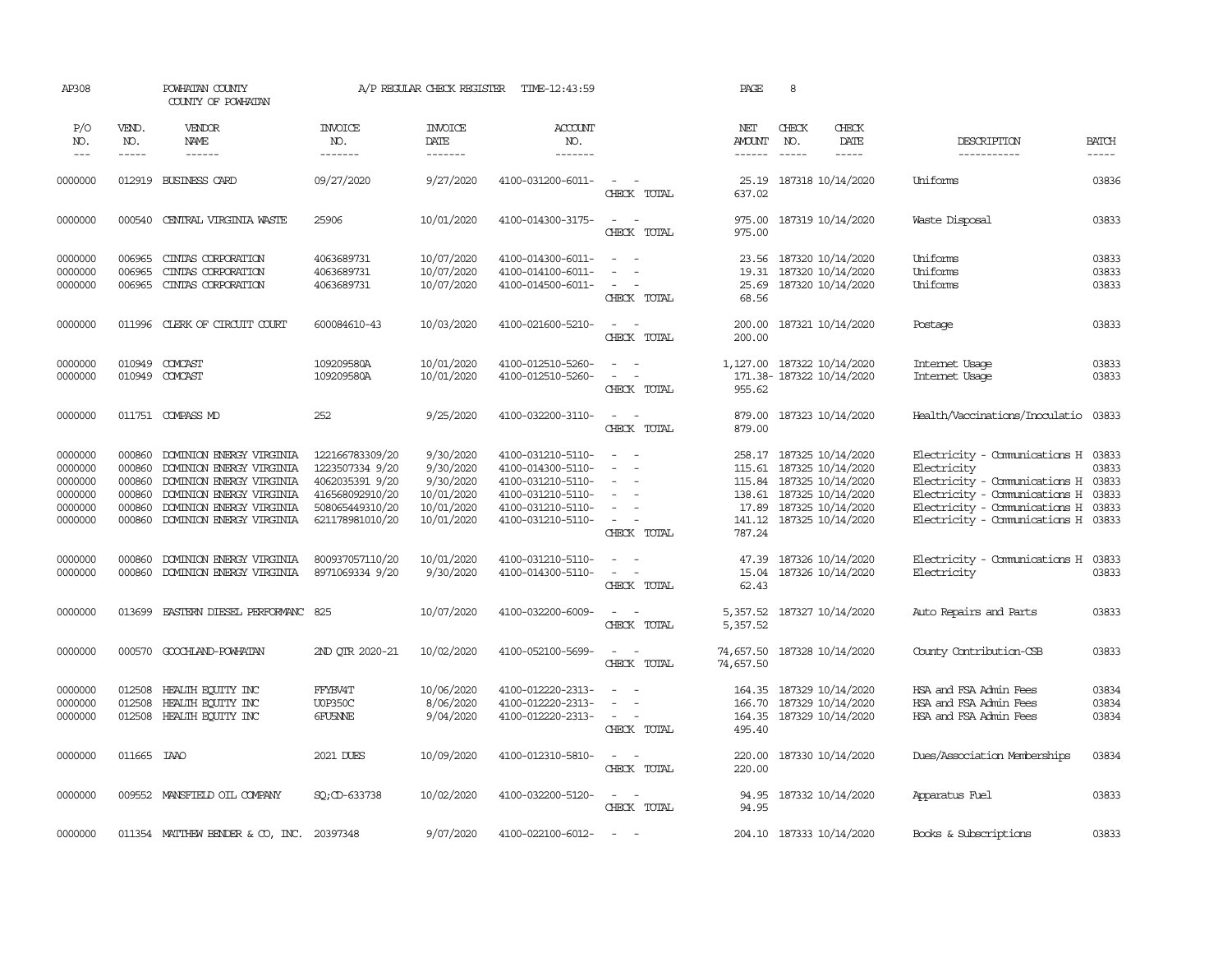| AP308                                                          |                                                          | POWHATAN COUNTY<br>COUNTY OF POWHATAN                                                                                                                          |                                                                                                          | A/P REGULAR CHECK REGISTER                                                 | TIME-12:43:59                                                                                                              |                                                                                                                               | PAGE                                  | 9                                                                                                                                            |                                                                                                                    |                                                    |
|----------------------------------------------------------------|----------------------------------------------------------|----------------------------------------------------------------------------------------------------------------------------------------------------------------|----------------------------------------------------------------------------------------------------------|----------------------------------------------------------------------------|----------------------------------------------------------------------------------------------------------------------------|-------------------------------------------------------------------------------------------------------------------------------|---------------------------------------|----------------------------------------------------------------------------------------------------------------------------------------------|--------------------------------------------------------------------------------------------------------------------|----------------------------------------------------|
| P/O<br>NO.<br>$\frac{1}{2}$                                    | VEND.<br>NO.<br>$- - - - -$                              | VENDOR<br>NAME<br>$- - - - - -$                                                                                                                                | <b>INVOICE</b><br>NO.<br>-------                                                                         | <b>INVOICE</b><br>DATE<br>-------                                          | ACCOUNT<br>NO.<br>--------                                                                                                 |                                                                                                                               | NET<br><b>AMOUNT</b><br>$- - - - - -$ | CHECK<br>CHECK<br>NO.<br>DATE<br>$\frac{1}{2}$<br>$- - - - -$                                                                                | DESCRIPTION<br>-----------                                                                                         | <b>BATCH</b><br>-----                              |
| 0000000<br>0000000                                             |                                                          | 011354 MATTHEW BENDER & CO, INC. 20773773<br>011354 MATTHEW BENDER & CO, INC.                                                                                  | 20919794                                                                                                 | 9/24/2020<br>9/29/2020                                                     | 4100-073100-6012-<br>4100-022100-6012-                                                                                     | $\overline{\phantom{a}}$<br>- -<br>$\equiv$<br>CHECK TOTAL                                                                    | 348.31<br>802.77                      | 250.36 187333 10/14/2020<br>187333 10/14/2020                                                                                                | Books & Subscriptions<br>Books & Subscriptions                                                                     | 03833<br>03833                                     |
| 0000000                                                        |                                                          | 013176 MIDWEST TAPE, LLC                                                                                                                                       | 99441381                                                                                                 | 9/29/2020                                                                  | 4100-073100-6012-                                                                                                          | $\sim$<br>$\sim$<br>CHECK TOTAL                                                                                               | 187.18<br>187.18                      | 187334 10/14/2020                                                                                                                            | Books & Subscriptions                                                                                              | 03833                                              |
| 0000000                                                        |                                                          | 013702 NUNNELLY, SAMUEL EDWARD                                                                                                                                 | CLASS 9/21&9/26                                                                                          | 9/26/2020                                                                  | 4100-032200-5815-                                                                                                          | $\sim$<br>$\sim$<br>CHECK TOTAL                                                                                               | 336.00<br>336.00                      | 187336 10/14/2020                                                                                                                            | Training/Seminars                                                                                                  | 03834                                              |
| 0000000                                                        | 001250                                                   | POWHATAN AUTO & TRACTOR                                                                                                                                        | 610851                                                                                                   | 9/03/2020                                                                  | 4100-014300-3310-                                                                                                          | $\overline{\phantom{a}}$<br>$\sim$ $-$<br>CHECK TOTAL                                                                         | 34.86<br>34.86                        | 187337 10/14/2020                                                                                                                            | Repairs & Maintenance                                                                                              | 03834                                              |
| 0000000                                                        |                                                          | 013703 PROCTOR, MIKE AND JAMIE                                                                                                                                 | <b>RELEASECASHBOND</b>                                                                                   | 10/07/2020                                                                 | 3100-018990-0017-                                                                                                          | $\sim$ $ \sim$<br>CHECK TOTAL                                                                                                 | 3,000.00<br>3,000.00                  | 187339 10/14/2020                                                                                                                            | Credit Card Fees-BAI.NET                                                                                           | 03834                                              |
| 0000000                                                        |                                                          | 006579 RICHMOND ALARM                                                                                                                                          | 470324                                                                                                   | 10/01/2020                                                                 | 4100-032200-3320-                                                                                                          | $\frac{1}{2} \left( \frac{1}{2} \right) \left( \frac{1}{2} \right) = \frac{1}{2} \left( \frac{1}{2} \right)$<br>CHECK TOTAL   | 360.00<br>360.00                      | 187340 10/14/2020                                                                                                                            | Maintenance & Service Contract                                                                                     | 03834                                              |
| 0000000                                                        |                                                          | 007325 RICHMOND OXYGEN CO.                                                                                                                                     | 347720                                                                                                   | 9/30/2020                                                                  | 4100-032200-3320-                                                                                                          | $\overline{\phantom{a}}$<br>$\sim$<br>CHECK TOTAL                                                                             | 277.50<br>277.50                      | 187341 10/14/2020                                                                                                                            | Maintenance & Service Contract 03834                                                                               |                                                    |
| 0000000<br>0000000                                             | 013700<br>013700                                         | SAFE AIR SYSTEMS<br>SAFE AIR SYSTEMS                                                                                                                           | INV-NC18-61<br>INV-NC18-62                                                                               | 9/30/2020<br>9/30/2020                                                     | 4100-032200-3320-<br>4100-032200-3320-                                                                                     | $\sim$<br>$\sim$<br>$\sim$<br>$\sim$<br>CHECK TOTAL                                                                           | 735.99<br>772.69<br>1,508.68          | 187342 10/14/2020<br>187342 10/14/2020                                                                                                       | Maintenance & Service Contract<br>Maintenance & Service Contract                                                   | 03833<br>03833                                     |
| 0000000                                                        | 007456                                                   | SCHOEFFEL, PATRICK M.                                                                                                                                          | FF1&2STRAW/BLDG                                                                                          | 9/11/2020                                                                  | 4100-032200-5815-                                                                                                          | $\sim$<br>$\sim$<br>CHECK TOTAL                                                                                               | 210.00<br>210.00                      | 187343 10/14/2020                                                                                                                            | Training/Seminars                                                                                                  | 03834                                              |
| 0000000                                                        |                                                          | 012777 SHAW, PAUL EUGENE                                                                                                                                       | <b>CLASSES TAUGHT</b>                                                                                    | 10/04/2020                                                                 | 4100-032200-5815-                                                                                                          | $\overline{\phantom{a}}$<br>$\sim$<br>CHECK TOTAL                                                                             | 541.50<br>541.50                      | 187344 10/14/2020                                                                                                                            | Training/Seminars                                                                                                  | 03834                                              |
| 0000000                                                        |                                                          | 009701 SHI INTERNATIONAL CORP.                                                                                                                                 | B12341131                                                                                                | 9/25/2020                                                                  | 4100-012510-5260-                                                                                                          | $\sim$ $ \sim$<br>CHECK TOTAL                                                                                                 | 602.02<br>602.02                      | 187345 10/14/2020                                                                                                                            | Internet Usage                                                                                                     | 03834                                              |
| 0000000<br>0000000                                             | 001940<br>001940                                         | STANDBY SYSTEMS, INC.<br>STANDBY SYSTEMS, INC.                                                                                                                 | 09201678<br>09201679                                                                                     | 9/29/2020<br>9/29/2020                                                     | 4100-032200-3320-<br>4100-032220-3320-                                                                                     | $\equiv$<br>$\sim$<br>$\sim$<br>$\sim$ $-$<br>CHECK TOTAL                                                                     | 122.10<br>140.00<br>262.10            | 187346 10/14/2020<br>187346 10/14/2020                                                                                                       | Maintenance & Service Contract<br>Maintenance & Service Contract                                                   | 03834<br>03834                                     |
| 0000000<br>0000000<br>0000000<br>0000000<br>0000000<br>0000000 | 013682<br>013682<br>013682<br>013682<br>013682<br>013682 | STAPLES BUSINESS CREDIT<br>STAPLES BUSINESS CREDIT<br>STAPLES BUSINESS CREDIT<br>STAPLES BUSINESS CREDIT<br>STAPLES BUSINESS CREDIT<br>STAPLES BUSINESS CREDIT | 7314666978-0-1<br>7314666978-0-1<br>7314789734-0-2<br>7314900989-0-1<br>7314900989-0-1<br>7314953445-0-1 | 9/25/2020<br>9/25/2020<br>9/28/2020<br>9/29/2020<br>9/29/2020<br>9/30/2020 | 4100-013200-6001-<br>4100-013200-6015-<br>4100-073100-6001-<br>4100-013200-6001-<br>4100-013200-6015-<br>4100-012200-6001- | $\sim$<br>$\sim$<br>$\overline{a}$<br>$\sim$<br>$\sim$<br>$\sim$<br>$\equiv$<br>$\overline{\phantom{a}}$<br>÷.<br>CHECK TOTAL | 256.72<br>103.83<br>42.73<br>495.99   | 34.07 187347 10/14/2020<br>187347 10/14/2020<br>30.20 187347 10/14/2020<br>28.44 187347 10/14/2020<br>187347 10/14/2020<br>187347 10/14/2020 | Office Supplies<br>Cares - Elections<br>Office Supplies<br>Office Supplies<br>Cares - Elections<br>Office Supplies | 03834<br>03834<br>03834<br>03834<br>03834<br>03834 |
| 0000000<br>0000000<br>0000000                                  | 008346<br>008346<br>008346                               | SYCOM TECHNOLOGIES<br>SYCOM TECHNOLOGIES<br>SYCOM TECHNOLOGIES                                                                                                 | AT59237<br>I0050848<br>I0051006                                                                          | 9/23/2020<br>9/14/2020<br>9/28/2020                                        | 4100-012510-3320-<br>4100-012510-5260-<br>4100-012510-5260-                                                                | $\equiv$<br>. —<br>CHECK TOTAL                                                                                                | 1,672.68<br>9,782.92                  | 187349 10/14/2020<br>7,141.50 187349 10/14/2020<br>968.74 187349 10/14/2020                                                                  | Maintenance & Service Contract<br>Internet Usage<br>Internet Usage                                                 | 03834<br>03834<br>03834                            |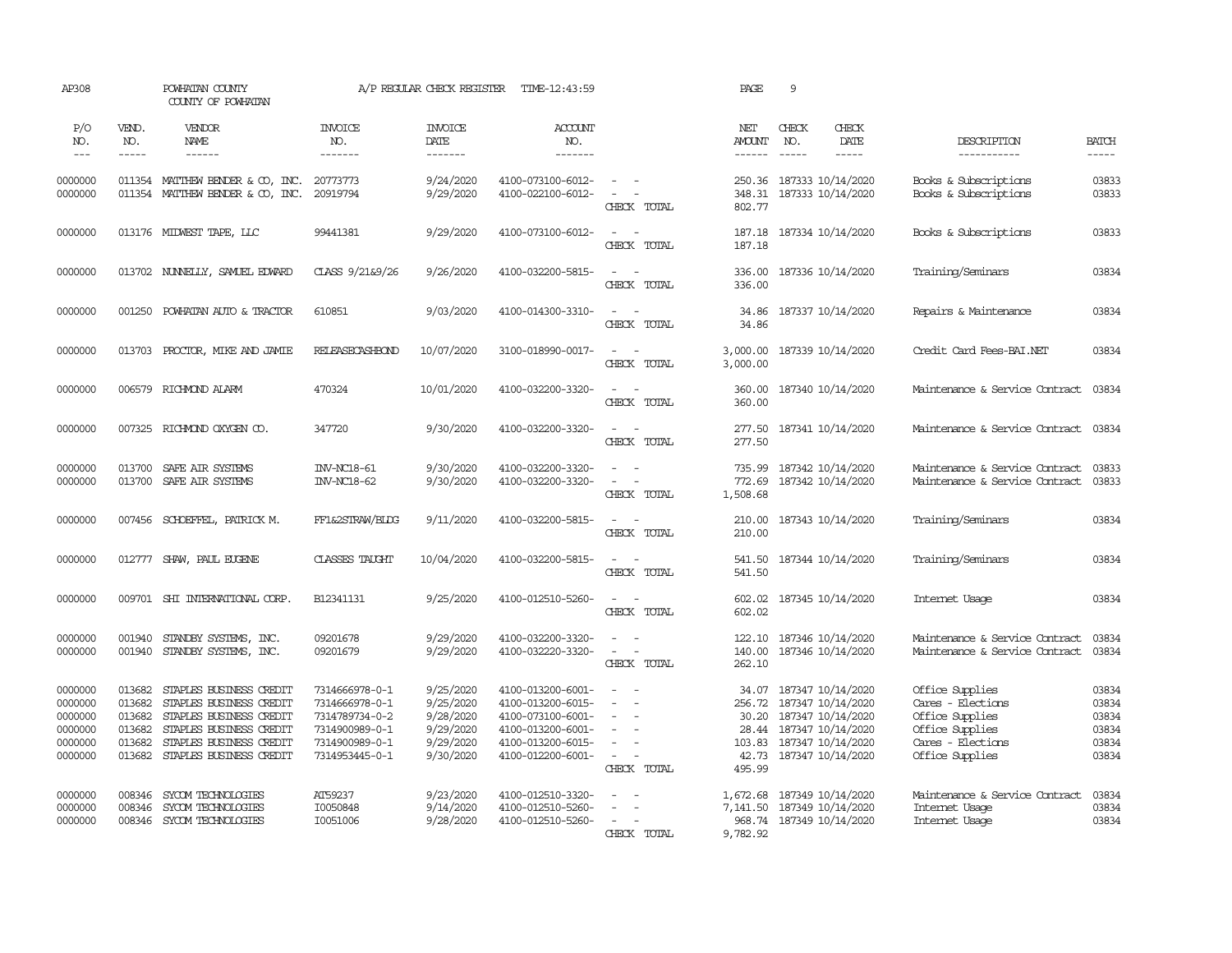| AP308              |                  | POWHATAN COUNTY<br>COUNTY OF POWHATAN |                       | A/P REGULAR CHECK REGISTER | TIME-12:43:59                          |                                      |             | PAGE                 | 10            |                                        |                                          |                |
|--------------------|------------------|---------------------------------------|-----------------------|----------------------------|----------------------------------------|--------------------------------------|-------------|----------------------|---------------|----------------------------------------|------------------------------------------|----------------|
| P/O<br>NO.         | VEND.<br>NO.     | VENDOR<br>NAME                        | <b>INVOICE</b><br>NO. | <b>INVOICE</b><br>DATE     | ACCOUNT<br>NO.                         |                                      |             | NET<br><b>AMOUNT</b> | CHECK<br>NO.  | CHECK<br>DATE                          | DESCRIPTION                              | <b>BATCH</b>   |
| $---$              | $- - - - -$      | ------                                | -------               | -------                    | -------                                |                                      |             | $- - - - - -$        | $\frac{1}{2}$ | -----                                  | -----------                              | $- - - - -$    |
| 0000000            | 007543           | SYDNOR, LEON                          | FF1 & 2 CLASS         | 9/28/2020                  | 4100-032200-5815-                      | CHECK TOTAL                          |             | 576.00<br>576.00     |               | 187350 10/14/2020                      | Training/Seminars                        | 03834          |
| 0000000            |                  | 013107 T-MOBILE                       | 965938308 9/20        | 9/29/2020                  | 4100-073100-6002-                      | $\equiv$<br>$\overline{\phantom{a}}$ | CHECK TOTAL | 401.80<br>401.80     |               | 187351 10/14/2020                      | Computer Equipment-non-capital           | 03834          |
| 0000000            | 013602           | THOMAS CREATTVE APPAREL               | 157379                | 9/30/2020                  | 4100-021200-6001-                      | $\sim$<br>$\sim$                     | CHECK TOTAL | 16.50<br>16.50       |               | 187352 10/14/2020                      | Office Supplies                          | 03834          |
| 0000000            | 008126           | VERIZON                               | 9863686258            | 10/24/2020                 | 100-000100-0006-                       | $\sim$                               |             | 117.09               |               | 187354 10/14/2020                      | Due from Other Agencies                  | 03834          |
| 0000000            | 008126           | VERIZON                               | 9863686258            | 10/24/2020                 | 4100-012100-5250-                      |                                      |             | 48.57                |               | 187354 10/14/2020                      | Cell Phones                              | 03834          |
| 0000000            | 008126           | VERIZON                               | 9863686258            | 10/24/2020                 | 4100-012510-5250-                      | $\overline{\phantom{a}}$             |             | 99.68                |               | 187354 10/14/2020                      | Cell Phones                              | 03834          |
| 0000000            | 008126           | VERIZON                               | 9863686258            | 10/24/2020                 | 4100-012510-5270-                      | $\sim$                               |             | 771.57               |               | 187354 10/14/2020                      | Network Service Connection               | 03834          |
| 0000000            | 008126           | VERIZON                               | 9863686258            | 10/24/2020                 | 4100-014100-5250-                      | $\sim$                               |             | 910.97               |               | 187354 10/14/2020                      | Cell Phones                              | 03834          |
| 0000000            | 008126           | VERIZON                               | 9863686258            | 10/24/2020                 | 4100-031210-5250-                      | $\sim$                               |             | 418.48               |               | 187354 10/14/2020                      | CELL PHONES                              | 03834          |
| 0000000            | 008126           | VERIZON                               | 9863686258            | 10/24/2020                 | 4100-032200-5250-                      | $\bar{a}$                            |             | 1,054.13             |               | 187354 10/14/2020                      | Cell Phones                              | 03834          |
| 0000000            | 008126           | VERIZON                               | 9863686258            | 10/24/2020                 | 4100-031200-5250-                      | $\sim$                               |             | 1,562.49             |               | 187354 10/14/2020                      | Cell Phones                              | 03834          |
| 0000000            | 008126           | VERIZON                               | 9863686258            | 10/24/2020                 | 4100-033300-5250-                      |                                      |             | 41.28                |               | 187354 10/14/2020                      | Cell Phones                              | 03834          |
| 0000000            | 008126           | VERIZON                               | 9863686258            | 10/24/2020                 | 4100-034100-5250-                      |                                      |             | 220.73               |               | 187354 10/14/2020                      | Cell Phones                              | 03834          |
| 0000000            | 008126           | VERIZON                               | 9863686258            | 10/24/2020                 | 4100-035100-5260-                      |                                      |             | 40.01                |               | 187354 10/14/2020                      | Internet Services                        | 03834          |
| 0000000            | 008126           | VERIZON                               | 9863686258            | 10/24/2020                 | 4100-035500-5250-                      | $\sim$                               |             | 125.45               |               | 187354 10/14/2020                      | Cell Phones                              | 03834          |
| 0000000            | 008126           | VERIZON                               | 9863686258            | 10/24/2020                 | 4100-071110-5250-                      |                                      |             |                      |               | 70.40 187354 10/14/2020                | Cell Phones                              | 03834          |
| 0000000            | 008126           | VERIZON                               | 9863686258            | 10/24/2020                 | 4100-081100-5250-                      | $\sim$                               |             | 98.58                |               | 187354 10/14/2020                      | Cell Phones                              | 03834          |
|                    |                  |                                       |                       |                            |                                        |                                      | CHECK TOTAL | 5,579.43             |               |                                        |                                          |                |
| 0000000            | 011169           | VERIZON                               | 15197379500178A       | 9/27/2020                  | 100-000100-0006-                       | $\equiv$                             |             | 122.90               |               | 187355 10/14/2020                      | Due from Other Agencies                  | 03834          |
| 0000000            | 011169           | VERIZON                               | 15197379500178A       | 9/27/2020                  | 4100-012310-5230-                      | $\equiv$<br>$\sim$                   |             | 52.53                |               | 187355 10/14/2020                      | Telephone Services                       | 03834          |
| 0000000            | 011169           | VERIZON                               | 15197379500178A       | 9/27/2020                  | 4100-014300-5230-                      | $\sim$                               |             | 86.20                |               | 187355 10/14/2020                      | Telephone Services                       | 03834          |
| 0000000            | 011169           | VERIZON                               | 15197379500178A       | 9/27/2020                  | 4100-021200-5230-                      | $\sim$                               |             | 45.72                |               | 187355 10/14/2020                      | Telephone Services                       | 03834          |
| 0000000            | 011169           | VERIZON                               | 15197379500178A       | 9/27/2020                  | 4100-031200-5230-                      | $\sim$                               |             | 170.43               |               | 187355 10/14/2020                      | Telephone Services                       | 03834          |
| 0000000            | 011169           | VERIZON                               | 15197379500178A       | 9/27/2020                  | 4100-031710-5230-                      | $\bar{a}$                            |             | 51.00                |               | 187355 10/14/2020                      | Telephone Services                       | 03834          |
| 0000000            | 011169           | VERIZON                               | 15197379500178A       | 9/27/2020                  | 4100-021200-5230-                      | $\sim$                               |             | 15.46                |               | 187355 10/14/2020                      | Telephone Services                       | 03834          |
| 0000000            | 011169           | VERIZON                               | 15197379500178A       | 9/27/2020                  | 4100-031210-5230-                      |                                      |             | 47.85                |               | 187355 10/14/2020                      | Telephone Services                       | 03834          |
| 0000000            | 011169           | VERIZON                               | 15197379500178A       | 9/27/2020                  | 4100-032200-5230-                      | $\equiv$                             |             | 306.76               |               | 187355 10/14/2020                      | Telephone Services                       | 03834          |
| 0000000            | 011169           | VERIZON                               | 15197379500178A       | 9/27/2020                  | 4100-032200-5260-                      | $\equiv$                             |             | 207.89               |               | 187355 10/14/2020                      | Internet                                 | 03834          |
| 0000000            | 011169           | VERIZON                               | 15197379500178A       | 9/27/2020                  | 4100-031210-5230-                      | $\sim$                               |             | 78.50                |               | 187355 10/14/2020                      | Telephone Services                       | 03834          |
| 0000000            | 011169           | VERIZON                               | 15197379500178A       | 9/27/2020                  | 4100-035500-5230-                      |                                      |             | 45.12                |               | 187355 10/14/2020                      | Telephone Services                       | 03834          |
| 0000000            | 011169           | VERIZON                               | 15197379500178A       | 9/27/2020                  | 4100-071110-5230-                      | $\sim$                               |             | 47.25                |               | 187355 10/14/2020                      | Telephone Services                       | 03834          |
| 0000000            | 011169           | VERIZON                               | 15197379500178A       | 9/27/2020                  | 4100-073100-5230-                      |                                      |             | 104.14               |               | 187355 10/14/2020                      | Telephone Services                       | 03834          |
| 0000000            | 011169           | VERIZON                               | 15197379500178A       | 9/27/2020                  | 4100-012510-5230-                      | $\equiv$                             |             | 54.08                |               | 187355 10/14/2020                      | Telephone Services                       | 03834          |
| 0000000            | 011169           | VERIZON                               | 15197379500178A       | 9/27/2020                  | 4100-014100-5230-                      | $\overline{\phantom{a}}$             |             | 217.30               |               | 187355 10/14/2020                      | Telephone Services                       | 03834          |
|                    |                  |                                       |                       |                            |                                        |                                      | CHECK TOTAL | 1,653.13             |               |                                        |                                          |                |
|                    | 011193           |                                       |                       |                            |                                        |                                      |             |                      |               |                                        |                                          |                |
| 0000000            | 011193           | VERIZON<br>VERIZON                    | 0063108448 9/20       | 9/27/2020                  | 4100-031200-5230-<br>4100-031210-5230- | $\sim$                               |             | 69.19                |               | 187356 10/14/2020<br>187356 10/14/2020 | Telephone Services<br>Telephone Services | 03834<br>03834 |
| 0000000            | 011193           | VERIZON                               | 0063108448 9/20       | 9/27/2020<br>9/30/2020     |                                        | $\sim$                               |             | 433.96               |               |                                        | Wireline 911                             | 03834          |
| 0000000<br>0000000 | 011193           | VERIZON                               | 16581077 9/2020       |                            | 4100-031210-5232-<br>4100-031210-5232- | $\sim$                               |             | 956.64<br>131.84     |               | 187356 10/14/2020                      | Wireline 911                             | 03834          |
|                    | 011193           |                                       | 867318708 9/20        | 9/27/2020                  |                                        |                                      |             |                      |               | 187356 10/14/2020                      |                                          |                |
| 0000000            |                  | VERIZON                               | 878401797 9/20        | 9/27/2020                  | 4100-022100-5230-                      | $\overline{\phantom{a}}$             |             | 52.12                |               | 187356 10/14/2020                      | Telephone Services                       | 03834<br>03834 |
| 0000000<br>0000000 | 011193<br>011193 | VERIZON<br>VERIZON                    | 914891786 9/20        | 9/30/2020                  | 4100-021100-5230-                      |                                      |             | 59.64                |               | 187356 10/14/2020                      | Telephone Services                       | 03834          |
|                    |                  |                                       | 921422421 9/20        | 9/24/2020                  | 4100-032220-5230-                      | $\sim$                               |             | 98.66                |               | 187356 10/14/2020                      | Telephone System                         | 03834          |
| 0000000            |                  | 011193 VERIZON                        | 990421450 9/20        | 9/22/2020                  | 4100-031210-5230-                      | CHECK TOTAL                          |             | 68.56                |               | 187356 10/14/2020                      | Telephone Services                       |                |
|                    |                  |                                       |                       |                            |                                        |                                      |             | 1,870.61             |               |                                        |                                          |                |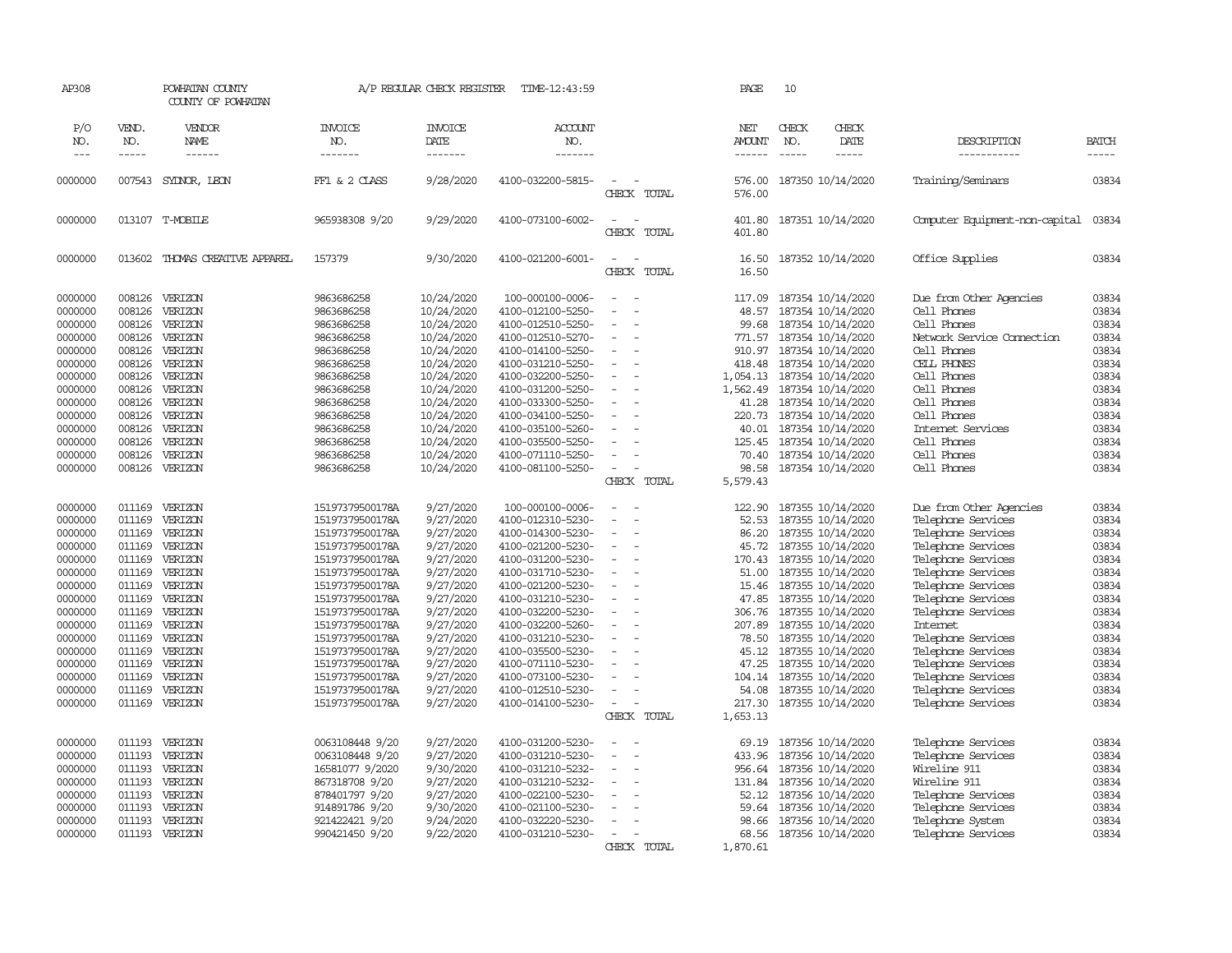| AP308               |                               | POWHATAN COUNTY<br>COUNTY OF POWHATAN    |                                  | A/P REGULAR CHECK REGISTER         | TIME-12:43:59                     |                          |             | PAGE                                  | 11                            |                           |                                |                             |
|---------------------|-------------------------------|------------------------------------------|----------------------------------|------------------------------------|-----------------------------------|--------------------------|-------------|---------------------------------------|-------------------------------|---------------------------|--------------------------------|-----------------------------|
| P/O<br>NO.<br>$---$ | VEND.<br>NO.<br>$\frac{1}{2}$ | VENDOR<br>NAME<br>$- - - - - -$          | <b>INVOICE</b><br>NO.<br>------- | <b>INVOICE</b><br>DATE<br>-------- | ACCOUNT<br>NO.<br>$- - - - - - -$ |                          |             | NET<br><b>AMOUNT</b><br>$- - - - - -$ | CHECK<br>NO.<br>$\frac{1}{2}$ | CHECK<br>DATE<br>-----    | DESCRIPTION<br>-----------     | <b>BATCH</b><br>$- - - - -$ |
|                     |                               |                                          |                                  |                                    |                                   |                          |             |                                       |                               |                           |                                |                             |
| 0000000             |                               | 013390 VERIZON                           | M55049170620269                  | 9/25/2020                          | 4100-031210-5232-                 |                          | CHECK TOTAL | 852.24<br>852.24                      |                               | 187357 10/14/2020         | Wireline 911                   | 03834                       |
| 0000000             |                               | 006302 VITA - VIRGINIA INFORMATI T435058 |                                  | 10/05/2020                         | 4100-031210-5230-                 | $\sim$<br>. —            | CHECK TOTAL | 3.64<br>3.64                          |                               | 187358 10/14/2020         | Telephone Services             | 03834                       |
| 0000000             | 012458                        | WIMMER, WILLIE                           | 1676                             | 9/25/2020                          | 4100-032200-6009-                 | $\sim$<br>$\sim$         | CHECK TOTAL | 550.00<br>550.00                      |                               | 187359 10/14/2020         | Auto Repairs and Parts         | 03834                       |
| 0000000             | 011439                        | BUSINESS CARD                            | 08/27/2020                       | 8/27/2020                          | 4100-031200-5210-                 | $\equiv$                 |             | .00.                                  |                               | 187361 10/15/2020         | Postage                        | 03817                       |
| 0000000             | 011439                        | <b>BUSINESS CARD</b>                     | 08/27/2020                       | 8/27/2020                          | 4100-031200-5210-                 | $\equiv$<br>$\sim$       |             | 17.99                                 |                               | 187361 10/15/2020         | Postage                        | 03817                       |
| 0000000             | 011439                        | BUSINESS CARD                            | 08/27/2020                       | 8/27/2020                          | 4100-031710-5210-                 | $\sim$                   |             | 17.99                                 |                               | 187361 10/15/2020         | Postage                        | 03817                       |
| 0000000             | 011439                        | BUSINESS CARD                            | 08/27/2020                       | 8/27/2020                          | 4100-031200-6014-                 |                          |             | 20.58                                 |                               | 187361 10/15/2020         | Other Operating Supplies       | 03817                       |
| 0000000             | 011439                        | BUSINESS CARD                            | 08/27/2020                       | 8/27/2020                          | 4100-031200-6014-                 | $\overline{\phantom{a}}$ |             | 92.86                                 |                               | 187361 10/15/2020         | Other Operating Supplies       | 03817                       |
| 0000000             | 011439                        | BUSINESS CARD                            | 08/27/2020                       | 8/27/2020                          | 4100-031200-6001-                 | $\equiv$                 |             | 28.42                                 |                               | 187361 10/15/2020         | Office Supplies                | 03817                       |
| 0000000             | 011439                        | BUSINESS CARD                            | 08/27/2020                       | 8/27/2020                          | 4100-031200-5540-                 | $\equiv$                 |             |                                       |                               | 250.00- 187361 10/15/2020 | Conferences & Training         | 03817                       |
| 0000000             | 011439                        | <b>BUSINESS CARD</b>                     | 08/27/2020                       | 8/27/2020                          | 4100-031200-5540-                 |                          |             |                                       |                               | 250.00- 187361 10/15/2020 | Conferences & Training         | 03817                       |
| 0000000             | 011439                        | BUSINESS CARD                            | 08/27/2020                       | 8/27/2020                          | 4100-031200-5540-                 | $\equiv$                 |             | 16.72                                 |                               | 187361 10/15/2020         | Conferences & Training         | 03817                       |
| 0000000             | 011439                        | BUSINESS CARD                            | 09/27/2020                       | 9/27/2020                          | 4100-031200-5210-                 | $\equiv$                 |             | .00                                   |                               | 187361 10/15/2020         | Postage                        | 03839                       |
| 0000000             | 011439                        | BUSINESS CARD                            | 09/27/2020                       | 9/27/2020                          | 4100-031200-5210-                 |                          |             | 17.99                                 |                               | 187361 10/15/2020         | Postage                        | 03839                       |
| 0000000             | 011439                        | BUSINESS CARD                            | 09/27/2020                       | 9/27/2020                          | 4100-031200-5210-                 | $\blacksquare$           |             | 100.00                                |                               | 187361 10/15/2020         | Postage                        | 03839                       |
| 0000000             | 011439                        | BUSINESS CARD                            | 09/27/2020                       | 9/27/2020                          | 4100-031200-5210-                 | $\sim$                   |             | 17.99                                 |                               | 187361 10/15/2020         | Postage                        | 03839                       |
| 0000000             | 011439                        | BUSINESS CARD                            | 09/27/2020                       | 9/27/2020                          | 4100-031710-5210-                 | $\equiv$                 |             | 17.99                                 |                               | 187361 10/15/2020         | Postage                        | 03839                       |
| 0000000             | 011439                        | <b>BUSINESS CARD</b>                     | 09/27/2020                       | 9/27/2020                          | 4100-031710-5210-                 | $\equiv$                 |             | 17.99                                 |                               | 187361 10/15/2020         | Postage                        | 03839                       |
| 0000000             | 011439                        | BUSINESS CARD                            | 09/27/2020                       | 9/27/2020                          | 4100-033400-3846-                 | $\equiv$                 |             | 51.21                                 |                               | 187361 10/15/2020         | Detention of Adults-Other Expe | 03839                       |
| 0000000             | 011439                        | BUSINESS CARD                            | 09/27/2020                       | 9/27/2020                          | 4100-031200-6001-                 | $\sim$                   |             | 55.69                                 |                               | 187361 10/15/2020         | Office Supplies                | 03839                       |
| 0000000             | 011439                        | <b>BUSINESS CARD</b>                     | 09/27/2020                       | 9/27/2020                          | 4100-031200-6001-                 |                          |             | 26.07                                 |                               | 187361 10/15/2020         | Office Supplies                | 03839                       |
| 0000000             | 011439                        | BUSINESS CARD                            | 09/27/2020                       | 9/27/2020                          | 4100-031200-6001-                 | $\blacksquare$           |             | 26.18                                 |                               | 187361 10/15/2020         | Office Supplies                | 03839                       |
| 0000000             | 011439                        | <b>BUSINESS CARD</b>                     | 09/27/2020                       | 9/27/2020                          | 4100-031200-6001-                 | $\sim$                   |             | 28.40                                 |                               | 187361 10/15/2020         | Office Supplies                | 03839                       |
| 0000000             | 011439                        | BUSINESS CARD                            | 09/27/2020                       | 9/27/2020                          | 4100-031200-6001-                 | $\equiv$                 |             | 8.69                                  |                               | 187361 10/15/2020         | Office Supplies                | 03839                       |
| 0000000             | 011439                        | BUSINESS CARD                            | 09/27/2020                       | 9/27/2020                          | 4100-031200-6014-                 | $\blacksquare$           |             | 40.91                                 |                               | 187361 10/15/2020         | Other Operating Supplies       | 03839                       |
| 0000000             | 011439                        | BUSINESS CARD                            | 09/27/2020                       | 9/27/2020                          | 4100-031200-6014-                 | $\equiv$                 |             | 28.77                                 |                               | 187361 10/15/2020         | Other Operating Supplies       | 03839                       |
| 0000000             | 011439                        | <b>BUSINESS CARD</b>                     | 09/27/2020                       | 9/27/2020                          | 4100-031200-6014-                 | $\overline{\phantom{a}}$ |             | 84.23                                 |                               | 187361 10/15/2020         | Other Operating Supplies       | 03839                       |
| 0000000             | 011439                        | <b>BUSINESS CARD</b>                     | 09/27/2020                       | 9/27/2020                          | 4100-031200-6014-                 |                          |             |                                       |                               | 26.31 187361 10/15/2020   | Other Operating Supplies       | 03839                       |
| 0000000             | 011439                        | BUSINESS CARD                            | 09/27/2020                       | 9/27/2020                          | 4100-031200-6014-                 | $\equiv$                 |             | 48.43                                 |                               | 187361 10/15/2020         | Other Operating Supplies       | 03839                       |
| 0000000             | 011439                        | <b>BUSINESS CARD</b>                     | 09/27/2020                       | 9/27/2020                          | 4100-031200-6014-                 | $\equiv$                 |             | 20.58                                 |                               | 187361 10/15/2020         | Other Operating Supplies       | 03839                       |
| 0000000             | 011439                        | <b>BUSINESS CARD</b>                     | 09/27/2020                       | 9/27/2020                          | 4100-031200-6014-                 | $\equiv$                 |             | 92.86                                 |                               | 187361 10/15/2020         | Other Operating Supplies       | 03839                       |
| 0000000             | 011439                        | <b>BUSINESS CARD</b>                     | 09/27/2020                       | 9/27/2020                          | 4100-031200-6001-                 | $\equiv$                 |             | 28.42                                 |                               | 187361 10/15/2020         | Office Supplies                | 03839                       |
| 0000000             | 011439                        | BUSINESS CARD                            | 09/27/2020                       | 9/27/2020                          | 4100-031200-5540-                 | $\equiv$                 |             |                                       |                               | 250.00- 187361 10/15/2020 | Conferences & Training         | 03839                       |
| 0000000             | 011439                        | <b>BUSINESS CARD</b>                     | 09/27/2020                       | 9/27/2020                          | 4100-031200-5540-                 | $\overline{\phantom{a}}$ |             |                                       |                               | 250.00- 187361 10/15/2020 | Conferences & Training         | 03839                       |
| 0000000             | 011439                        | <b>BUSINESS CARD</b>                     | 09/27/2020                       | 9/27/2020                          | 4100-031200-5540-                 | $\equiv$                 |             |                                       |                               | 16.72 187361 10/15/2020   | Conferences & Training         | 03839                       |
| 0000000             | 011439                        | <b>BUSINESS CARD</b>                     | 08/28/2020                       | 8/28/2020                          | 4100-031200-6014-                 | $\equiv$                 |             |                                       |                               | 20.58-187361 10/15/2020   | Other Operating Supplies       | 03842                       |
| 0000000             | 011439                        | BUSINESS CARD                            | 08/28/2020                       | 8/28/2020                          | 4100-031200-6014-                 | $\equiv$                 |             |                                       |                               | 92.86-187361 10/15/2020   | Other Operating Supplies       | 03842                       |
| 0000000             | 011439                        | BUSINESS CARD                            | 08/28/2020                       | 8/28/2020                          | 4100-031200-5540-                 |                          |             | 250.00                                |                               | 187361 10/15/2020         | Conferences & Training         | 03842                       |
| 0000000             | 011439                        | BUSINESS CARD                            | 08/28/2020                       | 8/28/2020                          | 4100-031200-5540-                 | $\equiv$                 |             |                                       |                               | 250.00 187361 10/15/2020  | Conferences & Training         | 03842                       |
| 0000000             | 011439                        | BUSINESS CARD                            | 09/28/2020                       | 9/28/2020                          | 4100-031200-5210-                 | $\sim$                   |             | .00                                   |                               | 187361 10/15/2020         | Postage                        | 03842                       |
| 0000000             | 011439                        | <b>BUSINESS CARD</b>                     | 09/28/2020                       | 9/28/2020                          | 4100-031200-5210-                 | $\overline{\phantom{a}}$ |             |                                       |                               | 17.99- 187361 10/15/2020  | Postage                        | 03842                       |
| 0000000             | 011439                        | BUSINESS CARD                            | 09/28/2020                       | 9/28/2020                          | 4100-031710-5210-                 |                          |             |                                       |                               | 17.99- 187361 10/15/2020  | Postage                        | 03842                       |
| 0000000             | 011439                        | <b>BUSINESS CARD</b>                     | 09/28/2020                       | 9/28/2020                          | 4100-031200-6001-                 | $\sim$                   |             |                                       |                               | 28.42- 187361 10/15/2020  | Office Supplies                | 03842                       |
| 0000000             | 011439                        | BUSINESS CARD                            | 09/28/2020                       | 9/28/2020                          | 4100-031200-5540-                 | $\blacksquare$           |             |                                       |                               | 16.72- 187361 10/15/2020  | Conferences & Training         | 03842                       |
|                     |                               |                                          |                                  |                                    |                                   |                          | CHECK TOTAL | 255.43                                |                               |                           |                                |                             |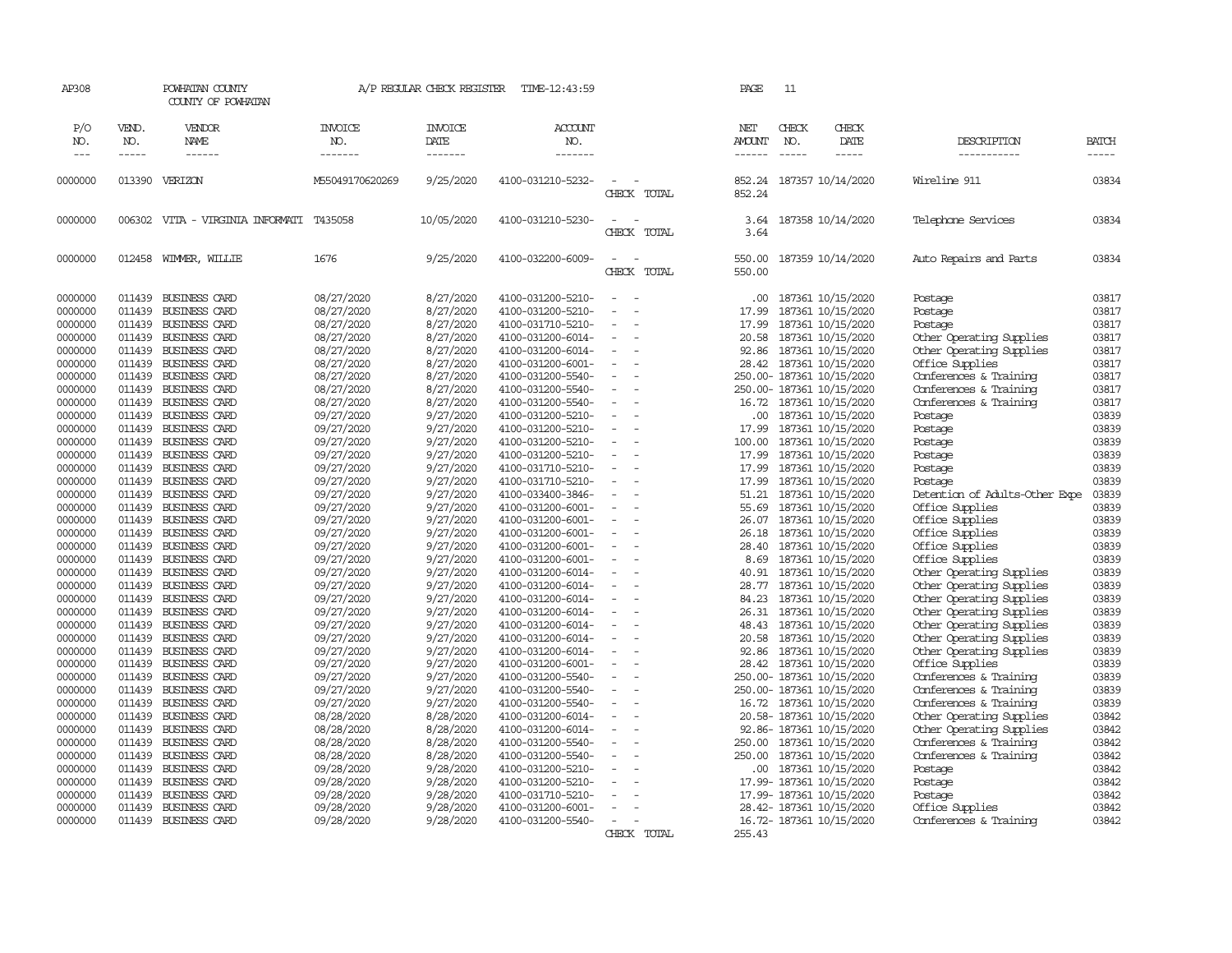| AP308                         |                            | POWHATAN COUNTY<br>COUNTY OF POWHATAN                          |                                        | A/P REGULAR CHECK REGISTER             | TIME-12:43:59                                               |                                                                                                                             | PAGE                                   | 12                            |                                                             |                                      |                         |
|-------------------------------|----------------------------|----------------------------------------------------------------|----------------------------------------|----------------------------------------|-------------------------------------------------------------|-----------------------------------------------------------------------------------------------------------------------------|----------------------------------------|-------------------------------|-------------------------------------------------------------|--------------------------------------|-------------------------|
| P/O<br>NO.<br>$---$           | VEND.<br>NO.<br>-----      | VENDOR<br>NAME<br>------                                       | <b>INVOICE</b><br>NO.<br>-------       | <b>INVOICE</b><br>DATE<br>-------      | <b>ACCOUNT</b><br>NO.<br>-------                            |                                                                                                                             | NET<br>AMOUNT<br>------                | CHECK<br>NO.<br>$\frac{1}{2}$ | CHECK<br>DATE<br>$- - - - -$                                | DESCRIPTION<br>-----------           | <b>BATCH</b><br>-----   |
| 0000000                       |                            | 010688 A&B CLEANING SERVICE, INC.                              | 33244                                  | 9/20/2020                              | 4100-014100-3180-                                           | $\overline{\phantom{a}}$<br>$\sim$ $-$<br>CHECK TOTAL                                                                       | 4,696.18<br>4,696.18                   |                               | 187362 10/20/2020                                           | Cleaning Service                     | 03840                   |
| 0000000                       |                            | 006175 ADAMS OIL COMPANY, INC.                                 | #102940 9/30/20                        | 9/30/2020                              | 4100-014500-6008-                                           | $\sim$<br>$\sim$<br>CHECK TOTAL                                                                                             | 24.92<br>24.92                         |                               | 187363 10/20/2020                                           | Gas/Grease/Oil                       | 03840                   |
| 0000000                       |                            | 011434 AGA JANITORIAL SOLUTIONS, 1139                          |                                        | 10/05/2020                             | 4100-014100-3180-                                           | $\overline{\phantom{a}}$<br>$\sim$<br>CHECK TOTAL                                                                           | 772.00<br>772.00                       |                               | 187364 10/20/2020                                           | Cleaning Service                     | 03840                   |
| 0000000                       |                            | 012275 ANTHEM HEALTH PLANS OF                                  | 888842989864                           | 9/23/2020                              | 4100-033400-3845-                                           | $\sim$ $ \sim$<br>CHECK TOTAL                                                                                               | 2,507.36                               |                               | 2,507.36 187367 10/20/2020                                  | Detention of Adults - Health C 03840 |                         |
| 0000000                       |                            | 010533 BANK OF NEW YORK MELLON                                 | 252-2317286                            | 8/27/2020                              | 4100-095101-9150-                                           | $\sim$<br>$\sim$<br>CHECK TOTAL                                                                                             | 1,850.00 187369 10/20/2020<br>1,850.00 |                               |                                                             | <b>Bond Trustee Fees/Arbitrage</b>   | 03840                   |
| 0000000<br>0000000            | 006655<br>006655           | BLOSSMAN GAS COMPANIES<br>BLOSSMAN GAS COMPANIES,              | 11020803 9/20<br>11093253              | 9/23/2020<br>9/29/2020                 | 4100-035100-5120-<br>4100-014500-6008-                      | $\sim$<br>$\sim$<br>$\overline{a}$<br>$\overline{\phantom{a}}$<br>CHECK TOTAL                                               | 11.17<br>8.69<br>19.86                 |                               | 187371 10/20/2020<br>187371 10/20/2020                      | Fuel<br>Gas/Grease/Oil               | 03840<br>03840          |
| 0000000                       |                            | 009991 BMS DIRECT                                              | 145834                                 | 9/30/2020                              | 4100-012310-3500-                                           | $\frac{1}{2} \left( \frac{1}{2} \right) \left( \frac{1}{2} \right) = \frac{1}{2} \left( \frac{1}{2} \right)$<br>CHECK TOTAL | 587.89<br>587.89                       |                               | 187372 10/20/2020                                           | Printing & Binding                   | 03840                   |
| 0000000                       |                            | 007831 BOCZAR, CHRISTINE                                       | WALMART 9/30/20                        | 9/30/2020                              | 4100-035100-6022-                                           | $\omega_{\rm{max}}$ and $\omega_{\rm{max}}$<br>CHECK TOTAL                                                                  | 30.41                                  |                               | 30.41 187373 10/20/2020                                     | Dog Food/Supplies                    | 03840                   |
| 0000000                       |                            | 007296 BOUND TREE MEDICAL, LLC                                 | 83794842                               | 10/02/2020                             | 4100-032200-6013-                                           | $\sim$<br>$\overline{\phantom{a}}$<br>CHECK TOTAL                                                                           | 67.12<br>67.12                         |                               | 187374 10/20/2020                                           | Medical Supplies                     | 03840                   |
| 0000000                       |                            | 011010 BOX ALARM TEES LLC                                      | 471                                    | 10/07/2020                             | 4100-032200-6011-                                           | $\sim$ 100 $\sim$<br>CHECK TOTAL                                                                                            | 489.60<br>489.60                       |                               | 187375 10/20/2020                                           | Protective Gear/Uniforms             | 03840                   |
| 0000000                       | 000540                     | CENTRAL VIRGINIA WASTE                                         | 25912                                  | 10/07/2020                             | 4100-014300-3177-                                           | $\sim$ $ \sim$<br>CHECK TOTAL                                                                                               | 1,000.00<br>1,000.00                   |                               | 187378 10/20/2020                                           | Recycling-Scrap Tires                | 03841                   |
| 0000000<br>0000000<br>0000000 | 006965<br>006965<br>006965 | CINIAS CORPORATION<br>CINIAS CORPORATION<br>CINIAS CORPORATION | 4064359402<br>4064359402<br>4064359402 | 10/14/2020<br>10/14/2020<br>10/14/2020 | 4100-014300-6011-<br>4100-014100-6011-<br>4100-014500-6011- | $\sim$<br>$\overline{\phantom{a}}$<br>$\sim$<br>$\sim$<br>CHECK TOTAL                                                       | 23.56<br>19.31<br>25.69<br>68.56       |                               | 187379 10/20/2020<br>187379 10/20/2020<br>187379 10/20/2020 | Uniforms<br>Uniforms<br>Uniforms     | 03841<br>03841<br>03841 |
| 0000000                       |                            | 012756 COMCAST                                                 | 601200904939/200                       | 9/25/2020                              | 4100-053910-5643-                                           | $\sim$<br>$\sim$<br>CHECK TOTAL                                                                                             | 169.41<br>169.41                       |                               | 187380 10/20/2020                                           | PCCAA Services - Federal CSBG        | 03840                   |
| 0000000                       |                            | 011861 COMUNITY LIFE CHURCH                                    | MOU 10/20                              | 10/14/2020                             | 4100-053910-5642-                                           | $\frac{1}{2} \left( \frac{1}{2} \right) \left( \frac{1}{2} \right) = \frac{1}{2} \left( \frac{1}{2} \right)$<br>CHECK TOTAL | 15,000.00<br>15,000.00                 |                               | 187381 10/20/2020                                           | PCCAA Services - TANF                | 03840                   |
| 0000000                       |                            | 033130 COUNTY OF HENRICO                                       | 189561                                 | 10/01/2020                             | 4100-033400-3840-                                           | $\omega_{\rm{max}}$ and $\omega_{\rm{max}}$<br>CHECK TOTAL                                                                  | 21,309.30<br>21,309.30                 |                               | 187382 10/20/2020                                           | Detention of Juveniles               | 03840                   |
| 0000000                       |                            | 007392 DEEP CREEK VOLUNTEER                                    | 4TH OTR'20 RENT                        | 10/14/2020                             | 4100-032200-5425-                                           | $\sim$<br>CHECK TOTAL                                                                                                       | 2,758.35                               |                               | 2,758.35 187383 10/20/2020                                  | Rent - Fire Companies                | 03840                   |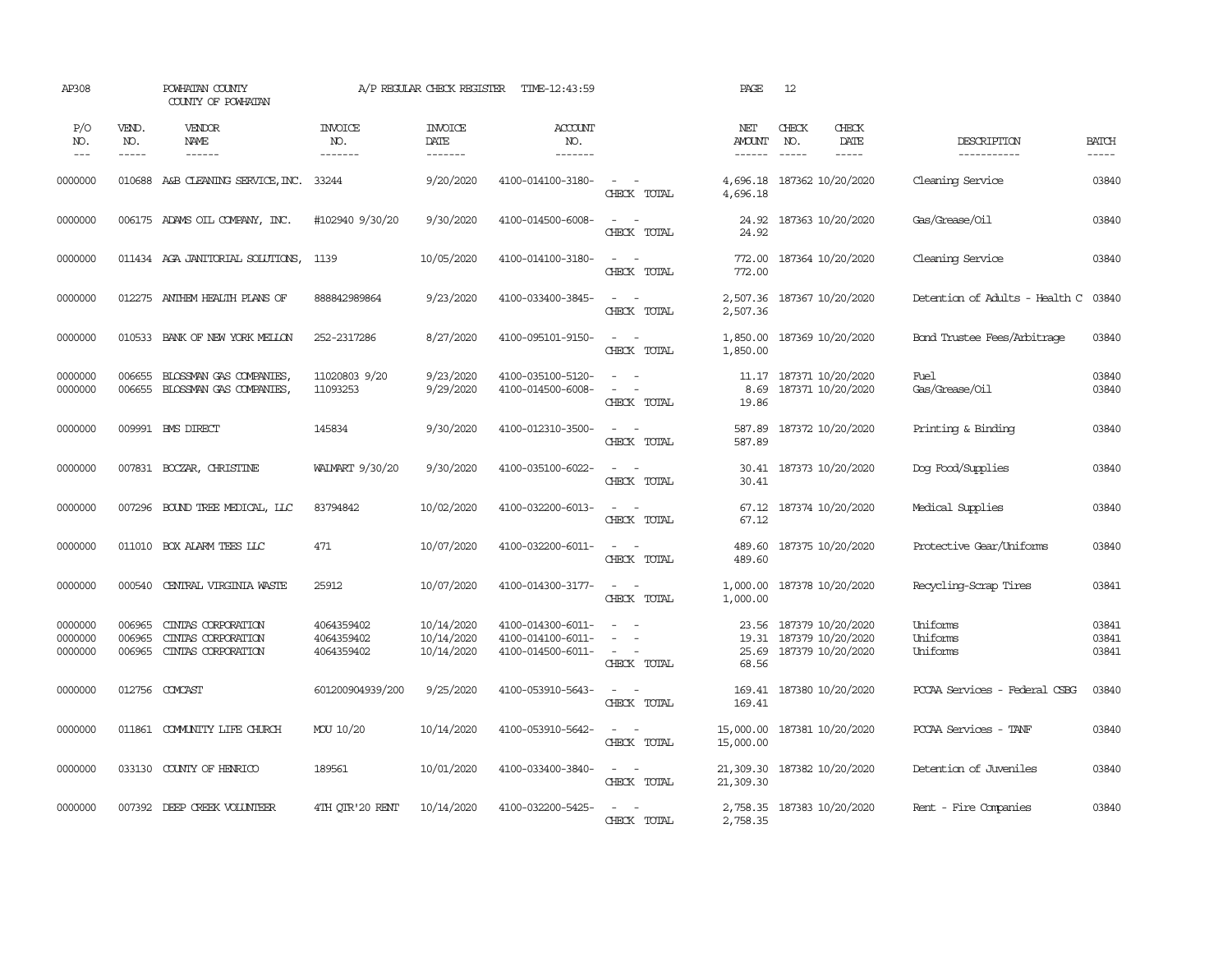| AP308                |                  | POWHATAN COUNTY<br>COUNTY OF POWHATAN                |                    | A/P REGULAR CHECK REGISTER | TIME-12:43:59                          |                          | PAGE                    | 13                   |                                        |                                                                |                             |
|----------------------|------------------|------------------------------------------------------|--------------------|----------------------------|----------------------------------------|--------------------------|-------------------------|----------------------|----------------------------------------|----------------------------------------------------------------|-----------------------------|
| P/O                  | VEND.            | VENDOR                                               | <b>INVOICE</b>     | <b>INVOICE</b>             | ACCOUNT                                |                          | NET                     | CHECK                | <b>CHECK</b>                           |                                                                |                             |
| NO.<br>$\frac{1}{2}$ | NO.<br>-----     | NAME<br>------                                       | NO.<br>-------     | DATE<br>-------            | NO.<br>-------                         |                          | <b>AMOUNT</b><br>------ | NO.<br>$\frac{1}{2}$ | DATE<br>$- - - - -$                    | DESCRIPTION<br>-----------                                     | <b>BATCH</b><br>$- - - - -$ |
|                      |                  |                                                      |                    |                            |                                        |                          |                         |                      |                                        |                                                                |                             |
| 0000000              | 006240           | DIAMOND SPRINGS WATER, INC                           | 0000323451         | 8/07/2020                  | 4100-031200-5130-                      |                          | 11.95                   |                      | 187384 10/20/2020                      | Water                                                          | 03840                       |
| 0000000              | 006240           | DIAMOND SPRINGS WATER, INC                           | 0000512697         | 9/28/2020                  | 4100-031200-5130-                      |                          | 27.96                   |                      | 187384 10/20/2020                      | Water                                                          | 03840                       |
|                      |                  |                                                      |                    |                            |                                        | CHECK TOTAL              | 39.91                   |                      |                                        |                                                                |                             |
| 0000000              | 000860           | DOMINION ENERGY VIRGINIA                             | 2312285006 9/20    | 9/30/2020                  | 4100-014100-5110-                      | $\equiv$                 | 55.00                   |                      | 187385 10/20/2020                      | Electricity                                                    | 03840                       |
| 0000000              | 000860           | DOMINION ENERGY VIRGINIA                             | 2346327501 9/20    | 9/30/2020                  | 4100-014100-5110-                      |                          | 2,037.11                |                      | 187385 10/20/2020                      | Electricity                                                    | 03840                       |
| 0000000              | 000860           | DOMINION ENERGY VIRGINIA                             | 2346327501 9/20    | 9/30/2020                  | 4100-031200-5110-                      |                          | 2,037.12                |                      | 187385 10/20/2020                      | Electricity                                                    | 03840                       |
| 0000000              | 000860           | DOMINION ENERGY VIRGINIA                             | 2352270009 9/20    | 9/30/2020                  | 4100-014100-5110-                      |                          | 89.73                   |                      | 187385 10/20/2020                      | Electricity                                                    | 03840                       |
| 0000000              | 000860           | DOMINION ENERGY VIRGINIA                             | 2442170003 9/20    | 9/30/2020                  | 4100-014100-5110-                      |                          | 1,069.14                |                      | 187385 10/20/2020                      | Electricity                                                    | 03840                       |
| 0000000              | 000860           | DOMINION ENERGY VIRGINIA                             | 2462222502 9/20    | 9/30/2020                  | 4100-014100-5110-                      |                          |                         |                      | 3,940.17 187385 10/20/2020             | Electricity                                                    | 03840                       |
| 0000000              | 000860           | DOMINION ENERGY VIRGINIA                             | 2476067034 9/20    | 9/30/2020                  | 4100-014100-5110-                      | $\equiv$                 | 228.24                  |                      | 187385 10/20/2020                      | Electricity                                                    | 03840                       |
| 0000000              | 000860           | DOMINION ENERGY VIRGINIA                             | 2912605595 9/20    | 9/30/2020                  | 4100-014100-5110-                      |                          | 92.57                   |                      | 187385 10/20/2020                      | Electricity                                                    | 03840                       |
| 0000000              | 000860           | DOMINION ENERGY VIRGINIA                             | 2972120006 9/20    | 9/30/2020                  | 4100-014100-5110-                      |                          | 1,268.80                |                      | 187385 10/20/2020                      | Electricity                                                    | 03840                       |
| 0000000              | 000860           | DOMINION ENERGY VIRGINIA                             | 3496131156 9/20    | 9/30/2020                  | 4100-014100-5110-                      |                          | 7.08                    |                      | 187385 10/20/2020                      | Electricity                                                    | 03840                       |
| 0000000              | 000860           | DOMINION ENERGY VIRGINIA                             | 46914910159/20A    | 9/30/2020                  | 4100-014600-5110-                      |                          | 104.30                  |                      | 187385 10/20/2020                      | Electricity                                                    | 03840                       |
|                      |                  |                                                      |                    |                            |                                        | CHECK TOTAL              | 10,929.26               |                      |                                        |                                                                |                             |
| 0000000              | 000860           | DOMINION ENERGY VIRGINIA                             | 5420366014 9/20    | 9/30/2020                  | 4100-014100-5110-                      | $\equiv$<br>$\sim$       |                         |                      | 143.02 187386 10/20/2020               | Electricity                                                    | 03840                       |
| 0000000              | 000860           | DOMINION ENERGY VIRGINIA                             | 7765134072 9/20    | 9/25/2020                  | 4100-014100-5110-                      | $\equiv$                 | 641.92                  |                      | 187386 10/20/2020                      | Electricity                                                    | 03840                       |
|                      |                  |                                                      |                    |                            |                                        | CHECK TOTAL              | 784.94                  |                      |                                        |                                                                |                             |
| 0000000              | 013707           |                                                      | 982411             | 9/15/2020                  | 4100-012520-5540-                      |                          |                         |                      |                                        |                                                                | 03841                       |
| 0000000              | 013707           | DUNCAN-PARNELL, INC.<br>DUNCAN-PARNELL, INC.         | 982411             | 9/15/2020                  | 4100-012520-6014-                      |                          | 375.00<br>2,830.05      |                      | 187388 10/20/2020<br>187388 10/20/2020 | Conferences & Training<br>Other Operating Supplies             | 03841                       |
|                      |                  |                                                      |                    |                            |                                        | CHECK TOTAL              | 3,205.05                |                      |                                        |                                                                |                             |
|                      |                  |                                                      |                    |                            |                                        |                          |                         |                      |                                        |                                                                |                             |
| 0000000              |                  | 001910 DUNN GAS COMPANY                              | 71203              | 9/21/2020                  | 4100-014100-5120-                      | $\equiv$                 | 368.36                  |                      | 187389 10/20/2020                      | Fuel                                                           | 03840                       |
|                      |                  |                                                      |                    |                            |                                        | CHECK TOTAL              | 368.36                  |                      |                                        |                                                                |                             |
| 0000000              | 011224           | ELECTRONIC SYSTEMS, INC.                             | IN1677500          | 10/08/2020                 | 4100-012100-3320-                      | $\overline{\phantom{a}}$ | 48.90                   |                      | 187391 10/20/2020                      | Maintenance & Service Contract                                 | 03840                       |
| 0000000              | 011224           | ELECTRONIC SYSTEMS, INC.                             | 1651358            | 10/12/2020                 | 4100-035100-3320-                      |                          | 62.50                   |                      | 187391 10/20/2020                      | Landscaping - Animal Control                                   | 03841                       |
| 0000000              | 011224           | ELECTRONIC SYSTEMS, INC.                             | 1651358            | 10/12/2020                 | 4100-014300-3320-                      |                          | 14.00                   |                      | 187391 10/20/2020                      | Maintenance and Service Contra                                 | 03841                       |
| 0000000              | 011224           | ELECTRONIC SYSTEMS, INC.                             | 1651358            | 10/12/2020                 | 4100-012100-3320-                      | $\sim$                   | 14.00                   |                      | 187391 10/20/2020                      | Maintenance & Service Contract                                 | 03841                       |
| 0000000              | 011224           | ELECTRONIC SYSTEMS, INC.                             | 1651358            | 10/12/2020                 | 4100-012310-3320-                      |                          | 153.00                  |                      | 187391 10/20/2020                      | Maintenance & Service Contract                                 | 03841                       |
| 0000000              | 011224           | ELECTRONIC SYSTEMS, INC.                             | 1651358            | 10/12/2020                 | 4100-013200-3320-                      |                          | 31.25                   |                      | 187391 10/20/2020                      | Maintenance & Service Contract                                 | 03841                       |
| 0000000              | 011224           | ELECTRONIC SYSTEMS, INC.                             | 1651358            | 10/12/2020                 | 4100-012200-3320-                      | $\overline{\phantom{a}}$ | 31.25                   |                      | 187391 10/20/2020                      | Maintenance & Service Contract                                 | 03841                       |
| 0000000              | 011224           | ELECTRONIC SYSTEMS, INC.                             | 1651358            | 10/12/2020                 | 4100-012220-3320-                      |                          | 31.25                   |                      | 187391 10/20/2020                      | Maintenance and service contra                                 | 03841                       |
| 0000000              | 011224           | ELECTRONIC SYSTEMS, INC.                             | 1651358            | 10/12/2020                 | 4100-071110-3320-                      | $\overline{\phantom{a}}$ | 14.00                   |                      | 187391 10/20/2020                      | General Maintenance                                            | 03841                       |
| 0000000              | 011224           | ELECTRONIC SYSTEMS, INC.                             | 1651358            | 10/12/2020                 | 4100-014100-3320-                      |                          | 59.25                   |                      | 187391 10/20/2020                      | Maintenance & Service Contract                                 | 03841                       |
| 0000000              | 011224           | ELECTRONIC SYSTEMS, INC.                             | 1651358            | 10/12/2020                 | 4100-031200-3320-                      |                          | 218.25                  |                      | 187391 10/20/2020                      | Maintenance & Service Contract                                 | 03841                       |
| 0000000              | 011224           | ELECTRONIC SYSTEMS,<br>INC.                          | 1651358            | 10/12/2020                 | 4100-012410-3320-                      |                          | 223.00                  |                      | 187391 10/20/2020                      | Maintenance & Service Contract                                 | 03841                       |
| 0000000              | 011224           | ELECTRONIC SYSTEMS, INC.                             | 1651358            | 10/12/2020                 | 4100-021600-8002-                      |                          | 31.25                   |                      | 187391 10/20/2020                      | Copier Lease                                                   | 03841                       |
| 0000000              | 011224           | ELECTRONIC SYSTEMS, INC.                             | 1651358            | 10/12/2020                 | 4100-031210-3320-                      | $\equiv$                 | 89.63                   |                      | 187391 10/20/2020                      | Maintenance and Service Contra                                 | 03841                       |
| 0000000              | 011224           | ELECTRONIC SYSTEMS, INC.                             | 1651358            | 10/12/2020                 | 4100-034100-3320-                      | $\equiv$                 | 62.50                   |                      | 187391 10/20/2020                      | Maintenance & Service Contract                                 | 03841                       |
| 0000000<br>0000000   | 011224<br>011224 | ELECTRONIC SYSTEMS, INC.<br>ELECTRONIC SYSTEMS, INC. | 1651358<br>1651358 | 10/12/2020<br>10/12/2020   | 4100-022100-3320-<br>4100-035100-3320- |                          | 31.25<br>7.50           |                      | 187391 10/20/2020<br>187391 10/20/2020 | Maintenance & Service Contract<br>Landscaping - Animal Control | 03841<br>03841              |
| 0000000              | 011224           | ELECTRONIC SYSTEMS, INC.                             | 1651358            | 10/12/2020                 | 4100-012310-3320-                      |                          | 46.41                   |                      | 187391 10/20/2020                      | Maintenance & Service Contract                                 | 03841                       |
| 0000000              | 011224           | ELECTRONIC SYSTEMS, INC.                             | 1651358            | 10/12/2020                 | 4100-031210-3320-                      |                          | 229.38                  |                      | 187391 10/20/2020                      | Maintenance and Service Contra                                 | 03841                       |
| 0000000              | 011224           | ELECTRONIC SYSTEMS, INC.                             | 1651358            | 10/12/2020                 | 4100-031200-3320-                      |                          | 2.76                    |                      | 187391 10/20/2020                      | Maintenance & Service Contract                                 | 03841                       |
| 0000000              | 011224           | ELECTRONIC SYSTEMS, INC.                             | 1651358            | 10/12/2020                 | 4100-013200-3320-                      | $\overline{\phantom{a}}$ | 550.96                  |                      | 187391 10/20/2020                      | Maintenance & Service Contract                                 | 03841                       |
| 0000000              |                  | 011224 ELECTRONIC SYSTEMS, INC.                      | 1651358            | 10/12/2020                 | 4100-012410-3320-                      | $\overline{\phantom{a}}$ | 6.05                    |                      | 187391 10/20/2020                      | Maintenance & Service Contract                                 | 03841                       |
|                      |                  |                                                      |                    |                            |                                        | CHECK TOTAL              | 1,958.34                |                      |                                        |                                                                |                             |
|                      |                  |                                                      |                    |                            |                                        |                          |                         |                      |                                        |                                                                |                             |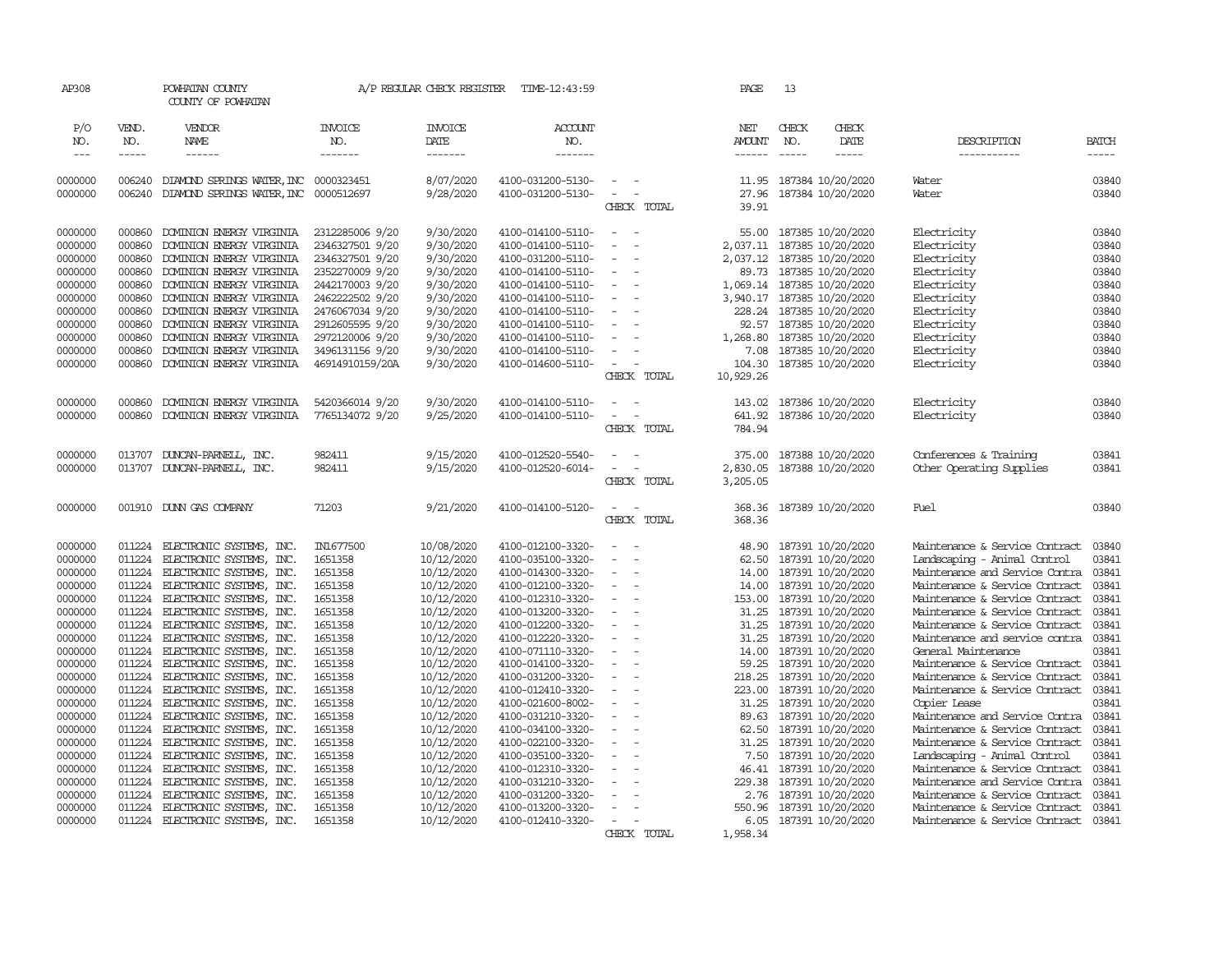| AP308               |                             | POWHATAN COUNTY<br>COUNTY OF POWHATAN |                                  | A/P REGULAR CHECK REGISTER        | TIME-12:43:59             |                                                   | PAGE                                     | 14                            |                               |                                |                             |
|---------------------|-----------------------------|---------------------------------------|----------------------------------|-----------------------------------|---------------------------|---------------------------------------------------|------------------------------------------|-------------------------------|-------------------------------|--------------------------------|-----------------------------|
| P/O<br>NO.<br>$---$ | VEND.<br>NO.<br>$- - - - -$ | VENDOR<br>NAME<br>------              | <b>INVOICE</b><br>NO.<br>------- | <b>INVOICE</b><br>DATE<br>------- | ACCOUNT<br>NO.<br>------- |                                                   | NET<br><b>AMOUNT</b>                     | CHECK<br>NO.<br>$\frac{1}{2}$ | <b>CHECK</b><br>DATE<br>----- | DESCRIPTION<br>-----------     | <b>BATCH</b><br>$- - - - -$ |
| 0000000             |                             | 006510 EMERGENCY SERVICES             | 443                              | 10/12/2020                        | 4100-032200-3140-         | $\sim$<br>$\overline{\phantom{a}}$<br>CHECK TOTAL | 14,464.80 187392 10/20/2020<br>14,464.80 |                               |                               | Professional Services          | 03840                       |
| 0000000             | 009093                      | FARMVILLE WHOLESALE                   | 697758                           | 9/22/2020                         | 4100-014100-3310-         | $\sim$<br>$\sim$                                  | 148.98                                   |                               | 187394 10/20/2020             | Repairs & Maintenance          | 03840                       |
| 0000000             | 009093                      | FARMVILLE WHOLESALE                   | 697763                           | 9/22/2020                         | 4100-014100-3310-         | $\sim$<br>$\overline{\phantom{a}}$                | 94.40                                    |                               | 187394 10/20/2020             | Repairs & Maintenance          | 03840                       |
| 0000000             | 009093                      | FARMVILLE WHOLESALE                   | 697778                           | 9/22/2020                         | 4100-014100-3310-         |                                                   | 59.20                                    |                               | 187394 10/20/2020             | Repairs & Maintenance          | 03840                       |
| 0000000             | 009093                      | FARMVILLE WHOLESALE                   | 697790                           | 9/22/2020                         | 4100-014100-3310-         |                                                   | 63.60                                    |                               | 187394 10/20/2020             | Repairs & Maintenance          | 03840                       |
| 0000000             | 009093                      | FARMVILLE WHOLESALE                   | 698139                           | 9/25/2020                         | 4100-014100-3310-         | $\overline{\phantom{a}}$<br>CHECK TOTAL           | 519.90                                   |                               | 153.72 187394 10/20/2020      | Repairs & Maintenance          | 03840                       |
| 0000000             | 006666                      | FINE CREEK FIRE DEPT                  | 4THQTR 20 RENT                   | 10/14/2020                        | 4100-032200-5425-         | $\sim$<br>CHECK TOTAL                             | 3,278.00                                 |                               | 3,278.00 187395 10/20/2020    | Rent - Fire Companies          | 03840                       |
| 0000000             | 010916                      | FIRST WITNESS SECURITY                | IN-3734                          | 10/05/2020                        | 4100-014100-3310-         | $\sim$<br>$\sim$<br>CHECK TOTAL                   | 601.69<br>601.69                         |                               | 187396 10/20/2020             | Repairs & Maintenance          | 03840                       |
| 0000000             |                             | 006522 FOOD LION                      | 2813614013360                    | 9/28/2020                         | 4100-035100-6022-         | $\sim$<br>CHECK TOTAL                             | 212.86<br>212.86                         |                               | 187397 10/20/2020             | Dog Food/Supplies              | 03840                       |
| 0000000             | 013518                      | FROEHLING & ROBERTSON, IN             | 183423                           | 9/04/2020                         | 4100-034100-3140-         | $\sim$<br>$\sim$<br>CHECK TOTAL                   | 1,137.79<br>1,137.79                     |                               | 187398 10/20/2020             | Professional Services          | 03840                       |
| 0000000             | 012905                      | GALLS, LLC                            | 016495091                        | 9/16/2020                         | 4100-031200-6011-         | $\sim$<br>$\sim$                                  | 86.00                                    |                               | 187399 10/20/2020             | Uniforms                       | 03840                       |
| 0000000             | 012905                      | GALLS, LLC                            | 016508815                        | 9/17/2020                         | 4100-031200-6011-         |                                                   | 39.13                                    |                               | 187399 10/20/2020             | Uniforms                       | 03840                       |
| 0000000             | 012905                      | GALLS, LLC                            | 016546286                        | 9/23/2020                         | 4100-031200-6011-         |                                                   | 147.55                                   |                               | 187399 10/20/2020             | Uniforms                       | 03840                       |
| 0000000             | 012905                      | GALLS, LLC                            | 016546287                        | 9/23/2020                         | 4100-031200-6011-         |                                                   | 142.38                                   |                               | 187399 10/20/2020             | Uniforms                       | 03840                       |
| 0000000             | 012905                      | GALLS, LLC                            | 016571696                        | 9/25/2020                         | 4100-031200-6011-         |                                                   | 28.00                                    |                               | 187399 10/20/2020             | Uniforms                       | 03840                       |
| 0000000             | 012905                      | GALLS, LLC                            | 016594397                        | 9/29/2020                         | 4100-031200-6011-         |                                                   | 39.15                                    |                               | 187399 10/20/2020             | Uniforms                       | 03840                       |
| 0000000             | 012905                      | GALLS, LLC                            | 016594399                        | 9/29/2020                         | 4100-031200-6011-         | $\equiv$<br>CHECK TOTAL                           | 64.53<br>546.74                          |                               | 187399 10/20/2020             | Uniforms                       | 03840                       |
| 0000000             | 010294                      | GOOCHLAND-POWHATAN CSB                | 8                                | 10/02/2020                        | 4100-014100-3180-         | $\sim$<br>$\sim$<br>CHECK TOTAL                   | 600.00<br>600.00                         |                               | 187401 10/20/2020             | Cleaning Service               | 03840                       |
| 0000000             | 005075                      | GREENE, FLOYD, JR.                    | 28                               | 10/13/2020                        | 4100-031210-3320-         | $\sim$<br>$\overline{\phantom{a}}$<br>CHECK TOTAL | 165.00<br>165.00                         |                               | 187402 10/20/2020             | Maintenance and Service Contra | 03841                       |
| 0000000             | 010755                      | INVOVATIVE TURF                       | 4816                             | 10/05/2020                        | 4100-014600-3320-         | $\overline{\phantom{a}}$<br>$\sim$<br>CHECK TOTAL | 1,580.95<br>1,580.95                     |                               | 187404 10/20/2020             | Maintenance/Service Contracts  | 03841                       |
| 0000000             | 000120                      | <b>JAMES RIVER AIR</b>                | S176944                          | 9/28/2020                         | 4100-014100-3308-         | $\equiv$                                          | 672.00                                   |                               | 187405 10/20/2020             | HVAC Service and Repairs       | 03841                       |
| 0000000             | 000120                      | <b>JAMES RIVER AIR</b>                | S180423                          | 9/28/2020                         | 4100-014100-3308-         | $\sim$                                            | 480.00                                   |                               | 187405 10/20/2020             | HVAC Service and Repairs       | 03841                       |
| 0000000             | 000120                      | <b>JAMES RIVER AIR</b>                | S181044                          | 9/19/2020                         | 4100-014100-3308-         |                                                   | 650.78                                   |                               | 187405 10/20/2020             | HVAC Service and Repairs       | 03841                       |
| 0000000             | 000120                      | <b>JAMES RIVER AIR</b>                | S181353                          | 9/19/2020                         | 4100-014100-3308-         |                                                   | 240.00                                   |                               | 187405 10/20/2020             | HVAC Service and Repairs       | 03841                       |
| 0000000             | 000120                      | <b>JAMES RIVER AIR</b>                | S181394                          | 9/22/2020                         | 4100-014100-3308-         | $\sim$                                            |                                          |                               | 924.57 187405 10/20/2020      | HVAC Service and Repairs       | 03841                       |
| 0000000             | 000120                      | <b>JAMES RIVER AIR</b>                | S181419                          | 9/22/2020                         | 4100-014100-3308-         |                                                   | 1,113.00                                 |                               | 187405 10/20/2020             | HVAC Service and Repairs       | 03841                       |
| 0000000             | 000120                      | <b>JAMES RIVER AIR</b>                | S183061                          | 9/30/2020                         | 4100-032220-3310-         | $\sim$<br>CHECK TOTAL                             | 192.00<br>4,272.35                       |                               | 187405 10/20/2020             | Repairs & Maintenance          | 03841                       |
| 0000000             | 006629                      | LANDSCAPE SUPPLY, INC.                | 0192809-IN                       | 10/05/2020                        | 4100-014600-3310-         |                                                   | 242.00                                   |                               | 187406 10/20/2020             | Repairs and Maintenance        | 03841                       |
|                     |                             |                                       |                                  |                                   |                           | CHECK TOTAL                                       | 242.00                                   |                               |                               |                                |                             |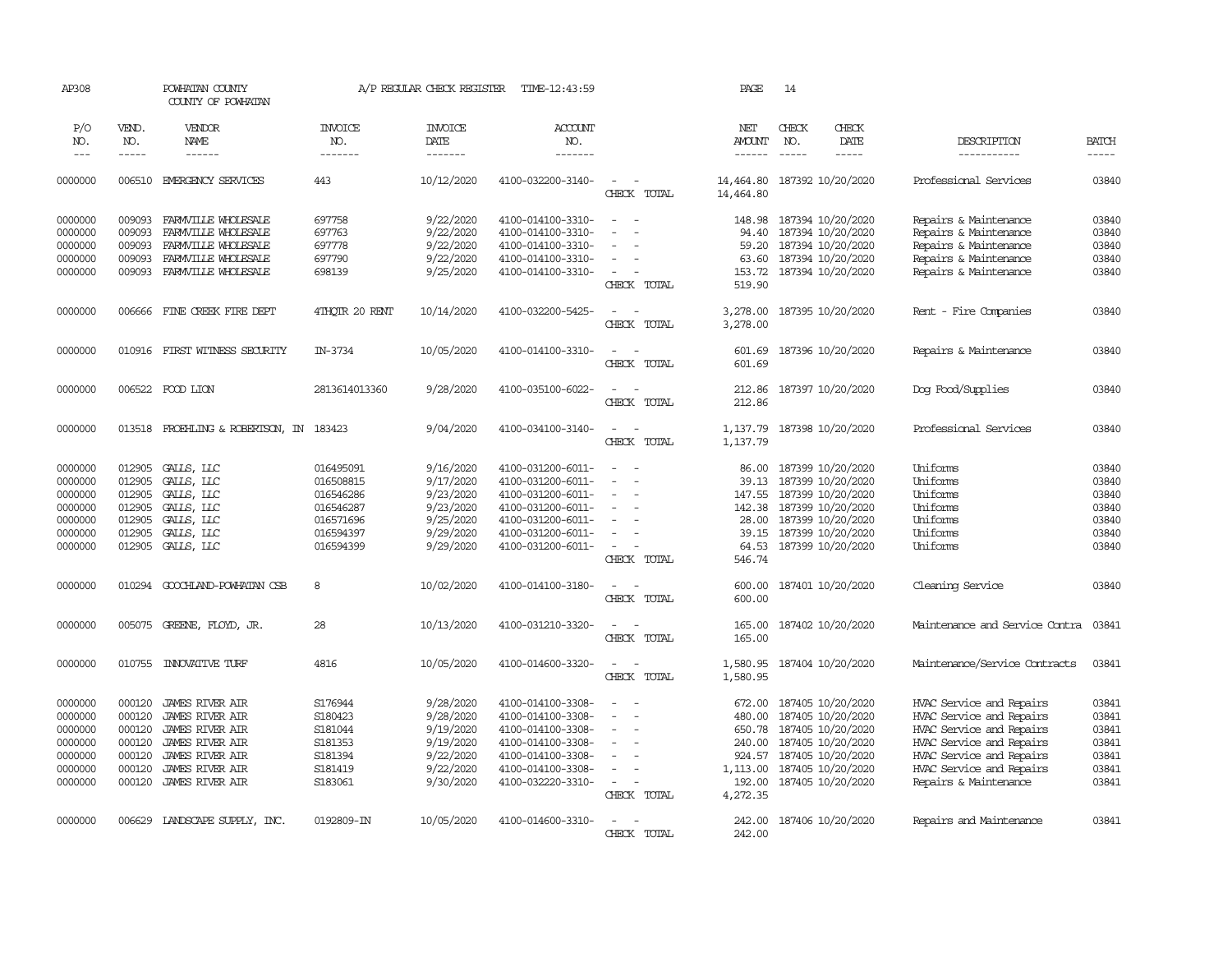| AP308                                                                     |                                                          | POWHATAN COUNTY<br>COUNTY OF POWHATAN                                                                                                                                                                                                        |                                                                      | A/P REGULAR CHECK REGISTER                                                                     | TIME-12:43:59                                                                                                                                   |                                                                                                                                                                                                                                | PAGE                                                  | 15            |                                                                                                                                                      |                                                                                                                                                                                                         |                                                             |
|---------------------------------------------------------------------------|----------------------------------------------------------|----------------------------------------------------------------------------------------------------------------------------------------------------------------------------------------------------------------------------------------------|----------------------------------------------------------------------|------------------------------------------------------------------------------------------------|-------------------------------------------------------------------------------------------------------------------------------------------------|--------------------------------------------------------------------------------------------------------------------------------------------------------------------------------------------------------------------------------|-------------------------------------------------------|---------------|------------------------------------------------------------------------------------------------------------------------------------------------------|---------------------------------------------------------------------------------------------------------------------------------------------------------------------------------------------------------|-------------------------------------------------------------|
| P/O<br>NO.                                                                | VEND.<br>NO.                                             | VENDOR<br>NAME                                                                                                                                                                                                                               | <b>INVOICE</b><br>NO.                                                | <b>INVOICE</b><br>DATE                                                                         | ACCOUNT<br>NO.                                                                                                                                  |                                                                                                                                                                                                                                | NET<br><b>AMOUNT</b>                                  | CHECK<br>NO.  | CHECK<br>DATE                                                                                                                                        | DESCRIPTION                                                                                                                                                                                             | <b>BATCH</b>                                                |
| $\sim$ $\sim$ $\sim$                                                      | $- - - - -$                                              | $- - - - - -$                                                                                                                                                                                                                                | -------                                                              | $- - - - - - -$                                                                                | $- - - - - - -$                                                                                                                                 |                                                                                                                                                                                                                                | $- - - - - -$                                         | $\frac{1}{2}$ | $- - - - -$                                                                                                                                          | -----------                                                                                                                                                                                             | $- - - - -$                                                 |
| 0000000<br>0000000                                                        | 000166                                                   | 000166 LUCK STONE CORP.<br>LUCK STONE CORP.                                                                                                                                                                                                  | IV-101300347<br>IV-101300714                                         | 9/30/2020<br>9/30/2020                                                                         | 4100-014500-3190-<br>4100-014600-3312-                                                                                                          | $\overline{\phantom{a}}$<br>$\overline{\phantom{a}}$<br>CHECK TOTAL                                                                                                                                                            | 81.26<br>1,026.80<br>1,108.06                         |               | 187407 10/20/2020<br>187407 10/20/2020                                                                                                               | Grounds Maintenance<br>Field Maintenance                                                                                                                                                                | 03841<br>03841                                              |
| 0000000                                                                   |                                                          | 006672 MACON FIRE DEPARIMENT                                                                                                                                                                                                                 | 4THQTR '20 RENT                                                      | 10/07/2020                                                                                     | 4100-032200-5425-                                                                                                                               | $\overline{\phantom{a}}$<br>- -<br>CHECK TOTAL                                                                                                                                                                                 | 2,492.00<br>2,492.00                                  |               | 187408 10/20/2020                                                                                                                                    | Rent - Fire Companies                                                                                                                                                                                   | 03840                                                       |
| 0000000<br>0000000<br>0000000                                             |                                                          | 011354 MATTHEW BENDER & CO, INC.<br>011354 MATTHEW BENDER & CO, INC.<br>011354 MATTHEW BENDER & CO, INC.                                                                                                                                     | 20771231<br>2078614X<br>20787359                                     | 9/24/2020<br>9/23/2020<br>9/24/2020                                                            | 4100-012210-6012-<br>4100-011010-3002-<br>4100-031200-5810-                                                                                     | $\overline{\phantom{a}}$<br>$\sim$<br>$\sim$<br>$\sim$<br>$\overline{\phantom{a}}$<br>CHECK TOTAL                                                                                                                              | 250.36<br>250.36<br>250.36<br>751.08                  |               | 187409 10/20/2020<br>187409 10/20/2020<br>187409 10/20/2020                                                                                          | Books & Subscriptions<br>County Code<br>Dues/Association Memberships                                                                                                                                    | 03841<br>03841<br>03841                                     |
| 0000000                                                                   | 013209                                                   | MCCRIFF INSURANCE SERVICE 20COPAGM-04602                                                                                                                                                                                                     |                                                                      | 9/28/2020                                                                                      | 4100-012200-3140-                                                                                                                               | $\overline{\phantom{a}}$<br>$\sim$<br>CHECK TOTAL                                                                                                                                                                              | 5,500.00<br>5,500.00                                  |               | 187410 10/20/2020                                                                                                                                    | Professional Services                                                                                                                                                                                   | 03841                                                       |
| 0000000                                                                   |                                                          | 013176 MIDWEST TAPE, LLC                                                                                                                                                                                                                     | 99472524                                                             | 10/06/2020                                                                                     | 4100-073100-6012-                                                                                                                               | $\overline{\phantom{a}}$<br>$\sim$<br>CHECK TOTAL                                                                                                                                                                              | 108.94<br>108.94                                      |               | 187411 10/20/2020                                                                                                                                    | Books & Subscriptions                                                                                                                                                                                   | 03841                                                       |
| 0000000<br>0000000<br>0000000                                             |                                                          | 010924 MITCHELL PEST<br>010924 MITCHELL PEST<br>010924 MITCHELL PEST                                                                                                                                                                         | 136735<br>136775<br>141019                                           | 9/25/2020<br>9/29/2020<br>9/29/2020                                                            | 4100-035100-3320-<br>4100-014100-3320-<br>4100-014100-3320-                                                                                     | $\sim$<br>$\sim$<br>$\sim$ $ \sim$<br>CHECK TOTAL                                                                                                                                                                              | 65.00<br>95.00<br>150.00<br>310.00                    |               | 187412 10/20/2020<br>187412 10/20/2020<br>187412 10/20/2020                                                                                          | Landscaping - Animal Control<br>Maintenance & Service Contract<br>Maintenance & Service Contract                                                                                                        | 03841<br>03841<br>03841                                     |
| 0000000<br>0000000<br>0000000<br>0000000<br>0000000<br>0000000<br>0000000 | 012274<br>012274<br>012274                               | 012274 MITEL CLOUD SERVICES, INC<br>MITEL CLOUD SERVICES, INC<br>MITEL CLOUD SERVICES, INC<br>012274 MITEL CLOUD SERVICES, INC<br>MITEL CLOUD SERVICES, INC<br>012274 MITEL CLOUD SERVICES, INC<br>012274 MITEL CLOUD SERVICES, INC 34952306 | 34952306<br>34952306<br>34952306<br>34952306<br>34952306<br>34952306 | 10/05/2020<br>10/05/2020<br>10/05/2020<br>10/05/2020<br>10/05/2020<br>10/05/2020<br>10/05/2020 | 4100-021100-5230-<br>4100-031200-5230-<br>4100-012410-5230-<br>4100-012520-5230-<br>4100-021100-5230-<br>4100-034100-5230-<br>4100-031200-5230- | $\sim$<br>$\equiv$<br>$\overline{a}$<br>$\overline{a}$<br>$\sim$<br>CHECK TOTAL                                                                                                                                                | 5.51<br>5.51<br>5.51<br>5.51<br>5.51<br>5.51<br>38.57 |               | 187413 10/20/2020<br>187413 10/20/2020<br>187413 10/20/2020<br>187413 10/20/2020<br>187413 10/20/2020<br>187413 10/20/2020<br>5.51 187413 10/20/2020 | Telephone Services<br>Telephone Services<br>Telephone Services<br>Telephone Services<br>Telephone Services<br>Telephone Services<br>Telephone Services                                                  | 03841<br>03841<br>03841<br>03841<br>03841<br>03841<br>03841 |
| 0000000                                                                   |                                                          | 009281 OVERDRIVE, INC.                                                                                                                                                                                                                       | 013690020261671                                                      | 8/14/2020                                                                                      | 4100-073100-6012-                                                                                                                               | $\sim$ $\sim$<br>CHECK TOTAL                                                                                                                                                                                                   | 220.46<br>220.46                                      |               | 187414 10/20/2020                                                                                                                                    | Books & Subscriptions                                                                                                                                                                                   | 03841                                                       |
| 0000000                                                                   |                                                          | 008031 PARRISH MOTOR COMPANY                                                                                                                                                                                                                 | 6051417                                                              | 9/11/2020                                                                                      | 4100-031200-6009-                                                                                                                               | $\overline{\phantom{a}}$<br>$\sim$<br>CHECK TOTAL                                                                                                                                                                              | 278.64                                                |               | 278.64 187415 10/20/2020                                                                                                                             | Auto Parts/Repairs                                                                                                                                                                                      | 03841                                                       |
| 0000000                                                                   | 000375                                                   | PIEDMONT REGIONAL JAIL                                                                                                                                                                                                                       | <b>SEPT 2020</b>                                                     | 9/30/2020                                                                                      | 4100-033400-3841-                                                                                                                               | $\overline{\phantom{a}}$<br>$\overline{\phantom{a}}$<br>CHECK TOTAL                                                                                                                                                            | 39,116.00<br>39,116.00                                |               | 187416 10/20/2020                                                                                                                                    | Detention of Adults                                                                                                                                                                                     | 03841                                                       |
| 0000000                                                                   |                                                          | 013706 POFF, DAVID WAYNE                                                                                                                                                                                                                     | DOOR REPAIR                                                          | 9/13/2020                                                                                      | 4100-031200-6014-                                                                                                                               | $\sim$<br>$\sim$<br>CHECK TOTAL                                                                                                                                                                                                | 241.64<br>241.64                                      |               | 187417 10/20/2020                                                                                                                                    | Other Operating Supplies                                                                                                                                                                                | 03841                                                       |
| 0000000<br>0000000<br>0000000<br>0000000<br>0000000<br>0000000            | 001250<br>001250<br>001250<br>001250<br>001250<br>001250 | POWHATAN AUTO & TRACTOR<br>POWHATAN AUTO & TRACTOR<br>POWHATAN AUTO & TRACTOR<br>POWHATAN AUTO & TRACTOR<br>POWHATAN AUTO & TRACTOR<br>POWHATAN AUTO & TRACTOR                                                                               | 610704<br>612217<br>612312<br>612942<br>612968<br>613523             | 9/02/2020<br>9/16/2020<br>9/16/2020<br>9/22/2020<br>9/22/2020<br>9/25/2020                     | 4100-014500-3319-<br>4100-014500-3319-<br>4100-014500-3319-<br>4100-014600-3310-<br>4100-014500-3319-<br>4100-014500-3319-                      | $\frac{1}{2} \left( \frac{1}{2} \right) \left( \frac{1}{2} \right) = \frac{1}{2} \left( \frac{1}{2} \right)$<br>$\sim$<br>$\sim$<br>$\sim$<br>$\overline{\phantom{a}}$<br>$\overline{\phantom{a}}$<br>$\overline{\phantom{a}}$ | 2.29<br>60.87<br>140.98<br>19.98<br>6.57              |               | 187418 10/20/2020<br>187418 10/20/2020<br>187418 10/20/2020<br>187418 10/20/2020<br>53.67 187418 10/20/2020<br>187418 10/20/2020                     | Equipment Repairs and Maintena<br>Equipment Repairs and Maintena<br>Equipment Repairs and Maintena 03841<br>Repairs and Maintenance<br>Equipment Repairs and Maintena<br>Equipment Repairs and Maintena | 03841<br>03841<br>03841<br>03841<br>03841                   |
| 0000000                                                                   | 001250                                                   | POWHATAN AUTO & TRACTOR                                                                                                                                                                                                                      | 613614                                                               | 9/25/2020                                                                                      | 4100-031200-6009-                                                                                                                               | $\sim$<br>CHECK TOTAL                                                                                                                                                                                                          | 78.26<br>362.62                                       |               | 187418 10/20/2020                                                                                                                                    | Auto Parts/Repairs                                                                                                                                                                                      | 03841                                                       |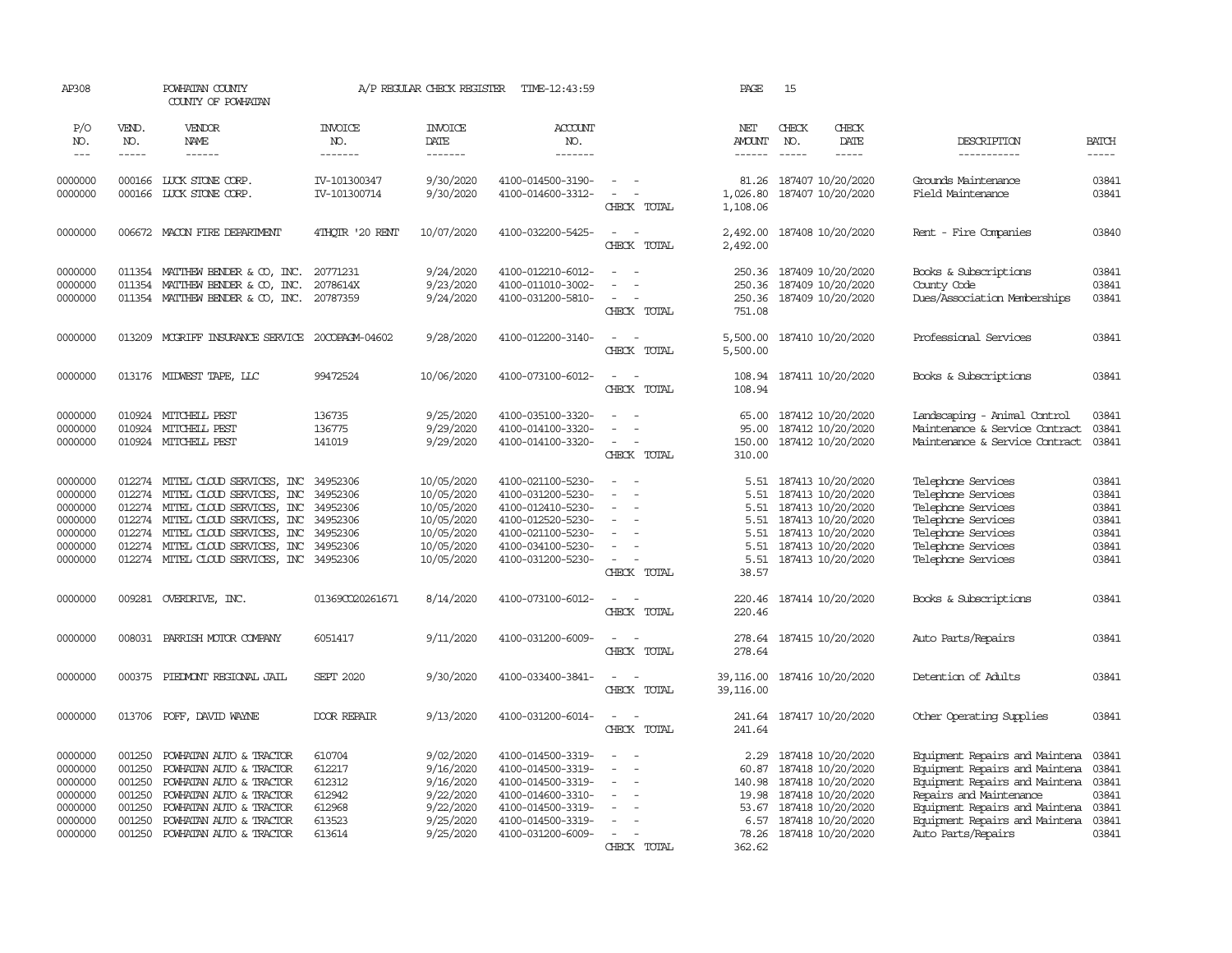| AP308               |                             | POWHATAN COUNTY<br>COUNTY OF POWHATAN                  |                                  | A/P REGULAR CHECK REGISTER        | TIME-12:43:59                          |                                                                             | PAGE                         | 16                                                                                                                                                                                                                                                                                                                                                                                                           |                              |                                                                            |                       |
|---------------------|-----------------------------|--------------------------------------------------------|----------------------------------|-----------------------------------|----------------------------------------|-----------------------------------------------------------------------------|------------------------------|--------------------------------------------------------------------------------------------------------------------------------------------------------------------------------------------------------------------------------------------------------------------------------------------------------------------------------------------------------------------------------------------------------------|------------------------------|----------------------------------------------------------------------------|-----------------------|
| P/O<br>NO.<br>$---$ | VEND.<br>NO.<br>$- - - - -$ | VENDOR<br>NAME<br>------                               | <b>INVOICE</b><br>NO.<br>------- | <b>INVOICE</b><br>DATE<br>------- | <b>ACCOUNT</b><br>NO.<br>-------       |                                                                             | NET<br>AMOUNT<br>------      | CHECK<br>NO.<br>$\frac{1}{2} \frac{1}{2} \frac{1}{2} \frac{1}{2} \frac{1}{2} \frac{1}{2} \frac{1}{2} \frac{1}{2} \frac{1}{2} \frac{1}{2} \frac{1}{2} \frac{1}{2} \frac{1}{2} \frac{1}{2} \frac{1}{2} \frac{1}{2} \frac{1}{2} \frac{1}{2} \frac{1}{2} \frac{1}{2} \frac{1}{2} \frac{1}{2} \frac{1}{2} \frac{1}{2} \frac{1}{2} \frac{1}{2} \frac{1}{2} \frac{1}{2} \frac{1}{2} \frac{1}{2} \frac{1}{2} \frac{$ | CHECK<br>DATE<br>$- - - - -$ | DESCRIPTION<br>-----------                                                 | <b>BATCH</b><br>----- |
| 0000000             | 006765                      | POWHATAN VOLUNTEER RESCUE                              | 4TH QTR'20 RENT                  | 10/07/2020                        | 4100-032200-5425-                      | $\sim$<br>$\sim$ $-$<br>CHECK TOTAL                                         | 4,300.50<br>4,300.50         | 187419 10/20/2020                                                                                                                                                                                                                                                                                                                                                                                            |                              | Rent - Fire Companies                                                      | 03840                 |
| 0000000<br>0000000  | 012340<br>012340            | PRICE SUPPLY COMPANY, INC<br>PRICE SUPPLY COMPANY, INC | 2009-089707<br>2009-090606       | 9/01/2020<br>9/14/2020            | 4100-014100-3310-<br>4100-014100-3310- | $\sim$ $ -$<br>$\frac{1}{2}$ , $\frac{1}{2}$ , $\frac{1}{2}$<br>CHECK TOTAL | 103.26<br>222.80<br>326.06   | 187420 10/20/2020<br>187420 10/20/2020                                                                                                                                                                                                                                                                                                                                                                       |                              | Repairs & Maintenance<br>Repairs & Maintenance                             | 03841<br>03841        |
| 0000000             | 009518                      | <b>OUARLES PETROLEUM, INC.</b>                         | CT-1287059                       | 9/30/2020                         | 4100-031200-6008-                      | $\sim$<br>$\sim$<br>CHECK TOTAL                                             | 185.71<br>185.71             | 187421 10/20/2020                                                                                                                                                                                                                                                                                                                                                                                            |                              | Gas/Grease/Oil                                                             | 03841                 |
| 0000000             | 000780                      | <b>CUILL CORPORATION</b>                               | 11185332                         | 10/08/2020                        | 4100-012310-6001-                      | $\sim$ $ \sim$<br>CHECK TOTAL                                               | 174.87<br>174.87             | 187422 10/20/2020                                                                                                                                                                                                                                                                                                                                                                                            |                              | Office Supplies                                                            | 03841                 |
| 0000000             |                             | 000620 R.C. GOODWYN & SONS, INC 0928149                |                                  | 9/25/2020                         | 4100-014100-3310-                      | $\sim 100$ km s $^{-1}$<br>CHECK TOTAL                                      | 19.00<br>19.00               | 187423 10/20/2020                                                                                                                                                                                                                                                                                                                                                                                            |                              | Repairs & Maintenance                                                      | 03841                 |
| 0000000             | 012509                      | RICHMOND SUBURBAN NEWS                                 | 100011337410916                  | 9/16/2020                         | 4100-011010-3600-                      | $\overline{\phantom{a}}$<br>$\sim$<br>CHECK TOTAL                           | 551.50<br>551.50             | 187424 10/20/2020                                                                                                                                                                                                                                                                                                                                                                                            |                              | Advertising                                                                | 03841                 |
| 0000000             | 012958                      | RIVER RUN ANIMAL HOSPITAL 419665                       |                                  | 9/25/2020                         | 4100-031200-3111-                      | $\sim$ $ -$<br>CHECK TOTAL                                                  | 315.57<br>315.57             | 187425 10/20/2020                                                                                                                                                                                                                                                                                                                                                                                            |                              | Professional Health Services K 03841                                       |                       |
| 0000000             |                             | 008654 SEAY'S TOWING                                   | 072-16L TOW                      | 9/28/2020                         | 4100-031200-6014-                      | $\omega_{\rm{max}}$ and $\omega_{\rm{max}}$<br>CHECK TOTAL                  | 75.00<br>75.00               | 187426 10/20/2020                                                                                                                                                                                                                                                                                                                                                                                            |                              | Other Operating Supplies                                                   | 03841                 |
| 0000000             |                             | 009701 SHI INTERNATIONAL CORP.                         | B12437927                        | 10/14/2020                        | 4100-012510-3320-                      | $\sim$ $ -$<br>CHECK TOTAL                                                  | 4,202.10<br>4,202.10         | 187427 10/20/2020                                                                                                                                                                                                                                                                                                                                                                                            |                              | Maintenance & Service Contract                                             | 03841                 |
| 0000000<br>0000000  | 008097<br>008097            | SIGNS@WORK, INC.<br>SIGNS@WORK, INC.                   | 4200<br>4205                     | 9/29/2020<br>10/06/2020           | 4100-031200-6009-<br>4100-031200-6009- | $\sim$<br>$\equiv$<br>$\sim$<br>$\sim$ $-$<br>CHECK TOTAL                   | 800.00<br>800.00<br>1,600.00 | 187428 10/20/2020<br>187428 10/20/2020                                                                                                                                                                                                                                                                                                                                                                       |                              | Auto Parts/Repairs<br>Auto Parts/Repairs                                   | 03841<br>03841        |
| 0000000<br>0000000  | 006594<br>006594            | SOUTHSIDE ELECTRIC COOP<br>SOUTHSIDE ELECTRIC COOP     | 63504005 10/20<br>63504016 10/20 | 10/13/2020<br>10/07/2020          | 4100-031210-5110-<br>4100-031210-5110- | $\sim$ 100 $\sim$<br>$\sim$<br>$\sim$<br>CHECK TOTAL                        | 138.85<br>257.82             | 118.97 187429 10/20/2020<br>187429 10/20/2020                                                                                                                                                                                                                                                                                                                                                                |                              | Electricity - Comunications H 03841<br>Electricity - Comunications H 03841 |                       |
| 0000000             | 001940                      | STANDBY SYSTEMS, INC.                                  | 09201745                         | 10/01/2020                        | 4100-035500-3320-                      | $\sim$ $ -$<br>CHECK TOTAL                                                  | 291.51<br>291.51             | 187430 10/20/2020                                                                                                                                                                                                                                                                                                                                                                                            |                              | Maintenance & Service Contract                                             | 03841                 |
| 0000000             | 007543                      | SYDNOR, LEON                                           | FF 1&2 9&10/20                   | 10/09/2020                        | 4100-032200-5815-                      | $\omega_{\rm{max}}$ and $\omega_{\rm{max}}$<br>CHECK TOTAL                  | 480.00<br>480.00             | 187432 10/20/2020                                                                                                                                                                                                                                                                                                                                                                                            |                              | Training/Seminars                                                          | 03841                 |
| 0000000             | 007450                      | THOMSON REUTERS -                                      | 843106318                        | 10/01/2020                        | 4100-031200-3320-                      | $\sim$ $ \sim$<br>CHECK TOTAL                                               | 316.68<br>316.68             | 187433 10/20/2020                                                                                                                                                                                                                                                                                                                                                                                            |                              | Maintenance & Service Contract                                             | 03841                 |
| 0000000             |                             | 006506 THYSSENKRUPP ELEVATOR                           | 3005536559                       | 10/01/2020                        | 4100-014100-3320-                      | $\sim$ $ -$<br>CHECK TOTAL                                                  | 1,648.34                     | 1,648.34 187434 10/20/2020                                                                                                                                                                                                                                                                                                                                                                                   |                              | Maintenance & Service Contract 03841                                       |                       |
| 0000000             |                             | 007134 TOWN & COUNTRY MOBILE                           | 25667                            | 9/30/2020                         | 4100-031200-6009-                      | $\overline{\phantom{a}}$<br>$\sim$<br>CHECK TOTAL                           | 470.00<br>470.00             | 187435 10/20/2020                                                                                                                                                                                                                                                                                                                                                                                            |                              | Auto Parts/Repairs                                                         | 03841                 |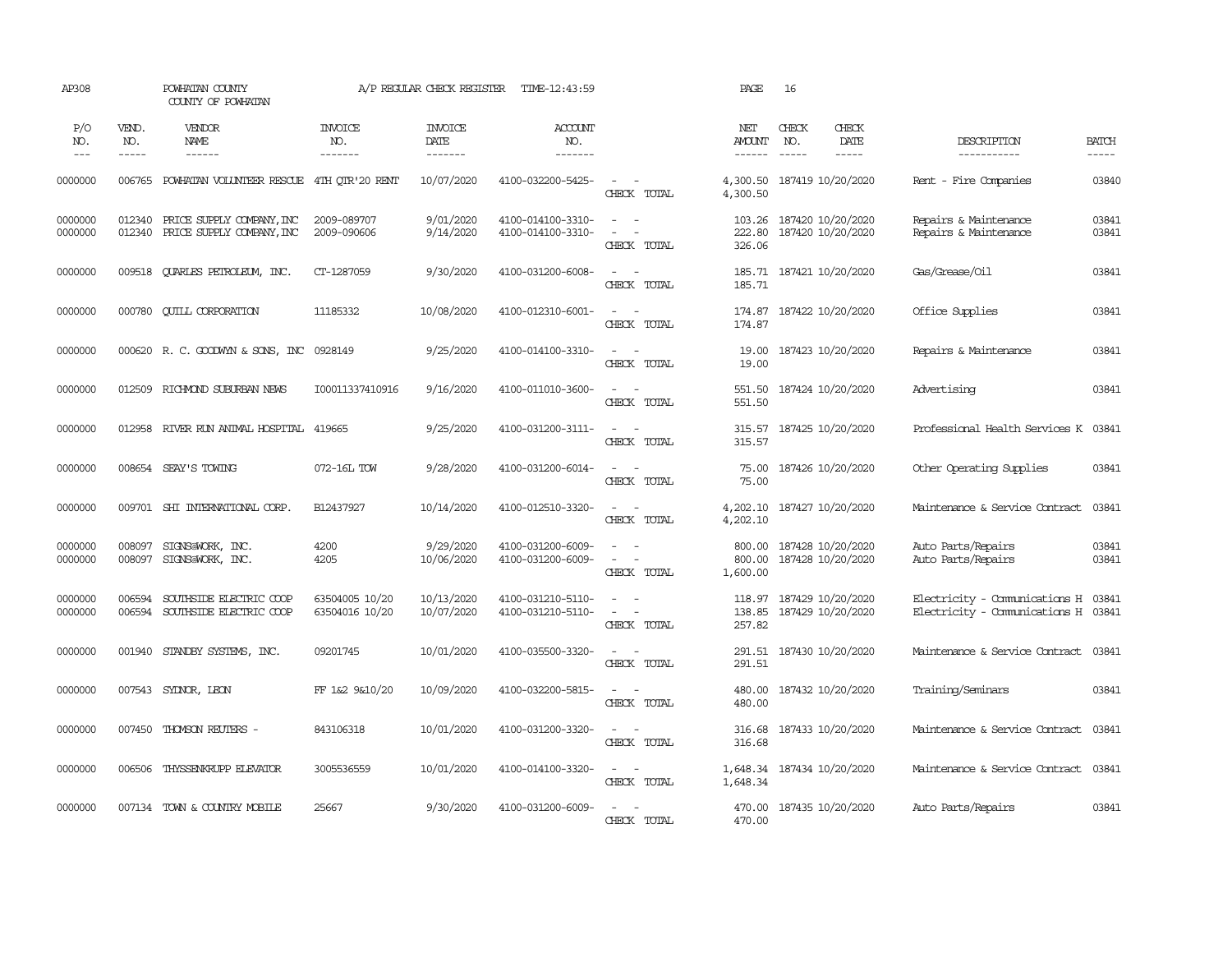| AP308                                                                                                                 |                                                                                                  | POWHATAN COUNTY<br>COUNTY OF POWHATAN                                                                                                                                                          |                                                                                                                                                                                         | A/P REGULAR CHECK REGISTER                                                                                                                             | TIME-12:43:59                                                                                                                                                                                                                       |                                                                                                                                                                                                                                           | PAGE                                                                      | 17                                                                                                                                                                                                                                                          |                                                                                                                    |                                                                                                 |
|-----------------------------------------------------------------------------------------------------------------------|--------------------------------------------------------------------------------------------------|------------------------------------------------------------------------------------------------------------------------------------------------------------------------------------------------|-----------------------------------------------------------------------------------------------------------------------------------------------------------------------------------------|--------------------------------------------------------------------------------------------------------------------------------------------------------|-------------------------------------------------------------------------------------------------------------------------------------------------------------------------------------------------------------------------------------|-------------------------------------------------------------------------------------------------------------------------------------------------------------------------------------------------------------------------------------------|---------------------------------------------------------------------------|-------------------------------------------------------------------------------------------------------------------------------------------------------------------------------------------------------------------------------------------------------------|--------------------------------------------------------------------------------------------------------------------|-------------------------------------------------------------------------------------------------|
| P/O<br>NO.<br>$---$                                                                                                   | VEND.<br>NO.<br>$- - - - -$                                                                      | VENDOR<br>NAME<br>------                                                                                                                                                                       | <b>INVOICE</b><br>NO.<br>-------                                                                                                                                                        | <b>INVOICE</b><br>DATE<br>-------                                                                                                                      | ACCOUNT<br>NO.<br>-------                                                                                                                                                                                                           |                                                                                                                                                                                                                                           | NET<br><b>AMOUNT</b><br>$- - - - - -$                                     | CHECK<br>CHECK<br>NO.<br>DATE<br>$\frac{1}{2}$<br>-----                                                                                                                                                                                                     | DESCRIPTION<br>-----------                                                                                         | <b>BATCH</b><br>-----                                                                           |
| 0000000<br>0000000                                                                                                    | 008565<br>008565                                                                                 | TRACTOR SUPPLY CREDIT<br>TRACTOR SUPPLY CREDIT                                                                                                                                                 | 200851078<br>200852292                                                                                                                                                                  | 9/14/2020<br>9/18/2020                                                                                                                                 | 4100-031200-6022-<br>4100-031200-6022-                                                                                                                                                                                              | $\overline{\phantom{a}}$<br>$\sim$<br>$\overline{\phantom{a}}$<br>CHECK TOTAL                                                                                                                                                             | 61.99<br>17.48<br>79.47                                                   | 187436 10/20/2020<br>187436 10/20/2020                                                                                                                                                                                                                      | Dog Food & Supplies K9<br>Dog Food & Supplies K9                                                                   | 03841<br>03841                                                                                  |
| 0000000                                                                                                               | 009519                                                                                           | TREASURER                                                                                                                                                                                      | 1ST OIR FY21                                                                                                                                                                            | 10/06/2020                                                                                                                                             | 4100-021100-5840-                                                                                                                                                                                                                   | $\sim$<br>$\sim$<br>CHECK TOTAL                                                                                                                                                                                                           | 1,754.59<br>1,754.59                                                      | 187437 10/20/2020                                                                                                                                                                                                                                           | Court Administrator- Shared                                                                                        | 03841                                                                                           |
| 0000000                                                                                                               |                                                                                                  | 013459 VERIZON                                                                                                                                                                                 | 9863504791                                                                                                                                                                              | 9/23/2020                                                                                                                                              | 4100-031200-5250-                                                                                                                                                                                                                   | $\sim$<br>$\sim$<br>CHECK TOTAL                                                                                                                                                                                                           | 4,279.09<br>4,279.09                                                      | 187440 10/20/2020                                                                                                                                                                                                                                           | Cell Phones                                                                                                        | 03841                                                                                           |
| 0000000<br>0000000                                                                                                    | 009442<br>009442                                                                                 | VESA<br><b>VESA</b>                                                                                                                                                                            | HENLEY DUES 21<br>HOWLAND DUES 20                                                                                                                                                       | 10/15/2020<br>10/15/2020                                                                                                                               | 4100-083500-5810-<br>4100-083500-5810-                                                                                                                                                                                              | $\equiv$<br>$\overline{\phantom{a}}$<br>CHECK TOTAL                                                                                                                                                                                       | 110.00<br>110.00<br>220.00                                                | 187441 10/20/2020<br>187441 10/20/2020                                                                                                                                                                                                                      | Dues/Association Memberships<br>Dues/Association Memberships                                                       | 03841<br>03841                                                                                  |
| 0000000                                                                                                               |                                                                                                  | 007441 VIRGINIA EMPLOYMENT                                                                                                                                                                     | 0001889770 2/20                                                                                                                                                                         | 9/22/2020                                                                                                                                              | 4100-012220-5840-                                                                                                                                                                                                                   | $\sim$<br>$\sim$<br>CHECK TOTAL                                                                                                                                                                                                           | 132.89<br>132.89                                                          | 187443 10/20/2020                                                                                                                                                                                                                                           | Miscellaneous                                                                                                      | 03841                                                                                           |
| 0000000<br>0000000<br>0000000<br>0000000                                                                              | 007755<br>007755<br>007755                                                                       | WITMER PUBLIC SAFETY<br>WITMER PUBLIC SAFETY<br>WITMER PUBLIC SAFETY<br>007755 WITMER PUBLIC SAFETY                                                                                            | E1988798<br>E1988839<br>E1989857<br>E1991654                                                                                                                                            | 10/07/2020<br>10/07/2020<br>10/07/2020<br>10/07/2020                                                                                                   | 4100-032200-6011-<br>4100-032200-6011-<br>4100-032200-6011-<br>4100-032200-6011-                                                                                                                                                    | $\sim$<br>$\overline{\phantom{a}}$<br>$\sim$<br>CHECK TOTAL                                                                                                                                                                               | 76.00<br>907.78                                                           | 187444 10/20/2020<br>314.31 187444 10/20/2020<br>158.00 187444 10/20/2020<br>359.47 187444 10/20/2020                                                                                                                                                       | Protective Gear/Uniforms<br>Protective Gear/Uniforms<br>Protective Gear/Uniforms<br>Protective Gear/Uniforms       | 03841<br>03841<br>03841<br>03841                                                                |
| 0000000                                                                                                               |                                                                                                  | 007394 ALERT-ALL CORPORATION                                                                                                                                                                   | 220100201                                                                                                                                                                               | 10/13/2020                                                                                                                                             | 4100-032200-5600-                                                                                                                                                                                                                   | $\sim$<br>$\sim$<br>CHECK TOTAL                                                                                                                                                                                                           | 695.00                                                                    | 695.00 187546 10/27/2020                                                                                                                                                                                                                                    | Community Education                                                                                                | 03847                                                                                           |
| 0000000<br>0000000<br>0000000<br>0000000<br>0000000<br>0000000<br>0000000<br>0000000<br>0000000<br>0000000<br>0000000 | 012849<br>012849<br>012849<br>012849<br>012849<br>012849<br>012849<br>012849<br>012849<br>012849 | AQUA VIRGINIA<br>AQUA VIRGINIA<br>AQUA VIRGINIA<br>AQUA VIRGINIA<br>AQUA VIRGINIA<br>AQUA VIRGINIA<br>ACUA VIRGINIA<br>AQUA VIRGINIA<br>AQUA VIRGINIA<br>AOUA VIRGINIA<br>012849 AQUA VIRGINIA | 0559913 10/06<br>0559914 10/06<br>0574622 10/06<br>0575072 06/20<br>0575528 06/20<br>0620830 10/20<br>0620830 10/20<br>0621132 10/20<br>0621730 10/20<br>0621781 10/20<br>0621784 10/20 | 10/06/2020<br>10/06/2020<br>10/06/2020<br>10/06/2020<br>10/06/2020<br>10/28/2020<br>10/28/2020<br>10/28/2020<br>10/06/2020<br>10/28/2020<br>10/06/2020 | 4100-014100-5130-<br>4100-014100-5130-<br>4100-014100-5130-<br>4100-014100-5130-<br>4100-032210-5130-<br>4100-014100-5130-<br>4100-031200-5130-<br>4100-014600-5130-<br>4100-014100-5130-<br>4100-014100-5130-<br>4100-014100-5130- | $\sim$<br>$\sim$<br>$\overline{\phantom{a}}$<br>$\sim$<br>$\blacksquare$<br>$\equiv$<br>$\overline{\phantom{a}}$<br>$\overline{\phantom{a}}$<br>$\sim$<br>$\sim$<br>$\sim$<br>$\overline{\phantom{a}}$<br>$\sim$<br>$\sim$<br>CHECK TOTAL | 19.70<br>62.24<br>54.43<br>83.25<br>422.01<br>156.09<br>46.75<br>1,070.33 | 23.86 187547 10/27/2020<br>187547 10/27/2020<br>187547 10/27/2020<br>187547 10/27/2020<br>71.60 187547 10/27/2020<br>83.24 187547 10/27/2020<br>187547 10/27/2020<br>187547 10/27/2020<br>187547 10/27/2020<br>187547 10/27/2020<br>47.16 187547 10/27/2020 | Water<br>Water<br>Water<br>Water<br>Water<br>Water<br>Water<br>Water - Field Irrigation<br>Water<br>Water<br>Water | 03843<br>03843<br>03843<br>03843<br>03843<br>03843<br>03843<br>03843<br>03843<br>03843<br>03843 |
| 0000000<br>0000000<br>0000000<br>0000000<br>0000000                                                                   | 012849<br>012849<br>012849<br>012849                                                             | AOUA VIRGINIA<br>AOUA VIRGINIA<br>AQUA VIRGINIA<br>AQUA VIRGINIA<br>012849 AQUA VIRGINIA                                                                                                       | 0621880 10/20<br>1100656 10/20<br>1100657 10/20<br>1401897 10/20<br>0621788 10/20                                                                                                       | 10/06/2020<br>10/06/2020<br>10/06/2020<br>10/06/2020<br>10/06/2020                                                                                     | 4100-014600-5130-<br>4100-014600-5130-<br>4100-014100-5130-<br>4100-014600-5130-<br>4100-073100-5130-                                                                                                                               | $\sim$<br>$\blacksquare$<br>$\overline{\phantom{a}}$<br>$\sim$<br>$\sim$<br>CHECK TOTAL                                                                                                                                                   | 18.14<br>530.98<br>140.48<br>745.53                                       | 187548 10/27/2020<br>187548 10/27/2020<br>187548 10/27/2020<br>18.66 187548 10/27/2020<br>37.27 187548 10/27/2020                                                                                                                                           | Water - Field Irrigation<br>Water - Field Irrigation<br>Water<br>Water - Field Irrigation<br>Water                 | 03843<br>03843<br>03843<br>03843<br>03847                                                       |
| 0000000<br>0000000                                                                                                    |                                                                                                  | 011479 ATLANTIC EMERGENCY<br>011479 ATLANTIC EMERGENCY                                                                                                                                         | 6785RIC<br>6829RIC                                                                                                                                                                      | 10/14/2020<br>10/22/2020                                                                                                                               | 4100-032200-6009-<br>4100-032200-6009-                                                                                                                                                                                              | $\sim$<br>- 11<br>$\sim$<br>$\overline{\phantom{a}}$<br>CHECK TOTAL                                                                                                                                                                       | 55.50<br>49.02<br>104.52                                                  | 187549 10/27/2020<br>187549 10/27/2020                                                                                                                                                                                                                      | Auto Repairs and Parts<br>Auto Repairs and Parts                                                                   | 03843<br>03847                                                                                  |
| 0000000                                                                                                               |                                                                                                  | 012806 BERRY, THOMAS ERNEST                                                                                                                                                                    | '20FIREACADEMY                                                                                                                                                                          | 9/26/2020                                                                                                                                              | 4100-032200-5815-                                                                                                                                                                                                                   | $\sim$                                                                                                                                                                                                                                    |                                                                           | 816.00 187551 10/27/2020                                                                                                                                                                                                                                    | Training/Seminars                                                                                                  | 03844                                                                                           |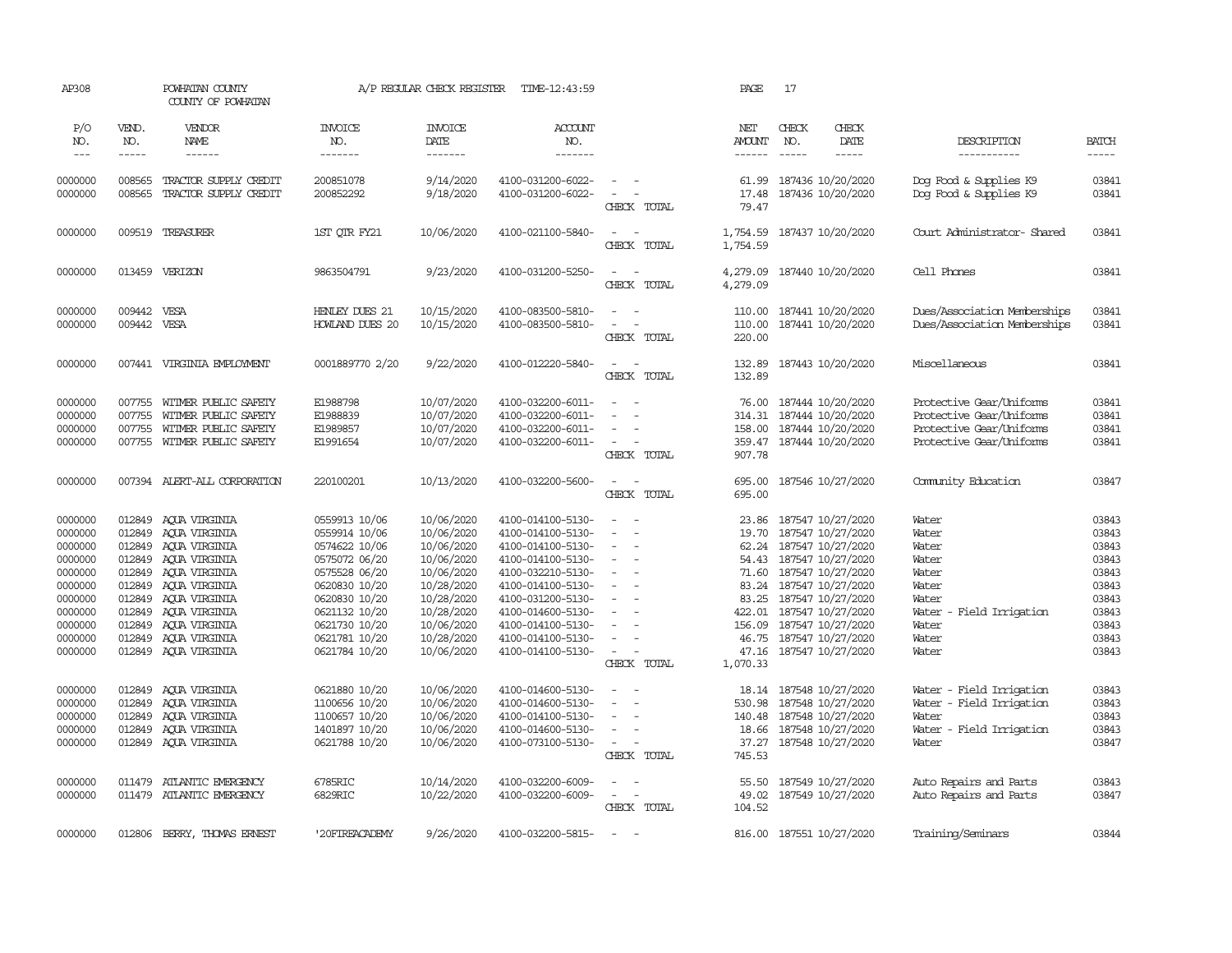| AP308               |                       | POWHATAN COUNTY<br>COUNTY OF POWHATAN            |                                  | A/P REGULAR CHECK REGISTER        | TIME-12:43:59                          |                                                                | PAGE                               | 18           |                                        |                                   |                       |
|---------------------|-----------------------|--------------------------------------------------|----------------------------------|-----------------------------------|----------------------------------------|----------------------------------------------------------------|------------------------------------|--------------|----------------------------------------|-----------------------------------|-----------------------|
| P/O<br>NO.<br>$---$ | VEND.<br>NO.<br>----- | VENDOR<br>NAME<br>$- - - - - -$                  | <b>INVOICE</b><br>NO.<br>------- | <b>INVOICE</b><br>DATE<br>------- | ACCOUNT<br>NO.<br>-------              |                                                                | NET<br><b>AMOUNT</b><br>------     | CHECK<br>NO. | CHECK<br>DATE<br>$- - - - -$           | DESCRIPTION<br>-----------        | <b>BATCH</b><br>----- |
|                     |                       |                                                  |                                  |                                   |                                        |                                                                |                                    |              |                                        |                                   |                       |
| 0000000             | 012806                | BERRY, THOMAS ERNEST                             | 2020FIREACADEMY                  | 10/03/2020                        | 4100-032200-5815-                      | $\mathcal{L}_{\mathcal{A}}$<br>$\sim$<br>CHECK TOTAL           | 1,872.00                           |              | 1,056.00 187551 10/27/2020             | Training/Seminars                 | 03844                 |
| 0000000             | 012807                | BIAIR, TROY EDWARD                               | LIVE BURN FFII                   | 10/03/2020                        | 4100-032200-5815-                      | $\sim$<br>$\sim$<br>CHECK TOTAL                                | 228.00<br>228.00                   |              | 187553 10/27/2020                      | Training/Seminars                 | 03845                 |
| 0000000             | 006655                | BLOSSMAN GAS COMPANIES,                          | 11328745                         | 10/13/2020                        | 4100-014500-6008-                      | $\overline{\phantom{a}}$<br>$\sim$<br>CHECK TOTAL              | 8.98<br>8.98                       |              | 187554 10/27/2020                      | Gas/Grease/Oil                    | 03843                 |
| 0000000             |                       | 007831 BOCZAR, CHRISTINE                         | 10/20 REIMB                      | 10/16/2020                        | 4100-035100-6022-                      | $\sim$<br>$\sim$<br>CHECK TOTAL                                | 145.05<br>145.05                   |              | 187555 10/27/2020                      | Dog Food/Supplies                 | 03847                 |
| 0000000             | 009876                | BSN SPORTS, LLC                                  | 910155094                        | 10/31/2020                        | 4100-014600-3310-                      | $\overline{\phantom{a}}$<br>$\sim$<br>CHECK TOTAL              | 239.09<br>239.09                   |              | 187558 10/27/2020                      | Repairs and Maintenance           | 03843                 |
| 0000000<br>0000000  | 000540<br>000540      | CENTRAL VIRGINIA WASTE<br>CENTRAL VIRGINIA WASTE | 25938<br>25938                   | 10/14/2020<br>10/14/2020          | 4100-014600-3185-<br>4100-014100-3185- | $\overline{\phantom{a}}$<br>$\sim$<br>$\overline{\phantom{a}}$ | 615.41<br>175.83                   |              | 187560 10/27/2020<br>187560 10/27/2020 | Trash Removal<br>Trash Removal    | 03843<br>03843        |
| 0000000             | 000540                | CENTRAL VIRGINIA WASTE                           | 25938                            | 10/14/2020                        | 4100-035100-3185-                      |                                                                | 21.98                              |              | 187560 10/27/2020                      | Trash Removal                     | 03843                 |
| 0000000             | 000540                | CENTRAL VIRGINIA WASTE                           | 25938                            | 10/14/2020                        | 4100-073100-3185-                      | $\overline{\phantom{a}}$                                       | 43.95                              |              | 187560 10/27/2020                      | Trash Removal                     | 03843                 |
| 0000000             | 000540                | CENTRAL VIRGINIA WASTE                           | 25938                            | 10/14/2020                        | 4100-032210-3185-                      |                                                                | 21.98                              |              | 187560 10/27/2020                      | Trash Removal                     | 03843                 |
| 0000000             | 000540                | CENTRAL VIRGINIA WASTE                           | 25938                            | 10/14/2020                        | 4100-032220-3185-                      |                                                                | 21.98                              |              | 187560 10/27/2020                      | Trash Removal                     | 03843                 |
| 0000000             | 000540                | CENTRAL VIRGINIA WASTE                           | 25956                            | 10/19/2020                        | 4100-014300-3176-                      |                                                                | 17,128.30                          |              | 187560 10/27/2020                      | Recycling Pulls                   | 03847                 |
| 0000000<br>0000000  | 000540<br>000540      | CENTRAL VIRGINIA WASTE<br>CENTRAL VIRGINIA WASTE | 25968<br>25981                   | 10/20/2020<br>9/30/2020           | 4100-014300-3176-<br>4100-014300-3175- | $\equiv$<br>$\overline{\phantom{a}}$<br>CHECK TOTAL            | 397.28<br>22, 172. 11<br>40,598.82 |              | 187560 10/27/2020<br>187560 10/27/2020 | Recycling Pulls<br>Waste Disposal | 03847<br>03847        |
| 0000000             | 011996                | CLERK OF CIRCUIT COURT                           | RI104634055                      | 10/02/2020                        | 4100-021600-5210-                      | $\overline{\phantom{a}}$<br>$\sim$<br>CHECK TOTAL              | 86.85<br>86.85                     |              | 187561 10/27/2020                      | Postage                           | 03845                 |
| 0000000             |                       | 012756 COMCAST                                   | WIFI/CMTOOLS                     | 10/14/2020                        | 4100-053910-5643-                      | $\overline{\phantom{a}}$<br>$\sim$<br>CHECK TOTAL              | 169.41<br>169.41                   |              | 187562 10/27/2020                      | PCCAA Services - Federal CSBG     | 03843                 |
| 0000000             | 013491                | COMONWEALTH DRUG AND ALC 146                     |                                  | 10/13/2020                        | 4100-012220-3141-                      | $\sim$<br>$\sim$<br>CHECK TOTAL                                | 75.00<br>75.00                     |              | 187563 10/27/2020                      | Druq Testinq                      | 03847                 |
| 0000000             | 011861                | COMMUNITY LIFE CHURCH                            | MOUSUPPLIESOCT                   | 10/14/2020                        | 4100-053910-5642-                      | $\sim$<br>CHECK TOTAL                                          | 15,000.00<br>15,000.00             |              | 187564 10/27/2020                      | PCCAA Services - TANF             | 03843                 |
| 0000000             | 013674                | CROWN ATLANTIC COMPANY LL                        | 32696057                         | 11/01/2020                        | 4100-031210-5421-                      | $\equiv$<br>$\sim$<br>CHECK TOTAL                              | 2,120.00<br>2,120.00               |              | 187565 10/27/2020                      | Rent - Towers                     | 03847                 |
| 0000000             | 006240                | DIAMOND SPRINGS WATER, INC                       | 0000570057                       | 10/09/2020                        | 4100-014100-5130-                      | $\sim$                                                         | 11.95                              |              | 187566 10/27/2020                      | Water                             | 03843                 |
| 0000000             | 006240                | DIAMOND SPRINGS WATER, INC                       | 0000574330                       | 10/13/2020                        | 4100-014100-5130-                      |                                                                | 22.05                              |              | 187566 10/27/2020                      | Water                             | 03843                 |
| 0000000             | 006240                | DIAMOND SPRINGS WATER, INC 0000574333            |                                  | 10/13/2020                        | 4100-031200-5130-                      | $\sim$<br>$\overline{\phantom{a}}$<br>CHECK TOTAL              | 13.98<br>47.98                     |              | 187566 10/27/2020                      | Water                             | 03843                 |
| 0000000             | 008787 DMV            |                                                  | 202027400741                     | 9/30/2020                         | 4100-012410-3320-                      | $\sim$<br>CHECK TOTAL                                          | 600.00<br>600.00                   |              | 187567 10/27/2020                      | Maintenance & Service Contract    | 03847                 |
| 0000000             | 000860                | DOMINION ENERGY VIRGINIA                         | 0962041034 9/20                  | 9/30/2020                         | 4100-032210-5110-                      |                                                                | 788.71                             |              | 187568 10/27/2020                      | Electricity                       | 03843                 |
| 0000000             | 000860                | DOMINION ENERGY VIRGINIA                         | 2322252509 9/20                  | 9/30/2020                         | 4100-031200-5110-                      | $\sim$<br>$\sim$                                               |                                    |              | 147.88 187568 10/27/2020               | Electricity                       | 03843                 |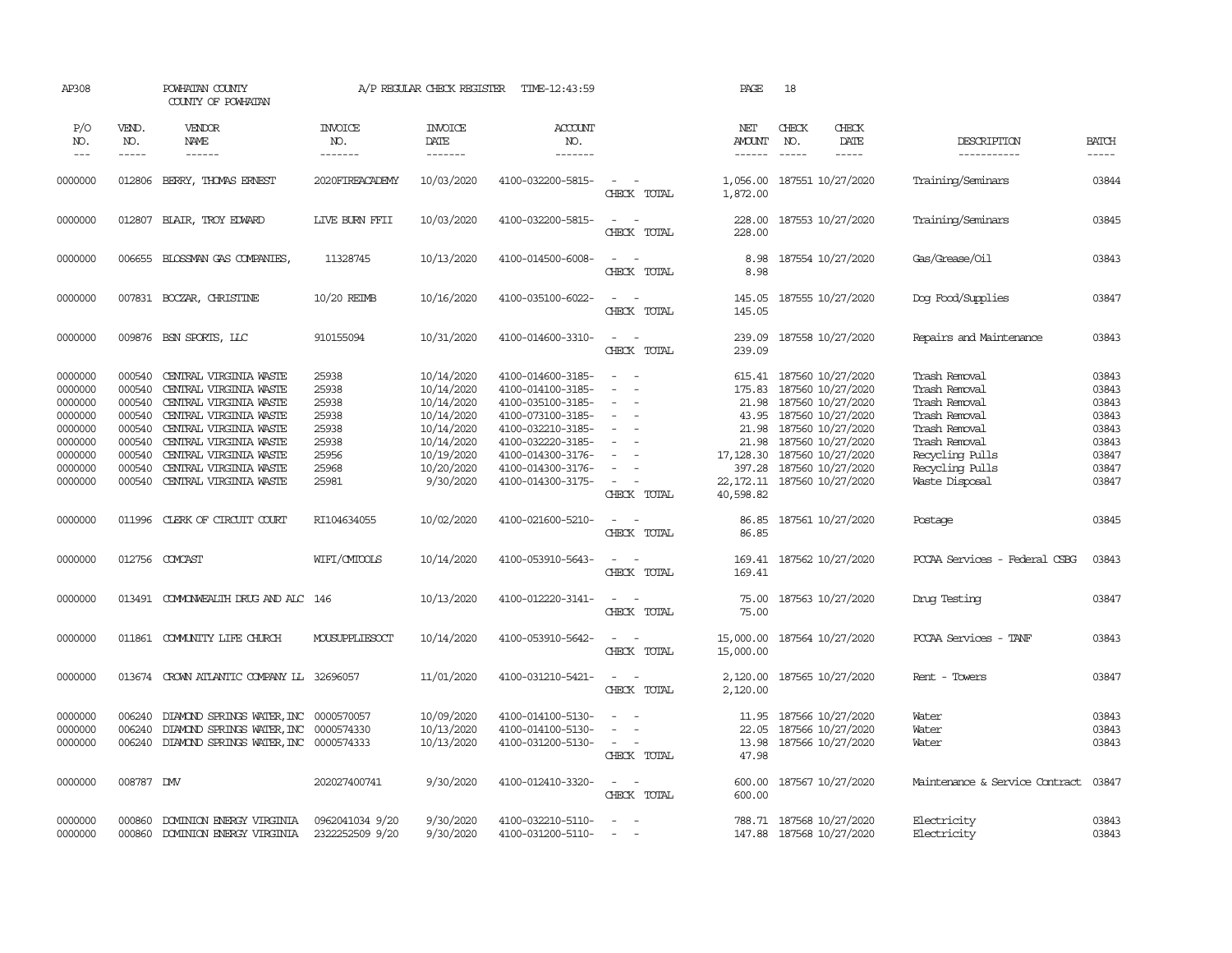| AP308              |                  | POWHATAN COUNTY<br>COUNTY OF POWHATAN |                        | A/P REGULAR CHECK REGISTER | TIME-12:43:59                          |                                    |             | PAGE                 | 19           |                                               |                                |                |
|--------------------|------------------|---------------------------------------|------------------------|----------------------------|----------------------------------------|------------------------------------|-------------|----------------------|--------------|-----------------------------------------------|--------------------------------|----------------|
| P/O<br>NO.         | VEND.<br>NO.     | <b>VENDOR</b><br>NAME                 | <b>INVOICE</b><br>NO.  | <b>INVOICE</b><br>DATE     | <b>ACCOUNT</b><br>NO.                  |                                    |             | NET<br><b>AMOUNT</b> | CHECK<br>NO. | CHECK<br>DATE                                 | DESCRIPTION                    | <b>BATCH</b>   |
| $\frac{1}{2}$      | $- - - - -$      | ------                                | -------                | -------                    | -------                                |                                    |             | ------               | $- - - - -$  | -----                                         | -----------                    | $\frac{1}{2}$  |
| 0000000            | 000860           | DOMINION ENERGY VIRGINIA              | 253216750510/20        | 10/01/2020                 | 4100-014100-5110-                      | $\sim$                             |             | 23.08                |              | 187568 10/27/2020                             | Electricity                    | 03843          |
| 0000000            | 000860           | DOMINION ENERGY VIRGINIA              | 4472351701 9/30        | 9/30/2020                  | 4100-014100-5110-                      |                                    |             | 138.85               |              | 187568 10/27/2020                             | Electricity                    | 03843          |
| 0000000            | 000860           | DOMINION ENERGY VIRGINIA              | 602400355710/20        | 10/01/2020                 | 4100-014100-5110-                      | $\equiv$                           |             | 20.34                |              | 187568 10/27/2020                             | Electricity                    | 03843          |
| 0000000            | 000860           | DOMINION ENERGY VIRGINIA              | 9750120975 9/20        | 9/30/2020                  | 4100-032220-5110-                      |                                    |             | 4,387.29             |              | 187568 10/27/2020                             | Electricity                    | 03843          |
|                    |                  |                                       |                        |                            |                                        |                                    | CHECK TOTAL | 5,506.15             |              |                                               |                                |                |
|                    |                  |                                       |                        |                            |                                        |                                    |             |                      |              |                                               |                                |                |
| 0000000            |                  | 012905 GALLS, LLC                     | 016625340              | 10/02/2020                 | 4100-031200-6011-                      | $\equiv$                           |             | 88.79                |              | 187570 10/27/2020                             | Uniforms                       | 03847          |
| 0000000            | 012905           | GALLS, LLC                            | 016627219              | 10/03/2020                 | 4100-031200-6011-                      |                                    |             | 319.06               |              | 187570 10/27/2020                             | Uniforms                       | 03847          |
| 0000000            | 012905           | GALLS, LLC                            | 016636990              | 10/05/2020                 | 4100-031200-6011-                      | $\equiv$                           |             | 86.00                |              | 187570 10/27/2020                             | Uniforms                       | 03847          |
| 0000000            | 012905           | GALLS, LLC                            | 016637736              | 10/05/2020                 | 4100-031200-6011-                      | $\sim$                             |             |                      |              | 92.70 187570 10/27/2020                       | Uniforms                       | 03847          |
| 0000000            | 012905           | GALLS, LLC                            | 016676857              | 10/09/2020                 | 4100-031200-6011-                      |                                    |             | 29.51                |              | 187570 10/27/2020                             | Uniforms                       | 03847          |
| 0000000            | 012905           | GALLS, LLC                            | 016689892              | 10/12/2020                 | 4100-031200-6011-                      | $\sim$                             |             |                      |              | 131.97 187570 10/27/2020                      | Uniforms<br>Uniforms           | 03847          |
| 0000000            | 012905           | GALLS, LLC                            | 016689893              | 10/12/2020                 | 4100-031200-6011-                      | $\overline{\phantom{a}}$           |             |                      |              | 120.00 187570 10/27/2020                      | Uniforms                       | 03847<br>03847 |
| 0000000<br>0000000 | 012905<br>012905 | GALLS, LLC<br>GALLS, LLC              | 016689909<br>016689914 | 10/12/2020<br>10/12/2020   | 4100-031200-6011-<br>4100-031200-6011- | $\overline{\phantom{a}}$           |             | 104.30               |              | 187570 10/27/2020<br>281.58 187570 10/27/2020 | Uniforms                       | 03847          |
|                    |                  |                                       |                        |                            |                                        |                                    | CHECK TOTAL | 1,253.91             |              |                                               |                                |                |
|                    |                  |                                       |                        |                            |                                        |                                    |             |                      |              |                                               |                                |                |
| 0000000            | 013290           | GLOBAL SIGNAL ACQUISITION             | 32653911               | 11/01/2020                 | 4100-031210-5421-                      | $\overline{\phantom{a}}$<br>- -    |             | 1,030.00             |              | 187571 10/27/2020                             | Rent - Towers                  | 03847          |
|                    |                  |                                       |                        |                            |                                        |                                    | CHECK TOTAL | 1,030.00             |              |                                               |                                |                |
| 0000000            |                  | 006013 GRAINGER                       | 9675221197             | 10/06/2020                 | 4100-014100-6005-                      | $\sim$<br>$\sim$                   |             | 71.84                |              | 187572 10/27/2020                             | Cleaning Supplies              | 03843          |
|                    |                  |                                       |                        |                            |                                        |                                    | CHECK TOTAL | 71.84                |              |                                               |                                |                |
|                    |                  |                                       |                        |                            |                                        |                                    |             |                      |              |                                               |                                |                |
| 0000000            |                  | 006763 GREENBERG AND ASSOCIATES,      | 1219                   | 10/12/2020                 | 4100-031200-3110-                      | $\sim$ $ \sim$                     | CHECK TOTAL | 850.00               |              | 850.00 187573 10/27/2020                      | Professional Health Services   | 03843          |
|                    |                  |                                       |                        |                            |                                        |                                    |             |                      |              |                                               |                                |                |
| 0000000            |                  | 010966 HABITAT FOR HUMANITY-          | 2ND QTR PYMT           | 10/17/2020                 | 4100-053910-5643-                      | $\sim$<br>$\sim$                   |             | 7,500.00             |              | 187574 10/27/2020                             | PCCAA Services - Federal CSBG  | 03843          |
|                    |                  |                                       |                        |                            |                                        |                                    | CHECK TOTAL | 7,500.00             |              |                                               |                                |                |
| 0000000            |                  | 012708 HOUTSMA, RYAN                  | AUGUSTA/HOUTSMA        | 10/06/2020                 | 4100-032200-5540-                      | $\sim$<br>$\sim$                   |             | 192.50               |              | 187577 10/27/2020                             | Travel - Convention & Educatio | 03843          |
|                    |                  |                                       |                        |                            |                                        |                                    | CHECK TOTAL | 192.50               |              |                                               |                                |                |
|                    |                  |                                       |                        |                            |                                        |                                    |             |                      |              |                                               |                                |                |
| 0000000            |                  | 011114 J.D. POWER                     | ORD81688               | 9/22/2020                  | 4100-012310-6001-                      | $\overline{\phantom{a}}$<br>$\sim$ |             | 55.00                |              | 187580 10/27/2020                             | Office Supplies                | 03843          |
| 0000000            |                  | 011114 J.D. POWER                     | ORD83237               | 9/22/2020                  | 4100-012310-6001-                      | $\overline{\phantom{a}}$<br>$\sim$ |             | 245.00               |              | 187580 10/27/2020                             | Office Supplies                | 03843          |
|                    |                  |                                       |                        |                            |                                        |                                    | CHECK TOTAL | 300.00               |              |                                               |                                |                |
| 0000000            |                  | 000120 JAMES RIVER AIR                | S183802                | 9/30/2020                  | 4100-031210-3310-                      | $\sim$ $ -$                        |             | 310.00               |              | 187581 10/27/2020                             | Repairs and Maintenance        | 03847          |
|                    |                  |                                       |                        |                            |                                        |                                    | CHECK TOTAL | 310.00               |              |                                               |                                |                |
|                    |                  |                                       |                        |                            |                                        |                                    |             |                      |              |                                               |                                |                |
| 0000000            |                  | 013176 MIDWEST TAPE, LLC              | 99503906               | 10/13/2020                 | 4100-073100-6012-                      | $\sim$<br>$\sim$                   | CHECK TOTAL | 34.48<br>34.48       |              | 187586 10/27/2020                             | Books & Subscriptions          | 03847          |
|                    |                  |                                       |                        |                            |                                        |                                    |             |                      |              |                                               |                                |                |
| 0000000            |                  | 006610 MO-JOHNS SANITATION            | 131302                 | 10/02/2020                 | 4100-014600-3311-                      |                                    |             | 103.00               |              | 187587 10/27/2020                             | Portable Bathrooms             | 03843          |
| 0000000            |                  | 006610 MO-JOHNS SANITATION            | 131303                 | 10/02/2020                 | 4100-014600-3311-                      | $\equiv$                           |             | 231.00               |              | 187587 10/27/2020                             | Portable Bathrooms             | 03843          |
| 0000000            |                  | 006610 MO-JOHNS SANITATION            | 131304                 | 10/02/2020                 | 4100-014600-3311-                      | $\equiv$                           |             | 103.00               |              | 187587 10/27/2020                             | Portable Bathrooms             | 03843          |
| 0000000            | 006610           | MO-JOHNS SANITATION                   | 131305                 | 10/02/2020                 | 4100-014600-3311-                      | $\equiv$                           |             | 231.00               |              | 187587 10/27/2020                             | Portable Bathrooms             | 03843          |
| 0000000            |                  | 006610 MO-JOHNS SANITATION            | 131306                 | 10/02/2020                 | 4100-014600-3311-                      |                                    |             | 103.00               |              | 187587 10/27/2020                             | Portable Bathrooms             | 03843          |
| 0000000            |                  | 006610 MO-JOHNS SANITATION            | 131307                 | 10/02/2020                 | 4100-014600-3311-                      |                                    |             |                      |              | 128.00 187587 10/27/2020                      | Portable Bathrooms             | 03843          |
| 0000000            |                  | 006610 MO-JOHNS SANITATION            | 131308                 | 10/02/2020                 | 4100-014600-3311-                      |                                    |             |                      |              | 103.00 187587 10/27/2020                      | Portable Bathrooms             | 03843          |
| 0000000            |                  | 006610 MO-JOHNS SANITATION            | 131309                 | 10/02/2020                 | 4100-014600-3311-                      |                                    |             | 103.00               |              | 187587 10/27/2020                             | Portable Bathrooms             | 03843          |
| 0000000            |                  | 006610 MO-JOHNS SANITATION            | 131310                 | 10/02/2020                 | 4100-014600-3311-                      |                                    |             |                      |              | 103.00 187587 10/27/2020                      | Portable Bathrooms             | 03843          |
|                    |                  |                                       |                        |                            |                                        |                                    | CHECK TOTAL | 1,208.00             |              |                                               |                                |                |
|                    |                  |                                       |                        |                            |                                        |                                    |             |                      |              |                                               |                                |                |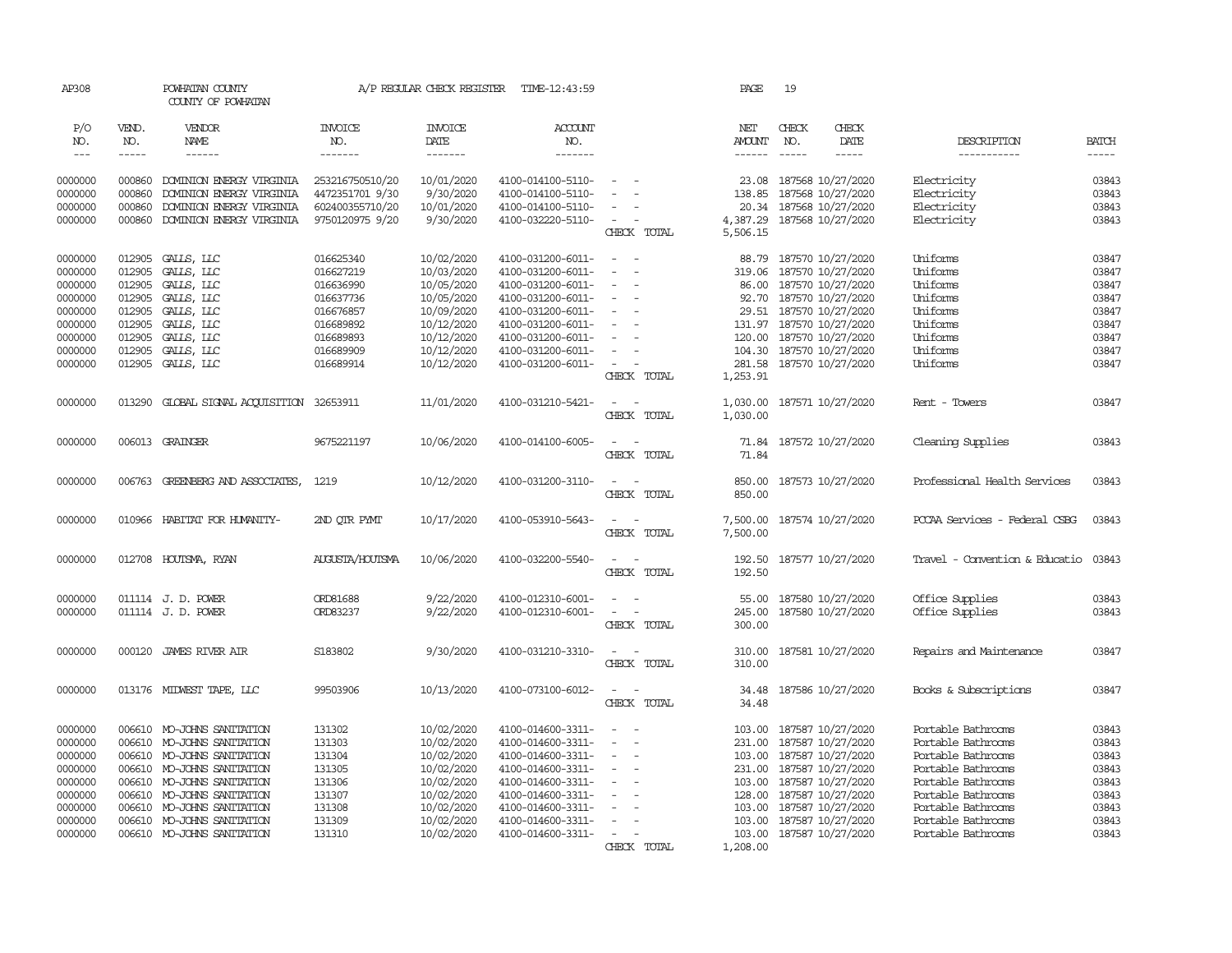| AP308      |              | POWHATAN COUNTY<br>COUNTY OF POWHATAN |                       | A/P REGULAR CHECK REGISTER | TIME-12:43:59     |                                                                                                | PAGE                 | 20            |                            |                                      |              |
|------------|--------------|---------------------------------------|-----------------------|----------------------------|-------------------|------------------------------------------------------------------------------------------------|----------------------|---------------|----------------------------|--------------------------------------|--------------|
| P/O<br>NO. | VEND.<br>NO. | VENDOR<br>NAME                        | <b>INVOICE</b><br>NO. | <b>INVOICE</b><br>DATE     | ACCOUNT<br>NO.    |                                                                                                | NET<br><b>AMOUNT</b> | CHECK<br>NO.  | CHECK<br>DATE              | DESCRIPTION                          | <b>BATCH</b> |
| $---$      | $- - - - -$  | $- - - - - -$                         | -------               | $- - - - - - -$            | $- - - - - - -$   |                                                                                                | $- - - - - -$        | $\frac{1}{2}$ | $- - - - -$                | -----------                          | -----        |
|            |              |                                       |                       |                            |                   |                                                                                                |                      |               |                            |                                      |              |
| 0000000    |              | 006610 MO-JOHNS SANITATION            | 131311                | 10/02/2020                 | 4100-014600-3311- | $\sim$ $\sim$                                                                                  |                      |               | 231.00 187588 10/27/2020   | Portable Bathrooms                   | 03843        |
| 0000000    | 006610       | MO-JOHNS SANITATION                   | 131312                | 10/02/2020                 | 4100-014600-3311- |                                                                                                | 103.00               |               | 187588 10/27/2020          | Portable Bathrooms                   | 03843        |
| 0000000    | 006610       | MO-JOHNS SANITATION                   | 131313                | 10/02/2020                 | 4100-014600-3311- | $\overline{\phantom{a}}$                                                                       | 128.00               |               | 187588 10/27/2020          | Portable Bathrooms                   | 03843        |
| 0000000    |              | 006610 MO-JOHNS SANITATION            | 131314                | 10/02/2020                 | 4100-014600-3311- | $\sim$<br>$\sim$                                                                               | 103.00               |               | 187588 10/27/2020          | Portable Bathrooms                   | 03843        |
|            |              |                                       |                       |                            |                   | CHECK TOTAL                                                                                    | 565.00               |               |                            |                                      |              |
| 0000000    | 006928       | POWHATAN COUNTY DEPT. OF              | MEETINGS 9/2020       | 9/24/2020                  | 4100-053910-5643- | $\sim$ $ \sim$                                                                                 |                      |               | 35.41 187590 10/27/2020    | PCCAA Services - Federal CSBG        | 03844        |
|            |              |                                       |                       |                            |                   | CHECK TOTAL                                                                                    | 35.41                |               |                            |                                      |              |
| 0000000    | 012143       | <b>QUALIFICATION TARGETS</b>          | 22003079              | 10/09/2020                 | 4100-031200-6014- | $\sim$ $ \sim$                                                                                 |                      |               | 1,012.17 187592 10/27/2020 | Other Operating Supplies             | 03844        |
|            |              |                                       |                       |                            |                   | CHECK TOTAL                                                                                    | 1,012.17             |               |                            |                                      |              |
| 0000000    | 007096       | SBA TOWERS, INC.                      | IN30521019            | 11/01/2020                 | 4100-031210-5421- | $\overline{\phantom{a}}$<br>$\sim$                                                             | 2,000.02             |               | 187594 10/27/2020          | Rent - Towers                        | 03847        |
|            |              |                                       |                       |                            |                   | CHECK TOTAL                                                                                    | 2,000.02             |               |                            |                                      |              |
| 0000000    | 013638       | SEA CLEAR AOUARIUM RENTAL             | 7050                  | 10/15/2020                 | 4100-073100-3320- | $\overline{\phantom{a}}$<br>$\sim$                                                             | 80.00                |               | 187595 10/27/2020          | Maintenance & Service Contract       | 03845        |
|            |              |                                       |                       |                            |                   | CHECK TOTAL                                                                                    | 80.00                |               |                            |                                      |              |
| 0000000    | 006594       | SOUTHSIDE ELECTRIC COOP               | 63504001 10/20        | 10/13/2020                 | 4100-073100-5110- | $\sim$<br>$\sim$                                                                               | 1,572.90             |               | 187597 10/27/2020          | Electricity                          | 03845        |
| 0000000    | 006594       | SOUTHSIDE ELECTRIC COOP               | 63504004 10/20        | 10/13/2020                 | 4100-035100-5110- | $\sim$<br>$\sim$                                                                               | 307.01               |               | 187597 10/27/2020          | Electricity                          | 03847        |
|            |              |                                       |                       |                            |                   | CHECK TOTAL                                                                                    | 1,879.91             |               |                            |                                      |              |
| 0000000    | 001940       | STANDBY SYSTEMS, INC.                 | 09201743              | 10/01/2020                 | 4100-032200-3320- | $\sim$ $ \sim$                                                                                 |                      |               | 153.00 187598 10/27/2020   | Maintenance & Service Contract       | 03844        |
| 0000000    | 001940       | STANDBY SYSTEMS, INC.                 | 10201771              | 10/08/2020                 | 4100-031210-3320- | $\sim$<br>$\sim$                                                                               | 130.00               |               | 187598 10/27/2020          | Maintenance and Service Contra       | 03847        |
| 0000000    | 001940       | STANDBY SYSTEMS, INC.                 | 10201772              | 10/08/2020                 | 4100-035500-3320- | $\sim$                                                                                         |                      |               | 125.00 187598 10/27/2020   | Maintenance & Service Contract       | 03847        |
| 0000000    | 001940       | STANDBY SYSTEMS, INC.                 | 10201787              | 10/12/2020                 | 4100-031210-3320- | $\overline{\phantom{a}}$                                                                       |                      |               | 140.00 187598 10/27/2020   | Maintenance and Service Contra       | 03847        |
| 0000000    | 001940       | STANDBY SYSTEMS, INC.                 | 10201787              | 10/12/2020                 | 4100-031210-3310- | $\overline{a}$                                                                                 |                      |               | 160.11 187598 10/27/2020   | Repairs and Maintenance              | 03847        |
| 0000000    | 001940       | STANDBY SYSTEMS, INC.                 | 10201788              | 10/12/2020                 | 4100-031210-3320- | $\sim$                                                                                         | 130.00               |               | 187598 10/27/2020          | Maintenance and Service Contra 03847 |              |
|            |              |                                       |                       |                            |                   | CHECK TOTAL                                                                                    | 838.11               |               |                            |                                      |              |
| 0000000    | 009520       | STONE'S OFFICE EQUIPMENT              | 137471                | 10/15/2020                 | 4100-073100-3320- | $\sim$<br>$\sim$                                                                               | 515.06               |               | 187599 10/27/2020          | Maintenance & Service Contract       | 03847        |
|            |              |                                       |                       |                            |                   | CHECK TOTAL                                                                                    | 515.06               |               |                            |                                      |              |
| 0000000    | 007182       | SUPPLY ROOM COMPANIES INC 4150327-0   |                       | 10/09/2020                 | 4100-021200-6001- | $\frac{1}{2} \left( \frac{1}{2} \right) \left( \frac{1}{2} \right) \left( \frac{1}{2} \right)$ |                      |               | 133.74 187601 10/27/2020   | Office Supplies                      | 03847        |
| 0000000    | 007182       | SUPPLY ROOM COMPANIES INC 4150454-0   |                       | 10/09/2020                 | 4100-021200-6001- | $\sim$<br>$\sim$                                                                               | 102.32               |               | 187601 10/27/2020          | Office Supplies                      | 03847        |
|            |              |                                       |                       |                            |                   | CHECK TOTAL                                                                                    | 236.06               |               |                            |                                      |              |
| 0000000    | 006722       | SYDNOR HYDRO INC.                     | 44002                 | 9/30/2020                  | 4100-014100-3320- | $\overline{\phantom{a}}$<br>- 14                                                               |                      |               | 766.67 187602 10/27/2020   | Maintenance & Service Contract       | 03844        |
| 0000000    | 006722       | SYLNOR HYDRO INC.                     | 44002                 | 9/30/2020                  | 4100-032220-3320- | $\overline{\phantom{a}}$<br>$\overline{\phantom{a}}$                                           | 383.33               |               | 187602 10/27/2020          | Maintenance & Service Contract       | 03844        |
|            |              |                                       |                       |                            |                   | CHECK TOTAL                                                                                    | 1,150.00             |               |                            |                                      |              |
| 0000000    | 007905       | TREASURER OF VIRGINIA                 | MOORE/DILLARD         | 10/07/2020                 | 4100-035300-3110- | $\sim$<br>$\sim$                                                                               | 40.00                |               | 187603 10/27/2020          | Professional Health Services         | 03843        |
|            |              |                                       |                       |                            |                   | CHECK TOTAL                                                                                    | 40.00                |               |                            |                                      |              |
| 0000000    |              | 011193 VERIZON                        | 948451841 10/20       | 10/10/2020                 | 4100-073100-5230- | $\sim$ $ \sim$                                                                                 |                      |               | 43.21 187604 10/27/2020    | Telephone Services                   | 03847        |
|            |              |                                       |                       |                            |                   | CHECK TOTAL                                                                                    | 43.21                |               |                            |                                      |              |
| 0000000    |              | 013639 VERIZON                        | 617343425 9/20        | 9/30/2020                  | 4100-031210-5230- | $\sim$<br>$\sim$                                                                               | 25.40                |               | 187605 10/27/2020          | Telephone Services                   | 03845        |
|            |              |                                       |                       |                            |                   | CHECK TOTAL                                                                                    | 25.40                |               |                            |                                      |              |
| 0000000    |              | 011698 WESTWOOD PHARMACY              | 25920                 | 10/13/2020                 | 4100-033400-3845- | $\sim$<br>$\sim$                                                                               |                      |               | 473.18 187607 10/27/2020   | Detention of Adults - Health C 03847 |              |
|            |              |                                       |                       |                            |                   | CHECK TOTAL                                                                                    | 473.18               |               |                            |                                      |              |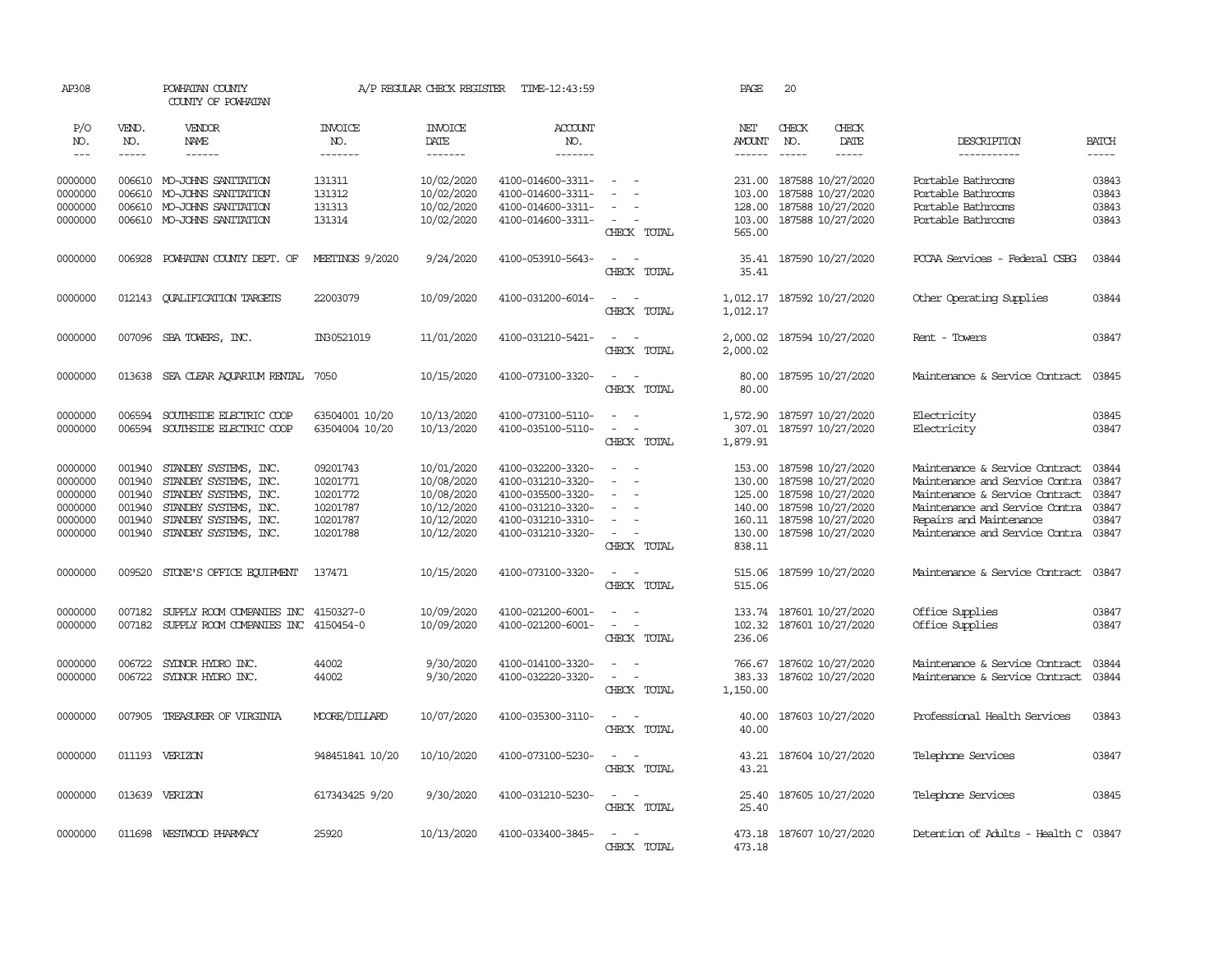| AP308               |                       | POWHATAN COUNTY<br>COUNTY OF POWHATAN |                                  |                                   | A/P REGULAR CHECK REGISTER TIME-12:43:59 |                                                                                                                                          | PAGE          | -21                         |                            |                            |                       |
|---------------------|-----------------------|---------------------------------------|----------------------------------|-----------------------------------|------------------------------------------|------------------------------------------------------------------------------------------------------------------------------------------|---------------|-----------------------------|----------------------------|----------------------------|-----------------------|
| P/O<br>NO.<br>$---$ | VEND.<br>NO.<br>----- | VENDOR<br>NAME<br>------              | <b>INVOICE</b><br>NO.<br>------- | <b>INVOICE</b><br>DATE<br>------- | ACCOUNT<br>NO.<br>-------                |                                                                                                                                          | NET<br>AMOUNT | CHECK<br>NO.<br>$- - - - -$ | CHECK<br>DATE<br>-----     | DESCRIPTION<br>----------- | <b>BATCH</b><br>----- |
| 0000000             | 012458                | WIMMER, WILLIE                        | 1708                             | 10/16/2020                        | 4100-032200-6009-                        | $\frac{1}{2} \left( \frac{1}{2} \right) \left( \frac{1}{2} \right) \left( \frac{1}{2} \right) \left( \frac{1}{2} \right)$<br>CHECK TOTAL | 1,893.00      |                             | 1,893.00 187608 10/27/2020 | Auto Repairs and Parts     | 03844                 |
| 0000000             | 007755                | WITMER PUBLIC SAFETY                  | E2003525                         | 10/21/2020                        | 4100-032200-6011-                        | $\frac{1}{2} \left( \frac{1}{2} \right) \left( \frac{1}{2} \right) = \frac{1}{2} \left( \frac{1}{2} \right)$<br>CHECK TOTAL              | 360.00        |                             | 360.00 187609 10/27/2020   | Protective Gear/Uniforms   | 03847                 |
|                     |                       |                                       |                                  |                                   |                                          | CHECK TYPE TOTAL                                                                                                                         | 534,290.50    |                             |                            |                            |                       |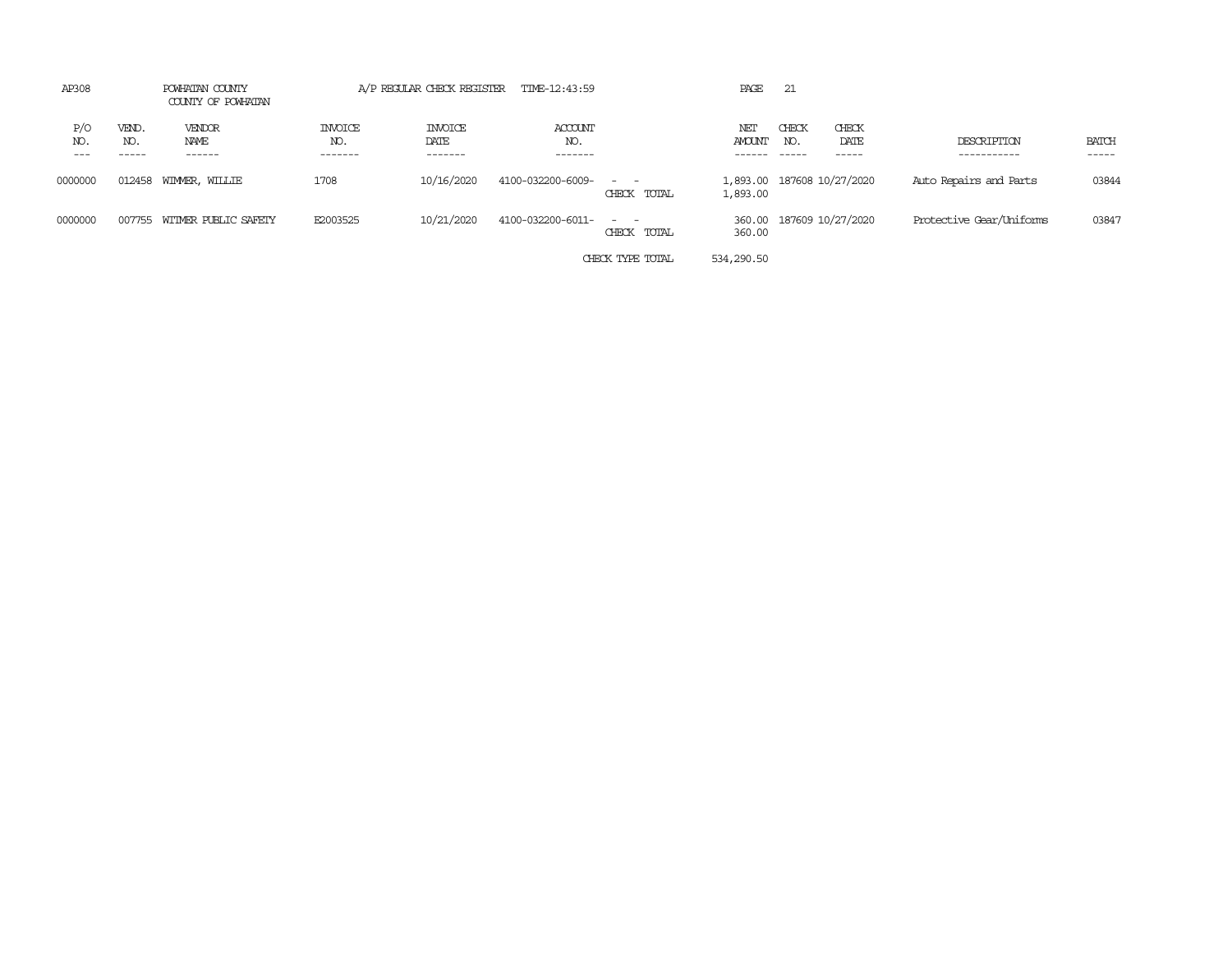| AP308               |                       | POWHATAN COUNTY<br>COUNTY OF POWHATAN |                                  |                                   | A/P VOID CHECK REGISTER TIME-12:43:59 |                                                                                                                             | PAGE<br>-22                                             |                        |                            |                       |
|---------------------|-----------------------|---------------------------------------|----------------------------------|-----------------------------------|---------------------------------------|-----------------------------------------------------------------------------------------------------------------------------|---------------------------------------------------------|------------------------|----------------------------|-----------------------|
| P/O<br>NO.<br>$---$ | VEND.<br>NO.<br>----- | VENDOR<br>NAME<br>------              | <b>INVOICE</b><br>NO.<br>------- | <b>INVOICE</b><br>DATE<br>------- | ACCOUNT<br>NO.<br>-------             |                                                                                                                             | CHECK<br>NET<br>AMOUNT<br>NO.<br>$- - - - -$<br>------- | CHECK<br>DATE<br>----- | DESCRIPTION<br>----------- | <b>BATCH</b><br>----- |
| 0000000             | 013190                | FP MAILING SOLUTIONS                  | TDC#60008461043                  | 10/03/2020                        | 4100-021600-5210-                     | $\frac{1}{2} \left( \frac{1}{2} \right) \left( \frac{1}{2} \right) = \frac{1}{2} \left( \frac{1}{2} \right)$<br>CHECK TOTAL | 200.00-187248 10/07/2020<br>$200.00 -$                  |                        | Postage                    | 00517                 |
| 0000000             | 011861                | COMUNITY LIFE CHURCH                  | MOUSUPPLIESOCT                   | 10/14/2020                        | 4100-053910-5642-                     | $\sim$ $\sim$<br>CHECK TOTAL                                                                                                | 15,000.00-187564 10/27/2020<br>15,000.00-               |                        | PCCAA Services - TANF      | 00518                 |
|                     |                       |                                       |                                  |                                   |                                       | CHECK TYPE TOTAL                                                                                                            | 15,200.00-                                              |                        |                            |                       |
|                     |                       |                                       |                                  |                                   |                                       | FINAL TOTAL                                                                                                                 | 519,090.50                                              |                        |                            |                       |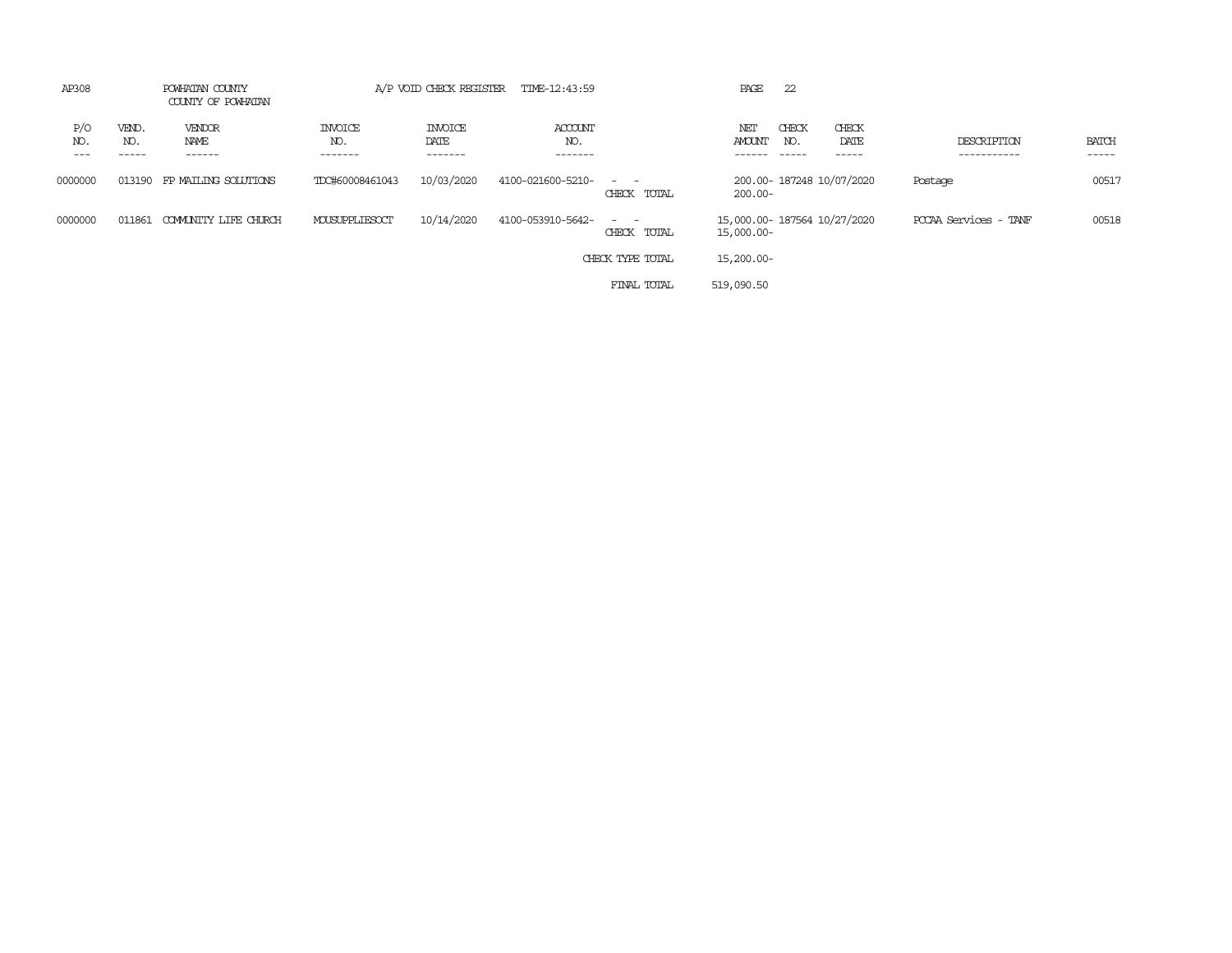| AP308              |                  | POWHATAN COUNTY<br>COUNTY OF POWHATAN                                             |                                  |                        | A/P REGULAR CHECK REGISTER TIME-12:46:06 |                                                                                                                                | PAGE                        | 1                                            |                   |                                                                |                |
|--------------------|------------------|-----------------------------------------------------------------------------------|----------------------------------|------------------------|------------------------------------------|--------------------------------------------------------------------------------------------------------------------------------|-----------------------------|----------------------------------------------|-------------------|----------------------------------------------------------------|----------------|
| P/O<br>NO.         | VEND.<br>NO.     | VENDOR<br>NAME                                                                    | <b>INVOICE</b><br>NO.            | <b>INVOICE</b><br>DATE | <b>ACCOUNT</b><br>NO.                    |                                                                                                                                | NET<br>AMOUNT               | CHECK<br>NO.                                 | CHECK<br>DATE     | DESCRIPTION                                                    | <b>BATCH</b>   |
| $  -$              | -----            | ------                                                                            | -------                          | -------                | -------                                  |                                                                                                                                | ------                      | $\cdots$                                     | $- - - - -$       | -----------                                                    | $- - - - -$    |
| 0000000<br>0000000 | 009183           | 009183 AIR, WATER & SOIL LABORAT V20006874<br>AIR, WATER & SOIL LABORAT V20006875 |                                  | 9/24/2020<br>9/24/2020 | 4501-043600-3142-<br>4501-043600-3142-   | $\omega_{\rm{max}}$ and $\omega_{\rm{max}}$<br>$\equiv$<br>$\sim$                                                              | 40.00                       | 40.00 187225 10/07/2020<br>187225 10/07/2020 |                   | Professional Services - Sewer<br>Professional Services - Sewer | 03830<br>03830 |
| 0000000            | 009183           | AIR, WATER & SOIL LABORAT V20006946                                               |                                  | 9/25/2020              | 4501-043500-3140-                        | $\sim$                                                                                                                         |                             | 40.00 187225 10/07/2020                      |                   | Professional Services - Water                                  | 03830          |
| 0000000            | 009183           | AIR, WATER & SOIL LABORAT V20006954                                               |                                  | 9/25/2020              | 4501-043600-3142-                        |                                                                                                                                |                             | 144.20 187225 10/07/2020                     |                   | Professional Services - Sewer                                  | 03830          |
| 0000000            | 009183           | AIR, WATER & SOIL LABORAT V20007045                                               |                                  | 9/29/2020              | 4501-043600-3142-                        | $\overline{\phantom{a}}$                                                                                                       |                             | 133.60 187225 10/07/2020                     |                   | Professional Services - Sewer                                  | 03830          |
| 0000000            | 009183           | AIR, WATER & SOIL LABORAT V20007047                                               |                                  | 9/29/2020              | 4501-043600-3142-                        | $\sim$<br>$\sim$                                                                                                               | 111.80                      | 187225 10/07/2020                            |                   | Professional Services - Sewer                                  | 03830          |
|                    |                  |                                                                                   |                                  |                        |                                          | CHECK TOTAL                                                                                                                    | 509.60                      |                                              |                   |                                                                |                |
| 0000000            |                  | 009991 BMS DIRECT                                                                 | 145846                           | 9/21/2020              | 4501-043400-5210-                        | $\sim$ $-$<br>$\sim$<br>CHECK TOTAL                                                                                            | 264.56<br>264.56            | 187231 10/07/2020                            |                   | Postage                                                        | 03830          |
| 0000000            |                  | 009984 BRAME SPECIALITY CO., INC. 7573443                                         |                                  | 10/01/2020             | 4116-012200-0001-                        | $\omega_{\rm{max}}$ and $\omega_{\rm{max}}$                                                                                    |                             | 708.66 187232 10/07/2020                     |                   | Cares Act - COVID Expd                                         | 03830          |
|                    |                  |                                                                                   |                                  |                        |                                          | CHECK TOTAL                                                                                                                    | 708.66                      |                                              |                   |                                                                |                |
| 0000000            | 006965           | CINIAS CORPORATION                                                                | 4063032165                       | 9/30/2020              | 4501-043400-6011-                        | $\sim$ $ \sim$                                                                                                                 |                             | 14.12 187236 10/07/2020                      |                   | Uniforms                                                       | 03830          |
|                    |                  |                                                                                   |                                  |                        |                                          | CHECK TOTAL                                                                                                                    | 14.12                       |                                              |                   |                                                                |                |
| 0000000            |                  | 011389 COSTEN FLOORS                                                              | CG010741                         | 9/28/2020              | 4301-062100-8304-                        | $\sim$ $ \sim$                                                                                                                 | 37,400.00 187237 10/07/2020 |                                              |                   | PMS Repurpose                                                  | 03831          |
|                    |                  |                                                                                   |                                  |                        |                                          | CHECK TOTAL                                                                                                                    | 37,400.00                   |                                              |                   |                                                                |                |
| 0000000            | 000860           | DOMINION ENERGY VIRGINIA                                                          | 6656300552A9/20                  | 9/22/2020              | 4501-043500-5110-                        | $\sim$<br>$\sim$                                                                                                               |                             | 35.11 187241 10/07/2020                      |                   | Electricity                                                    | 03830          |
| 0000000            | 000860           | DOMINION ENERGY VIRGINIA                                                          | 7897055856A9/20                  | 9/22/2020              | 4501-043600-5110-                        | $ -$                                                                                                                           | 2, 142.62 187241 10/07/2020 |                                              |                   | Electricity                                                    | 03830          |
|                    |                  |                                                                                   |                                  |                        |                                          | CHECK TOTAL                                                                                                                    | 2,177.73                    |                                              |                   |                                                                |                |
| 0000000            | 009309           | DOWNTOWN ATHLETTC STORE                                                           | 215659                           | 8/11/2020              | 4116-012200-0001-                        | $\sim$ $ \sim$                                                                                                                 | 2,633.00 187242 10/07/2020  |                                              |                   | Cares Act - COVID Expd                                         | 03830          |
| 0000000            | 009309           | DOWNTOWN ATHLETTC STORE                                                           | 216575                           | 9/09/2020              | 4116-012200-0001-                        | $\omega_{\rm{max}}$ and $\omega_{\rm{max}}$                                                                                    | 2,265.00                    | 187242 10/07/2020                            |                   | Cares Act - COVID Expd                                         | 03830          |
|                    |                  |                                                                                   |                                  |                        |                                          | CHECK TOTAL                                                                                                                    | 4,898.00                    |                                              |                   |                                                                |                |
| 0000000            |                  | 011224 ELECTRONIC SYSTEMS, INC.                                                   | IN1670263                        | 9/29/2020              | 4501-043400-3320-                        | $\sim$ $ \sim$                                                                                                                 |                             | 3.12 187244 10/07/2020                       |                   | Maintenance and Service Contra                                 | 03830          |
|                    |                  |                                                                                   |                                  |                        |                                          | CHECK TOTAL                                                                                                                    | 3.12                        |                                              |                   |                                                                |                |
| 0000000            |                  | 013458 FOUNDATION BUILDING MATER 20744401-00                                      |                                  | 9/24/2020              | 4301-062100-8304-                        | $\sim$ $ \sim$                                                                                                                 | 544.40                      | 187247 10/07/2020                            |                   | PMS Repurpose                                                  | 03830          |
|                    |                  |                                                                                   |                                  |                        |                                          | CHECK TOTAL                                                                                                                    | 544.40                      |                                              |                   |                                                                |                |
| 0000000            | 009280           | GOODMAN SPECIALIZED                                                               | 2020 AMBULANCE                   | 9/28/2020              | 4116-012200-0001-                        | $\sim$ $ \sim$                                                                                                                 | 245, 159.00                 |                                              | 187250 10/07/2020 | Cares Act - COVID Expd                                         | 03832          |
|                    |                  |                                                                                   |                                  |                        |                                          | CHECK TOTAL                                                                                                                    | 245, 159.00                 |                                              |                   |                                                                |                |
| 0000000            | 000120           | JAMES RIVER AIR                                                                   | C227246                          | 10/01/2020             | 4501-043600-3320-                        | $\sim$<br>$\sim$                                                                                                               | 344.45                      | 187254 10/07/2020                            |                   | Maintenance and Svc Contracts                                  | 03830          |
|                    |                  |                                                                                   |                                  |                        |                                          | CHECK TOTAL                                                                                                                    | 344.45                      |                                              |                   |                                                                |                |
| 0000000            |                  | 009543 NATIONAL SECURITY & DOOR                                                   | 115572                           | 9/21/2020              | 4301-062100-8304-                        | $\sim$ $ \sim$                                                                                                                 | 2,096.37 187263 10/07/2020  |                                              |                   | PMS Repurpose                                                  | 03831          |
|                    |                  |                                                                                   |                                  |                        |                                          | CHECK TOTAL                                                                                                                    | 2,096.37                    |                                              |                   |                                                                |                |
| 0000000            | 001250           | POWHATAN AUTO & TRACTOR                                                           | 614035                           | 9/30/2020              | 4301-062100-8304-                        | $\sim$ $ \sim$                                                                                                                 |                             | 187270 10/07/2020                            |                   |                                                                | 03831          |
|                    |                  |                                                                                   |                                  |                        |                                          | CHECK TOTAL                                                                                                                    | 16.29<br>16.29              |                                              |                   | PMS Repurpose                                                  |                |
|                    |                  |                                                                                   |                                  |                        |                                          |                                                                                                                                |                             |                                              |                   |                                                                |                |
| 0000000<br>0000000 | 013683<br>013683 | POWHATAN COUNTY SCHOOLS                                                           | AMAZON 9/22/20<br>AMAZON 9/22/20 | 9/22/2020              | 4116-012200-0001-                        | $\frac{1}{2} \left( \frac{1}{2} \right) \left( \frac{1}{2} \right) = \frac{1}{2} \left( \frac{1}{2} \right)$<br>$\sim$ $ \sim$ | 2,159.64 187274 10/07/2020  |                                              | 187274 10/07/2020 | Cares Act - COVID Expd                                         | 03831<br>03831 |
|                    |                  | POWHATAN COUNTY SCHOOLS                                                           |                                  | 9/22/2020              | 4116-012200-0001-                        | CHECK TOTAL                                                                                                                    | 839.86<br>2,999.50          |                                              |                   | Cares Act - COVID Expd                                         |                |
|                    |                  |                                                                                   |                                  |                        |                                          |                                                                                                                                |                             |                                              |                   |                                                                |                |
| 0000000            |                  | 000780 QUILL CORPORATION                                                          | 10806996                         | 9/25/2020              | 4301-062100-8304-                        | $\sim$<br>$\sim$                                                                                                               |                             | 516.98 187276 10/07/2020                     |                   | PMS Repurpose                                                  | 03831          |
|                    |                  |                                                                                   |                                  |                        |                                          | CHECK TOTAL                                                                                                                    | 516.98                      |                                              |                   |                                                                |                |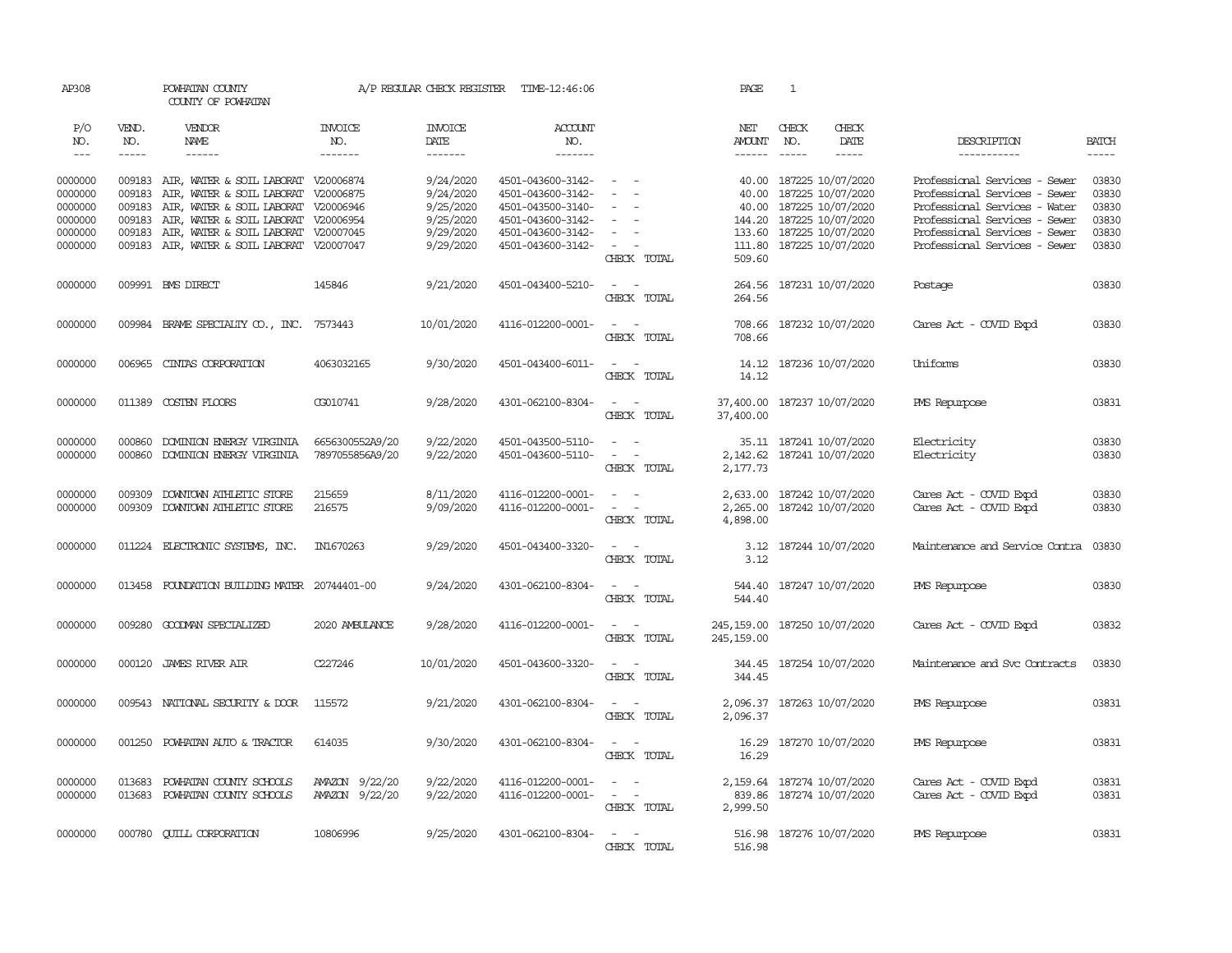| AP308              |                  | POWHATAN COUNTY<br>COUNTY OF POWHATAN                            |                          | A/P REGULAR CHECK REGISTER | TIME-12:46:06                          |                                                      | PAGE            | 2                                               |               |                                                                |                |
|--------------------|------------------|------------------------------------------------------------------|--------------------------|----------------------------|----------------------------------------|------------------------------------------------------|-----------------|-------------------------------------------------|---------------|----------------------------------------------------------------|----------------|
| P/O<br>NO.         | VEND.<br>NO.     | VENDOR<br>NAME                                                   | <b>INVOICE</b><br>NO.    | <b>INVOICE</b><br>DATE     | ACCOUNT<br>NO.                         |                                                      | NET<br>AMOUNT   | CHECK<br>NO.                                    | CHECK<br>DATE | DESCRIPTION                                                    | <b>BATCH</b>   |
| $\frac{1}{2}$      | -----            | ------                                                           | -------                  | -------                    | -------                                |                                                      | $- - - - - -$   |                                                 | $- - - - -$   | -----------                                                    | $- - - - -$    |
| 0000000            |                  | 000620 R. C. GOODWIN & SONS, INC 0925935                         |                          | 9/11/2020                  | 4301-062100-8304-                      | $\overline{\phantom{a}}$                             |                 | 84.89 187277 10/07/2020                         |               | PMS Repurpose                                                  | 03831          |
| 0000000            | 000620           | R. C. GOODWIN & SONS, INC                                        | 0926543                  | 9/16/2020                  | 4301-062100-8304-                      |                                                      | 23.97           | 187277 10/07/2020                               |               | PMS Repurpose                                                  | 03831          |
| 0000000            |                  | 000620 R. C. GOODWIN & SONS, INC                                 | 0926703                  | 9/16/2020                  | 4301-062100-8304-                      | $\sim$                                               | 3.98            | 187277 10/07/2020                               |               | <b>PMS</b> Repurpose                                           | 03831          |
|                    |                  |                                                                  |                          |                            |                                        | CHECK TOTAL                                          | 112.84          |                                                 |               |                                                                |                |
| 0000000            |                  | 013375 SIGN CRAFTERS, INC                                        | 20 36454                 | 9/28/2020                  | 4116-012200-0001-                      | $\sim$<br>$\sim$                                     | 316.52          | 187284 10/07/2020                               |               | Cares Act - COVID Expd                                         | 03831          |
|                    |                  |                                                                  |                          |                            |                                        | CHECK TOTAL                                          | 316.52          |                                                 |               |                                                                |                |
| 0000000            | 001940           | STANDBY SYSTEMS, INC.                                            | 09201629                 | 9/21/2020                  | 4501-043600-3320-                      | $\sim$<br>$\sim$                                     | 150.00          | 187286 10/07/2020                               |               | Maintenance and Svc Contracts                                  | 03831          |
| 0000000            | 001940           | STANDBY SYSTEMS, INC.                                            | 09201631                 | 9/21/2020                  | 4501-043600-3320-                      | $\sim$<br>$\sim$                                     | 160.00          | 187286 10/07/2020                               |               | Maintenance and Svc Contracts                                  | 03831          |
|                    |                  |                                                                  |                          |                            |                                        | CHECK TOTAL                                          | 310.00          |                                                 |               |                                                                |                |
| 0000000            | 013620           | THE OLSON GROUP, LTD                                             | 10084.001-03             | 9/30/2020                  | 4116-012200-0001-                      | $\overline{\phantom{a}}$                             | 3,810.96        | 187293 10/07/2020                               |               | Cares Act - COVID Expd                                         | 03831          |
|                    |                  |                                                                  |                          |                            |                                        | CHECK TOTAL                                          | 3,810.96        |                                                 |               |                                                                |                |
| 0000000            | 007415           | VIRGINIA UTILITY                                                 | 09200357                 | 9/30/2020                  | 4501-043500-3140-                      | $\equiv$                                             | 36.23           | 187300 10/07/2020                               |               | Professional Services - Water                                  | 03831          |
| 0000000            |                  | 007415 VIRGINIA UTILITY                                          | 09200357                 | 9/30/2020                  | 4501-043600-3142-                      | $\overline{\phantom{a}}$<br>$\overline{a}$           | 36.25           | 187300 10/07/2020                               |               | Professional Services - Sewer                                  | 03831          |
|                    |                  |                                                                  |                          |                            |                                        | CHECK TOTAL                                          | 72.48           |                                                 |               |                                                                |                |
| 0000000            |                  | 011181 WELLS FARGO FINANCIAL                                     | 5012005718 9/20          | 9/18/2020                  | 4501-043400-3320-                      | $\sim$                                               | 257.09          | 187303 10/07/2020                               |               | Maintenance and Service Contra                                 | 03831          |
|                    |                  |                                                                  |                          |                            |                                        | CHECK TOTAL                                          | 257.09          |                                                 |               |                                                                |                |
| 0000000            |                  | 013681 WHITE, CHAD                                               | REFUND ACCT DPT          | 9/30/2020                  | 501-000200-0003-                       | $\sim$<br>$\sim$                                     | 45.00           | 187304 10/07/2020                               |               | Customer Deposits Payable                                      | 03831          |
|                    |                  |                                                                  |                          |                            |                                        | CHECK TOTAL                                          | 45.00           |                                                 |               |                                                                |                |
| 0000000            |                  | 009183 AIR, WATER & SOIL LABORAT V20007172                       |                          | 10/02/2020                 | 4501-043600-3142-                      | $\equiv$<br>$\sim$                                   | 53.20           | 187309 10/14/2020                               |               | Professional Services - Sewer                                  | 03834          |
| 0000000            | 009183           | AIR, WATER & SOIL LABORAT                                        | V20007173                | 10/02/2020                 | 4501-043600-3142-                      | $\overline{\phantom{a}}$                             | 72.10           | 187309 10/14/2020                               |               | Professional Services - Sewer                                  | 03834          |
| 0000000            | 009183           | AIR, WATER & SOIL LABORAT V20007174                              |                          | 10/02/2020                 | 4501-043600-3142-                      | $\sim$                                               | 40.00           | 187309 10/14/2020                               |               | Professional Services - Sewer                                  | 03834          |
| 0000000            | 009183           | AIR, WATER & SOIL LABORAT V20007175                              |                          | 10/02/2020                 | 4501-043600-3142-                      | $\equiv$                                             | 40.00           | 187309 10/14/2020                               |               | Professional Services - Sewer                                  | 03834          |
| 0000000            | 009183           | AIR, WATER & SOIL LABORAT V20007227                              |                          | 10/06/2020                 | 4501-043600-3142-                      | $\equiv$                                             | 111.80          | 187309 10/14/2020                               |               | Professional Services - Sewer                                  | 03834          |
| 0000000<br>0000000 | 009183<br>009183 | AIR, WATER & SOIL LABORAT<br>AIR, WATER & SOIL LABORAT V20007336 | V20007243                | 10/06/2020<br>10/08/2020   | 4501-043600-3142-<br>4501-043600-3142- | $\sim$                                               | 133.60<br>40.00 | 187309 10/14/2020<br>187309 10/14/2020          |               | Professional Services - Sewer<br>Professional Services - Sewer | 03834<br>03834 |
| 0000000            |                  | 009183 AIR, WATER & SOIL LABORAT V20007337                       |                          | 10/08/2020                 | 4501-043600-3142-                      | $\sim$                                               | 40.00           | 187309 10/14/2020                               |               | Professional Services - Sewer                                  | 03834          |
|                    |                  |                                                                  |                          |                            |                                        | CHECK TOTAL                                          | 530.70          |                                                 |               |                                                                |                |
|                    |                  |                                                                  |                          |                            |                                        |                                                      |                 |                                                 |               |                                                                |                |
| 0000000            | 008668           | BANK OF AMERICA                                                  | 10/01/2020               | 10/01/2020                 | 4116-012200-0001-                      | $\sim$                                               | 274.50          | 187312 10/14/2020                               |               | Cares Act - COVID Expd                                         | 03835          |
| 0000000            | 008668           | BANK OF AMERICA                                                  | 10/01/2020               | 10/01/2020                 | 4116-012200-0001-                      | $\sim$<br>$\sim$                                     |                 | 274.50 187312 10/14/2020                        |               | Cares Act - COVID Expd                                         | 03835          |
| 0000000            | 008668           | BANK OF AMERICA                                                  | 10/01/2020               | 10/01/2020                 | 4116-012200-0001-                      | $\sim$                                               |                 | 1,030.34 187312 10/14/2020                      |               | Cares Act - COVID Expd                                         | 03835          |
| 0000000            | 008668           | BANK OF AMERICA                                                  | 10/01/2020               | 10/01/2020                 | 4116-012200-0001-                      | $\equiv$                                             |                 | 44.25-187312 10/14/2020                         |               | Cares Act - COVID Expd                                         | 03835          |
| 0000000<br>0000000 | 008668<br>008668 | BANK OF AMERICA<br>BANK OF AMERICA                               | 10/01/2020<br>10/01/2020 | 10/01/2020<br>10/01/2020   | 4116-012200-0001-                      | $\equiv$<br>$\blacksquare$                           | 7,000.00        | 1,749.60 187312 10/14/2020<br>187312 10/14/2020 |               | Cares Act - COVID Expd                                         | 03835<br>03835 |
| 0000000            | 008668           | BANK OF AMERICA                                                  | 10/01/2020               | 10/01/2020                 | 4116-012200-0001-<br>4116-012200-0001- | $\equiv$                                             |                 | 6,720.81 187312 10/14/2020                      |               | Cares Act - COVID Expd<br>Cares Act - COVID Expd               | 03835          |
| 0000000            | 008668           | BANK OF AMERICA                                                  | 10/01/2020               | 10/01/2020                 | 4301-062100-8304-                      |                                                      |                 | 695.60 187312 10/14/2020                        |               | PMS Repurpose                                                  | 03835          |
| 0000000            | 008668           | BANK OF AMERICA                                                  | 10/01/2020               | 10/01/2020                 | 4301-062100-8304-                      | $\overline{\phantom{a}}$<br>$\overline{\phantom{a}}$ |                 | 799.26 187312 10/14/2020                        |               | PMS Repurpose                                                  | 03835          |
| 0000000            | 008668           | BANK OF AMERICA                                                  | 10/01/2020               | 10/01/2020                 | 4301-014100-0001-                      | $\overline{\phantom{a}}$                             | 96.58           | 187312 10/14/2020                               |               | Skaops Road Office Renovations                                 | 03835          |
| 0000000            | 008668           | BANK OF AMERICA                                                  | 10/01/2020               | 10/01/2020                 | 4301-014100-0001-                      | $\sim$                                               | 73.00           | 187312 10/14/2020                               |               | Skaops Road Office Renovations                                 | 03835          |
| 0000000            | 008668           | BANK OF AMERICA                                                  | 10/01/2020               | 10/01/2020                 | 4301-062100-8304-                      |                                                      |                 | 938.00 187312 10/14/2020                        |               | PMS Repurpose                                                  | 03835          |
| 0000000            | 008668           | BANK OF AMERICA                                                  | 10/01/2020               | 10/01/2020                 | 4301-062100-8304-                      | $\overline{\phantom{a}}$                             |                 | 164.91 187312 10/14/2020                        |               | <b>PMS</b> Repurpose                                           | 03835          |
| 0000000            | 008668           | BANK OF AMERICA                                                  | 10/01/2020               | 10/01/2020                 | 4501-043400-5210-                      | $\overline{\phantom{a}}$                             | 6.50            | 187312 10/14/2020                               |               | Postage                                                        | 03835          |
| 0000000            | 008668           | BANK OF AMERICA                                                  | 10/01/2020               | 10/01/2020                 | 4501-043600-3310-                      | $\overline{\phantom{a}}$                             | 97.39           | 187312 10/14/2020                               |               | Repairs and Maintenance                                        | 03835          |
| 0000000            |                  | 008668 BANK OF AMERICA                                           | 10/01/2020               | 10/01/2020                 | 4501-043600-3310-                      | $\sim$                                               |                 | 287.60 187312 10/14/2020                        |               | Repairs and Maintenance                                        | 03835          |
|                    |                  |                                                                  |                          |                            |                                        |                                                      |                 |                                                 |               |                                                                |                |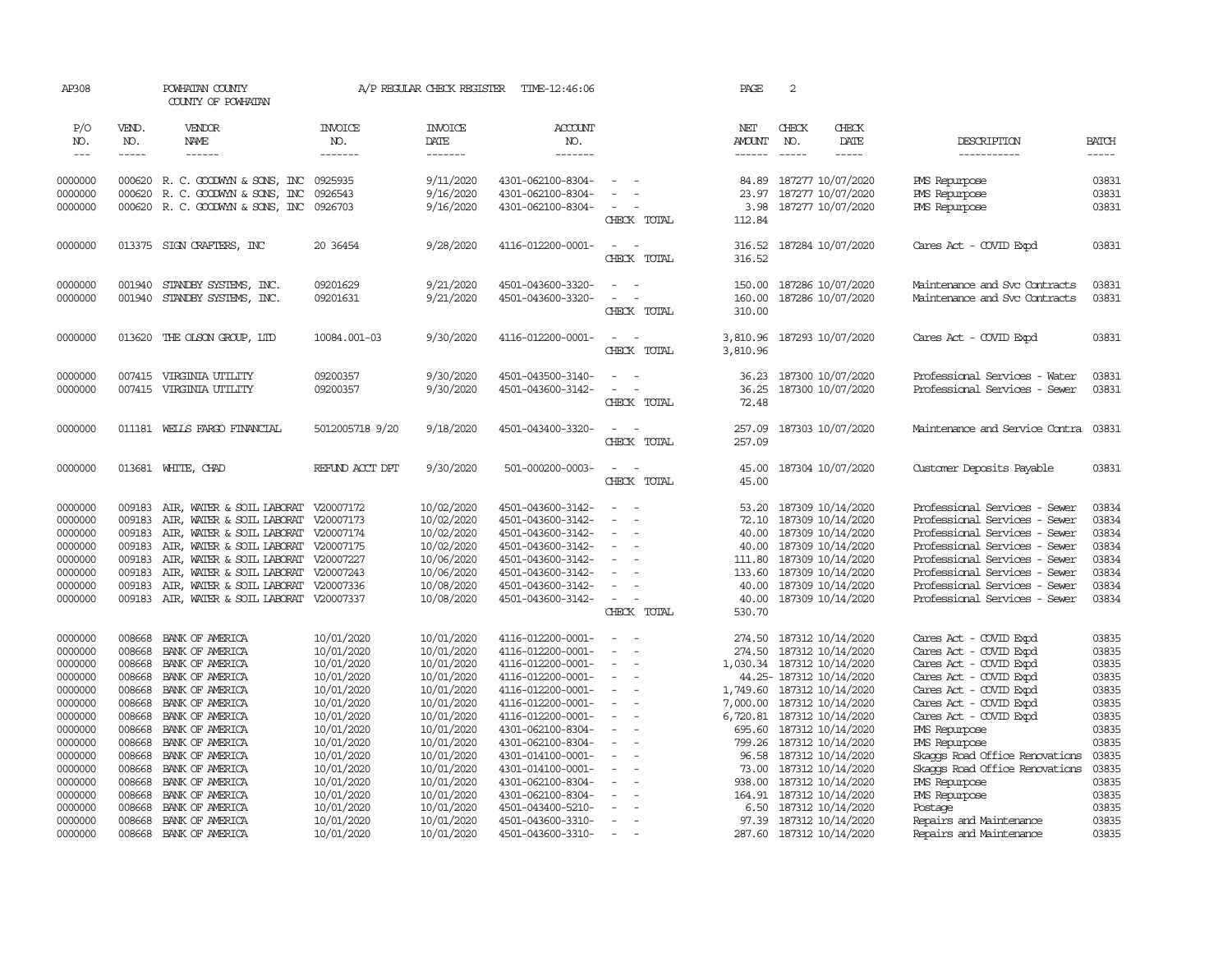| AP308                                    |                                      | POWHATAN COUNTY<br>COUNTY OF POWHATAN                                                                        |                                                                         | A/P REGULAR CHECK REGISTER                       | TIME-12:46:06                                                                    |                                                                                                   | PAGE                                        | 3                                                                                |                                                                              |                                  |
|------------------------------------------|--------------------------------------|--------------------------------------------------------------------------------------------------------------|-------------------------------------------------------------------------|--------------------------------------------------|----------------------------------------------------------------------------------|---------------------------------------------------------------------------------------------------|---------------------------------------------|----------------------------------------------------------------------------------|------------------------------------------------------------------------------|----------------------------------|
| P/O<br>NO.<br>$---$                      | VEND.<br>NO.<br>$- - - - -$          | VENDOR<br>NAME<br>$- - - - - -$                                                                              | <b>INVOICE</b><br>NO.<br>-------                                        | <b>INVOICE</b><br><b>DATE</b><br>-------         | ACCOUNT<br>NO.<br>$- - - - - - -$                                                |                                                                                                   | NET<br><b>AMOUNT</b><br>$- - - - - -$       | CHECK<br>CHECK<br>NO.<br>DATE<br>$\frac{1}{2}$<br>$- - - - -$                    | DESCRIPTION<br>-----------                                                   | <b>BATCH</b><br>-----            |
| 0000000<br>0000000                       | 008668<br>008668                     | BANK OF AMERICA<br>BANK OF AMERICA                                                                           | 10/01/2020<br>10/01/2020                                                | 10/01/2020<br>10/01/2020                         | 4501-043600-3310-<br>4501-043600-6016-                                           | $\sim$ $ \sim$<br>$\sim$<br>CHECK TOTAL                                                           | 195.00<br>2,841.82<br>23, 201.16            | 187312 10/14/2020<br>187312 10/14/2020                                           | Repairs and Maintenance<br>Chemicals                                         | 03835<br>03835                   |
| 0000000                                  |                                      | 008713 BLUE RIDGE RESCUE                                                                                     | 49564                                                                   | 9/22/2020                                        | 4116-032200-0010-                                                                | $\sim$<br>$\sim$ $-$<br>CHECK TOTAL                                                               | 1,860.76<br>1,860.76                        | 187314 10/14/2020                                                                | SAFER Expenses                                                               | 03833                            |
| 0000000                                  |                                      | 007296 BOUND TREE MEDICAL, LLC                                                                               | 83789829                                                                | 9/29/2020                                        | 4120-032301-6013-                                                                | $\sim$ $ \sim$<br>CHECK TOTAL                                                                     | 1,033.88<br>1,033.88                        | 187315 10/14/2020                                                                | Medical Supplies                                                             | 03833                            |
| 0000000                                  |                                      | 011610 BUSINESS CARD                                                                                         | 09/27/2020                                                              | 9/27/2020                                        | 4301-012500-8301-                                                                | $\sim$<br>$\sim$ $-$<br>CHECK TOTAL                                                               | 349.74                                      | 349.74 187316 10/14/2020                                                         | Sheriff's Vehicles                                                           | 03838                            |
| 0000000<br>0000000                       |                                      | 011611 BUSINESS CARD<br>011611 BUSINESS CARD                                                                 | 09/27/2020<br>09/27/2020                                                | 9/27/2020<br>9/27/2020                           | 4116-031212-6015-<br>4116-031212-6015-                                           | $\sim$<br>$\sim$<br>$\omega_{\rm{max}}$ and $\omega_{\rm{max}}$<br>CHECK TOTAL                    | .00.<br>229.42<br>229.42                    | 187317 10/14/2020<br>187317 10/14/2020                                           | Ancillary Expenses<br>Ancillary Expenses                                     | 03837<br>03837                   |
| 0000000                                  | 006965                               | CINIAS CORPORATION                                                                                           | 4063689731                                                              | 10/07/2020                                       | 4501-043400-6011-                                                                | $\omega_{\rm{max}}$ and $\omega_{\rm{max}}$<br>CHECK TOTAL                                        | 14.32<br>14.32                              | 187320 10/14/2020                                                                | Uniforms                                                                     | 03833                            |
| 0000000                                  |                                      | 011751 COMPASS MD                                                                                            | 252                                                                     | 9/25/2020                                        | 4116-032200-0010-                                                                | $\sim$ $-$<br>$\sim$<br>CHECK TOTAL                                                               | 479.50<br>479.50                            | 187323 10/14/2020                                                                | SAFER Expenses                                                               | 03833                            |
| 0000000                                  | 013054 CTSI                          |                                                                                                              | 36955CS                                                                 | 9/22/2020                                        | 4301-014100-0004-                                                                | $\sim$ $ \sim$<br>CHECK TOTAL                                                                     | 14,691.50<br>14,691.50                      | 187324 10/14/2020                                                                | Security Enhancements                                                        | 03833                            |
| 0000000<br>0000000<br>0000000<br>0000000 | 000860<br>000860<br>000860<br>000860 | DOMINION ENERGY VIRGINIA<br>DOMINION ENERGY VIRGINIA<br>DOMINION ENERGY VIRGINIA<br>DOMINION ENERGY VIRGINIA | 18751989119/20<br>2907028530 9/20<br>30854768970 920<br>66563005529/20A | 9/30/2020<br>9/30/2020<br>9/30/2020<br>9/30/2020 | 4501-043500-5110-<br>4501-043400-5110-<br>4501-043600-5110-<br>4501-043500-5110- | $\sim$<br>$\overline{\phantom{a}}$<br>$\sim$<br>$\sim$<br>$\overline{\phantom{a}}$<br>CHECK TOTAL | 48.89<br>42.02<br>127.18<br>67.66<br>285.75 | 187325 10/14/2020<br>187325 10/14/2020<br>187325 10/14/2020<br>187325 10/14/2020 | Electricity<br>Electricity<br>Electricity<br>Electricity                     | 03833<br>03833<br>03833<br>03833 |
| 0000000                                  | 000860                               | DOMINION ENERGY VIRGINIA                                                                                     | 7897055856 9/20                                                         | 9/30/2020                                        | 4501-043600-5110-                                                                | $\sim$ $ -$<br>CHECK TOTAL                                                                        | 1,968.59<br>1,968.59                        | 187326 10/14/2020                                                                | Electricity                                                                  | 03833                            |
| 0000000                                  |                                      | 013701 IB SUPPLY LLC                                                                                         | IB6419                                                                  | 10/06/2020                                       | 4116-012200-0001-                                                                | $\sim$ $ \sim$<br>CHECK TOTAL                                                                     | 227.00<br>227.00                            | 187331 10/14/2020                                                                | Cares Act - COVID Expd                                                       | 03833                            |
| 0000000                                  |                                      | 010076 MORROW, ERIC                                                                                          | 204                                                                     | 10/03/2020                                       | 4501-043400-3146-                                                                | $\sim$ $ \sim$<br>CHECK TOTAL                                                                     | 550.00<br>550.00                            | 187335 10/14/2020                                                                | Professional Services                                                        | 03833                            |
| 0000000                                  | 006840                               | POWHATAN LION'S CLUB                                                                                         | 2021                                                                    | 10/06/2020                                       | 4116-031212-6015-                                                                | $\overline{\phantom{a}}$<br>$\sim$<br>CHECK TOTAL                                                 | 360.00<br>360.00                            | 187338 10/14/2020                                                                | Ancillary Expenses                                                           | 03833                            |
| 0000000<br>0000000<br>0000000<br>0000000 | 007325<br>007325<br>007325<br>007325 | RICHMOND OXYGEN CO.<br>RICHMOND OXYGEN CO.<br>RICHMOND OXYGEN CO.<br>RICHMOND OXYGEN CO.                     | 345743<br>345744<br>346166<br>346167                                    | 9/09/2020<br>9/09/2020<br>9/23/2020<br>9/23/2020 | 4120-032301-6013-<br>4120-032301-6013-<br>4120-032301-6013-<br>4120-032301-6013- | $\overline{a}$<br>$\equiv$<br>$\overline{\phantom{a}}$<br>$\overline{\phantom{a}}$<br>CHECK TOTAL | 31.00<br>88.00<br>88.00<br>48.00<br>255.00  | 187341 10/14/2020<br>187341 10/14/2020<br>187341 10/14/2020<br>187341 10/14/2020 | Medical Supplies<br>Medical Supplies<br>Medical Supplies<br>Medical Supplies | 03834<br>03834<br>03834<br>03834 |
| 0000000                                  |                                      | 013682 STAPLES BUSINESS CREDIT                                                                               | 7314744081-0-2                                                          | 9/28/2020                                        | 4116-012200-0001-                                                                | $\sim$<br>$\sim$                                                                                  |                                             | 6.15 187347 10/14/2020                                                           | Cares Act - COVID Expd                                                       | 03834                            |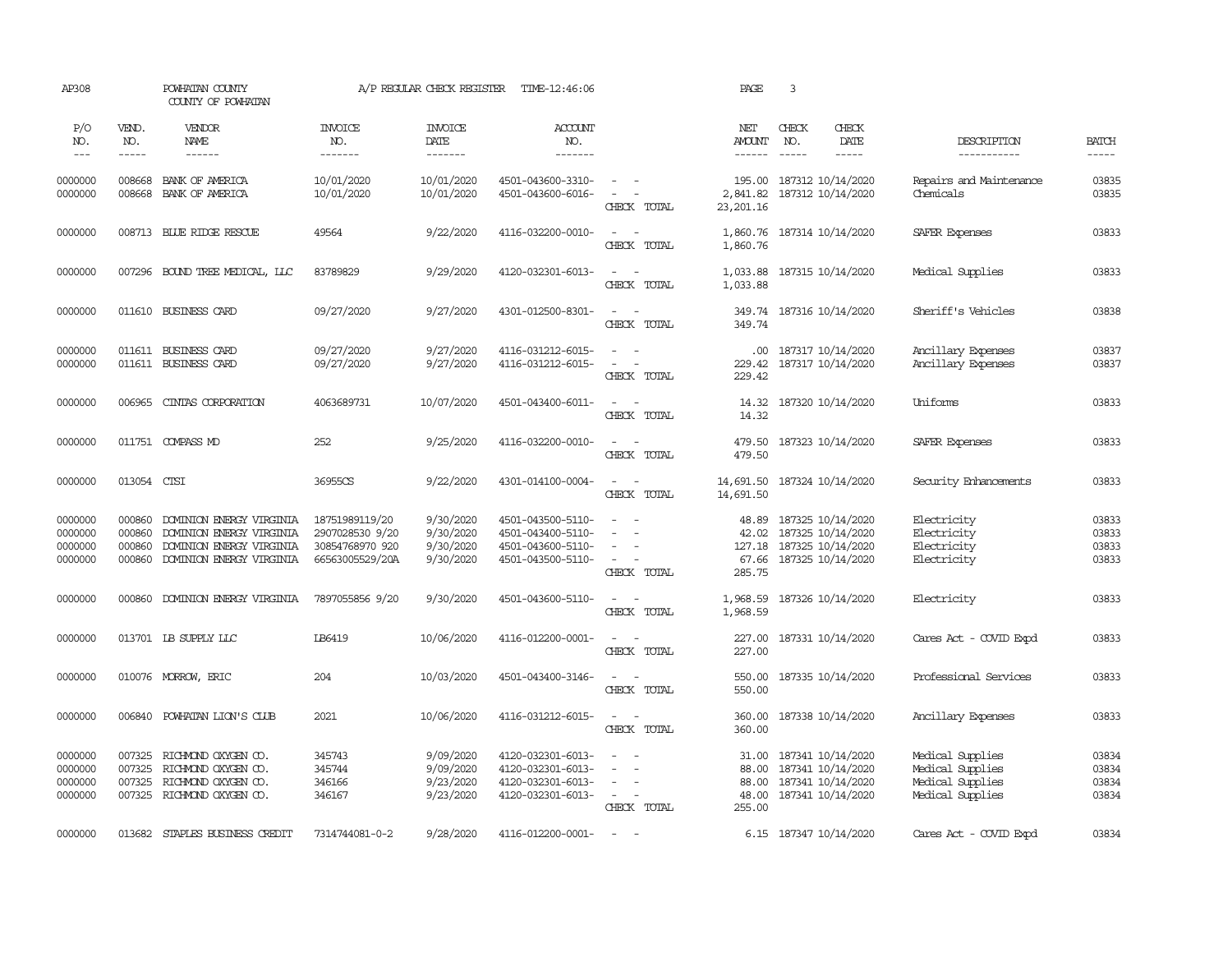| AP308                         |                             | POWHATAN COUNTY<br>COUNTY OF POWHATAN                                                                          |                                                    | A/P REGULAR CHECK REGISTER               | TIME-12:46:06                                               |                                                                                                                                                 | PAGE                                       | 4                                                           |                               |                                                                                                 |                          |
|-------------------------------|-----------------------------|----------------------------------------------------------------------------------------------------------------|----------------------------------------------------|------------------------------------------|-------------------------------------------------------------|-------------------------------------------------------------------------------------------------------------------------------------------------|--------------------------------------------|-------------------------------------------------------------|-------------------------------|-------------------------------------------------------------------------------------------------|--------------------------|
| P/O<br>NO.<br>$\frac{1}{2}$   | VEND.<br>NO.<br>$- - - - -$ | VENDOR<br><b>NAME</b><br>$- - - - - -$                                                                         | <b>INVOICE</b><br>NO.<br>-------                   | <b>INVOICE</b><br><b>DATE</b><br>------- | <b>ACCOUNT</b><br>NO.<br>--------                           |                                                                                                                                                 | NET<br><b>AMOUNT</b><br>$- - - - - -$      | CHECK<br>NO.<br>$\frac{1}{2}$                               | CHECK<br><b>DATE</b><br>----- | DESCRIPTION<br>-----------                                                                      | <b>BATCH</b><br>$\cdots$ |
| 0000000<br>0000000<br>0000000 | 013682<br>013682<br>013682  | STAPLES BUSINESS CREDIT<br>STAPLES BUSINESS CREDIT<br>STAPLES BUSINESS CREDIT                                  | 7314744081-0-3<br>7314789734-0-1<br>7314789734-0-2 | 9/28/2020<br>10/02/2020<br>9/28/2020     | 4116-012200-0001-<br>4116-012200-0001-<br>4116-012200-0001- | $\sim$<br>$\sim$<br>CHECK TOTAL                                                                                                                 | 6.15<br>19.49<br>151.98<br>183.77          | 187347 10/14/2020<br>187347 10/14/2020<br>187347 10/14/2020 |                               | Cares Act - COVID Expd<br>Cares Act - COVID Expd<br>Cares Act - COVID Expd                      | 03834<br>03834<br>03834  |
| 0000000                       |                             | 011988 SUMMIT MEDIA LLC                                                                                        | 501401-6                                           | 6/30/2020                                | 4116-032200-0010-                                           | $\sim$<br>$\sim$<br>CHECK TOTAL                                                                                                                 | 99.00                                      | 99.00 187348 10/14/2020                                     |                               | SAFER Expenses                                                                                  | 03834                    |
| 0000000<br>0000000            | 008346<br>008346            | SYCOM TECHNOLOGIES<br>SYCOM TECHNOLOGIES                                                                       | AT59237A<br>I0050976                               | 9/23/2020<br>9/28/2020                   | 4116-012200-0001-<br>4301-062100-8304-                      | $\sim$<br>$\sim$<br>$\overline{\phantom{a}}$<br>$\sim$<br>CHECK TOTAL                                                                           | 697.43<br>1,037.56                         | 340.13 187349 10/14/2020<br>187349 10/14/2020               |                               | Cares Act - COVID Expd<br>PMS Repurpose                                                         | 03834<br>03834           |
| 0000000                       |                             | 008365 VA ASSOC. OF MUNICIPAL                                                                                  | 21011299                                           | 7/01/2020                                | 4501-043400-5810-                                           | $\sim$ $  -$<br>CHECK TOTAL                                                                                                                     | 90.00<br>90.00                             | 187353 10/14/2020                                           |                               | Dues/Association Membership                                                                     | 03834                    |
| 0000000<br>0000000            | 008126<br>008126            | VERIZON<br>VERIZON                                                                                             | 9863686258<br>9863686258                           | 10/24/2020<br>10/24/2020                 | 4501-043400-5250-<br>4501-043400-5270-                      | $\frac{1}{2} \left( \frac{1}{2} \right) = \frac{1}{2} \left( \frac{1}{2} \right) = \frac{1}{2}$<br>$\sim$<br>$\sim$<br>CHECK TOTAL              | 123.78<br>540.31<br>664.09                 | 187354 10/14/2020<br>187354 10/14/2020                      |                               | Cell Phones<br>Network Service Connection                                                       | 03834<br>03834           |
| 0000000                       |                             | 011169 VERIZON                                                                                                 | 15197379500178A                                    | 9/27/2020                                | 4501-043400-5230-                                           | $\sim$ $ \sim$<br>CHECK TOTAL                                                                                                                   | 48.66<br>48.66                             | 187355 10/14/2020                                           |                               | Telephone System                                                                                | 03834                    |
| 0000000                       |                             | 007755 WITMER PUBLIC SAFETY                                                                                    | 2063418                                            | 9/30/2020                                | 4120-032200-8215-                                           | $\overline{\phantom{a}}$<br>CHECK TOTAL                                                                                                         | 6,025.00<br>6,025.00                       | 187360 10/14/2020                                           |                               | State Dept of Fire Programs Fu 03834                                                            |                          |
| 0000000                       | 010688                      | A&B CLEANING SERVICE, INC.                                                                                     | 33244                                              | 9/20/2020                                | 4116-012200-0001-                                           | $\sim$<br>$\sim$<br>CHECK TOTAL                                                                                                                 | 93.92<br>93.92                             | 187362 10/20/2020                                           |                               | Cares Act - COVID Expd                                                                          | 03840                    |
| 0000000<br>0000000<br>0000000 | 009183<br>009183            | AIR, WATER & SOIL LABORAT V20007436<br>AIR, WATER & SOIL LABORAT<br>009183 AIR, WATER & SOIL LABORAT V20007491 | V20007437                                          | 10/13/2020<br>10/13/2020<br>10/14/2020   | 4501-043600-3142-<br>4501-043600-3142-<br>4501-043500-3140- | $ -$<br>$\overline{a}$<br>$\sim$<br>$\sim$<br>CHECK TOTAL                                                                                       | 362.40<br>265.20<br>40.00<br>667.60        | 187365 10/20/2020<br>187365 10/20/2020<br>187365 10/20/2020 |                               | Professional Services - Sewer<br>Professional Services - Sewer<br>Professional Services - Water | 03841<br>03841<br>03841  |
| 0000000                       |                             | 011931 ALTAIRIS TECHNOLOGY                                                                                     | 41-POW                                             | 10/08/2020                               | 4301-031200-6001-                                           | $\sim$ $ \sim$<br>CHECK TOTAL                                                                                                                   | 705.00<br>705.00                           | 187366 10/20/2020                                           |                               | Public Safety Radio System                                                                      | 03841                    |
| 0000000<br>0000000            |                             | 007436 ACUA VIRGINIA, INC.<br>007436 AQUA VIRGINIA, INC.                                                       | 0574661 10/20<br>1188328 10/20                     | 10/06/2020<br>10/06/2020                 | 4501-043400-5130-<br>4501-043600-5130-                      | $\frac{1}{2} \left( \frac{1}{2} \right) \left( \frac{1}{2} \right) = \frac{1}{2} \left( \frac{1}{2} \right)$<br>$\sim$<br>$\sim$<br>CHECK TOTAL | 21.26<br>17.62<br>38.88                    | 187368 10/20/2020<br>187368 10/20/2020                      |                               | Water<br>Water - Sewer Facilities                                                               | 03841<br>03841           |
| 0000000                       |                             | 013152 BERRYDUNN                                                                                               | 395791                                             | 10/14/2020                               | 4301-012510-0003-                                           | $\sim$ $ -$<br>CHECK TOTAL                                                                                                                      | 475.00                                     | 475.00 187370 10/20/2020                                    |                               | ERP Replacement                                                                                 | 03841                    |
| 0000000<br>0000000            | 009984                      | BRAME SPECIALITY CO., INC.<br>009984 BRAME SPECIALITY CO., INC. 7575987                                        | 7575986                                            | 10/06/2020<br>10/06/2020                 | 4301-014500-0031-<br>4301-014500-0031-                      | $\sim$<br>$\omega_{\rm{max}}$<br>CHECK TOTAL                                                                                                    | 250.08<br>66.28<br>316.36                  | 187376 10/20/2020<br>187376 10/20/2020                      |                               | Renovations to Admin/Village B 03840<br>Renovations to Admin/Village B 03840                    |                          |
| 0000000<br>0000000            | 008383                      | BROOKS & CO. GENERAL<br>008383 BROOKS & CO. GENERAL                                                            | #3<br>SKAGGS RD<br>SKAGGS RD<br>#3                 | 9/30/2020<br>9/30/2020                   | 301-000200-0008-<br>4301-014100-0001-                       | $\equiv$<br>$\sim$<br>$\sim$ $\sim$<br>CHECK TOTAL                                                                                              | 146,742.31 187377 10/20/2020<br>139,405.20 | 7,337.11- 187377 10/20/2020                                 |                               | Retainages Payable<br>Skaops Road Office Renovations 03841                                      | 03841                    |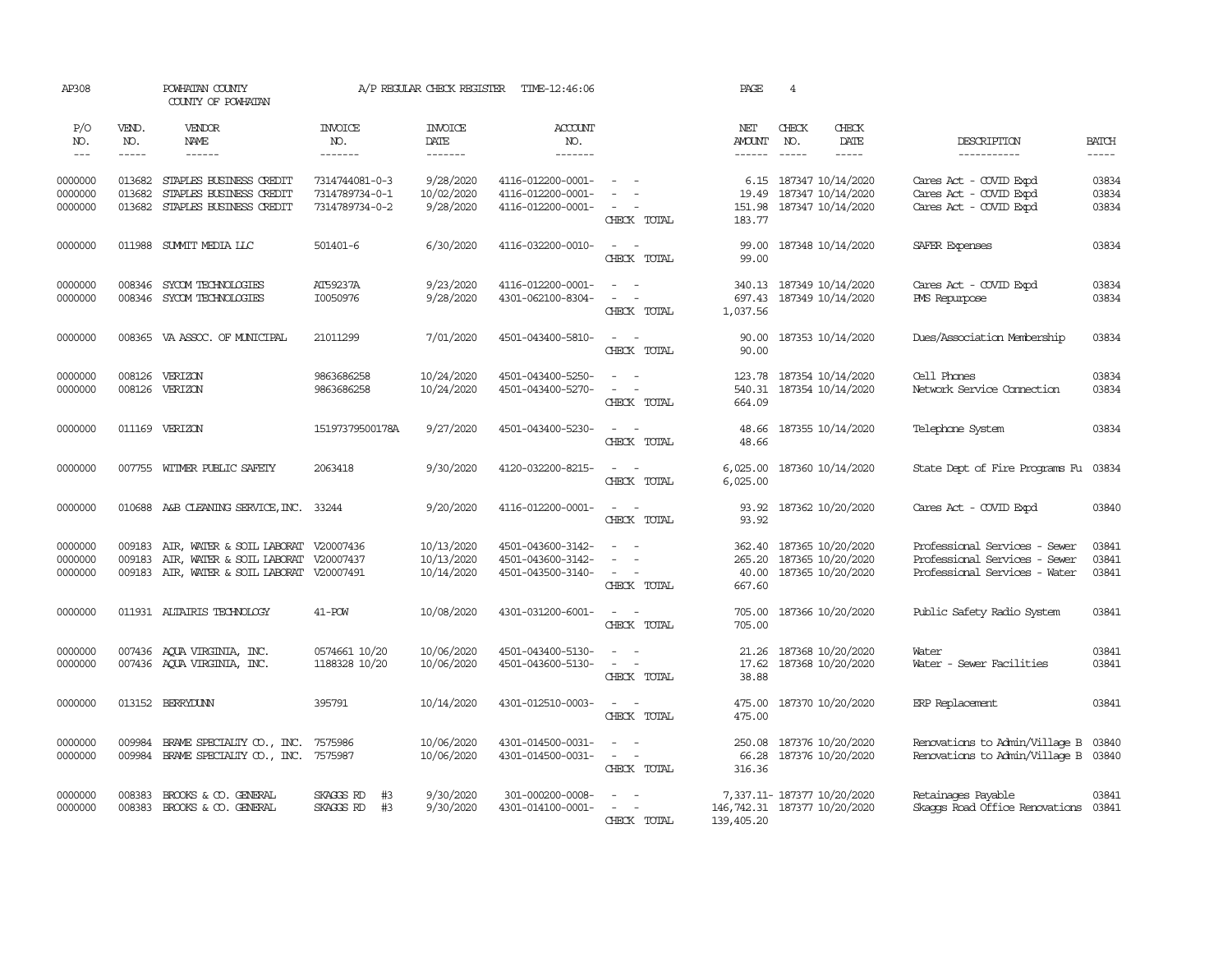| AP308                       |                             | POWHATAN COUNTY<br>COUNTY OF POWHATAN                    |                                    | A/P REGULAR CHECK REGISTER        | TIME-12:46:06                          |                                                                                                           | PAGE                                | 5                                                        |                                                                  |                             |
|-----------------------------|-----------------------------|----------------------------------------------------------|------------------------------------|-----------------------------------|----------------------------------------|-----------------------------------------------------------------------------------------------------------|-------------------------------------|----------------------------------------------------------|------------------------------------------------------------------|-----------------------------|
| P/O<br>NO.<br>$\frac{1}{2}$ | VEND.<br>NO.<br>$- - - - -$ | VENDOR<br>NAME<br>$- - - - - -$                          | <b>INVOICE</b><br>NO.<br>-------   | <b>INVOICE</b><br>DATE<br>------- | ACCOUNT<br>NO.<br>-------              |                                                                                                           | NET<br><b>AMOUNT</b><br>------      | CHECK<br>CHECK<br>NO.<br>DATE<br>$\cdots$<br>$- - - - -$ | DESCRIPTION<br>-----------                                       | <b>BATCH</b><br>$- - - - -$ |
| 0000000                     | 006965                      | CINTAS CORPORATION                                       | 4064359402                         | 10/14/2020                        | 4501-043400-6011-                      | $\sim$ $ -$<br>CHECK TOTAL                                                                                | 14.12<br>14.12                      | 187379 10/20/2020                                        | Uniforms                                                         | 03841                       |
| 0000000<br>0000000          | 007147                      | DRAPER ADEN ASSOCIATES<br>007147 DRAPER ADEN ASSOCIATES, | 2020090211<br>2020090211           | 9/30/2020<br>9/30/2020            | 4501-043500-3140-<br>4501-043600-3142- | $\sim$ $ -$<br>$\sim$<br>$\sim$ $-$<br>CHECK TOTAL                                                        | 1,050.00<br>1,050.00<br>2,100.00    | 187387 10/20/2020<br>187387 10/20/2020                   | Professional Services - Water<br>Professional Services - Sewer   | 03841<br>03841              |
| 0000000                     |                             | 013705 EAGLE TELESERVICES, INC.                          | DEPOSIT REFUND                     | 10/09/2020                        | 501-000200-0003-                       | $\sim$ $ -$<br>CHECK TOTAL                                                                                | 400.00<br>400.00                    | 187390 10/20/2020                                        | Customer Deposits Payable                                        | 03840                       |
| 0000000<br>0000000          | 011224<br>011224            | ELECTRONIC SYSTEMS, INC.<br>ELECTRONIC SYSTEMS, INC.     | 1651358<br>1651358                 | 10/12/2020<br>10/12/2020          | 4501-043400-3320-<br>4501-043400-3320- | $\overline{\phantom{a}}$<br>- -<br>$\sim$<br>$\sim$<br>CHECK TOTAL                                        | 45.25<br>33.44<br>78.69             | 187391 10/20/2020<br>187391 10/20/2020                   | Maintenance and Service Contra<br>Maintenance and Service Contra | 03841<br>03841              |
| 0000000                     |                             | 006510 EMERGENCY SERVICES                                | 443                                | 10/12/2020                        | 4120-032300-3110-                      | $\sim$ $ -$<br>CHECK TOTAL                                                                                | 32,876.55<br>32,876.55              | 187392 10/20/2020                                        | Contract Services-Daytime Cove 03840                             |                             |
| 0000000                     |                             | 009639 EMS MANAGEMENT &                                  | 040660                             | 9/30/2020                         | 4120-032300-5845-                      | $\sim$ $ \sim$<br>CHECK TOTAL                                                                             | 2,011.48                            | 2,011.48 187393 10/20/2020                               | EMS Transport Third Party Bill 03840                             |                             |
| 0000000<br>0000000          | 013007<br>013007            | GANNETT FLEMING INC<br>GANNETT FLEMING INC               | 66450.02*101908<br>66450.03*101909 | 10/08/2020<br>10/08/2020          | 4301-012510-0002-<br>4301-012510-0002- | $\sim$ $ -$<br>$\sim$<br>$\sim$<br>CHECK TOTAL                                                            | 652.58<br>1,077.48                  | 424.90 187400 10/20/2020<br>187400 10/20/2020            | IT Improvements<br>IT Improvements                               | 03840<br>03840              |
| 0000000                     |                             | 006912 HURRICANE FENCE CO.                               | 2027070                            | 10/05/2020                        | 4301-014100-0001-                      | $\sim$ $ -$<br>CHECK TOTAL                                                                                | 2,640.00<br>2,640.00                | 187403 10/20/2020                                        | Skaops Road Office Renovations                                   | 03841                       |
| 0000000                     |                             | 000166 LUCK STONE CORP.                                  | IV-101300347                       | 9/30/2020                         | 4301-062100-8304-                      | $\sim$<br>$\sim$<br>CHECK TOTAL                                                                           | 68.34                               | 68.34 187407 10/20/2020                                  | PMS Repurpose                                                    | 03841                       |
| 0000000<br>0000000          |                             | 010924 MITCHELL PEST<br>010924 MITCHELL PEST             | 135322<br>136737                   | 9/25/2020<br>9/25/2020            | 4501-043600-3320-<br>4501-043600-3320- | $\omega_{\rm{max}}$ and $\omega_{\rm{max}}$<br>$\omega_{\rm{max}}$ and $\omega_{\rm{max}}$<br>CHECK TOTAL | 95.00<br>95.00<br>190.00            | 187412 10/20/2020<br>187412 10/20/2020                   | Maintenance and Svc Contracts<br>Maintenance and Svc Contracts   | 03841<br>03841              |
| 0000000                     |                             | 000620 R.C. GOODWYN & SONS, INC 0928554                  |                                    | 9/29/2020                         | 4301-062100-8304-                      | $\sim$<br>$\sim$<br>CHECK TOTAL                                                                           | 28.61<br>28.61                      | 187423 10/20/2020                                        | PMS Repurpose                                                    | 03841                       |
| 0000000                     |                             | 011988 SUMMIT MEDIA LLC                                  | 501401-9                           | 9/30/2020                         | 4116-032200-0010-                      | $\sim$ $ \sim$<br>CHECK TOTAL                                                                             | 99.00<br>99.00                      | 187431 10/20/2020                                        | SAFER Expenses                                                   | 03841                       |
| 0000000                     |                             | 006679 TREASURER, CHESTERFIELD                           | 2015393 9/20                       | 9/30/2020                         | 4501-043500-5112-                      | $\omega_{\rm{max}}$ and $\omega_{\rm{max}}$<br>CHECK TOTAL                                                | 59,692.86                           | 59,692.86 187438 10/20/2020                              | Chesterfield Bi-monthly Fees                                     | 03841                       |
| 0000000<br>0000000          | 012407<br>012407            | UTILITY SERVICE CO. INC.<br>UTILITY SERVICE CO. INC.     | 514900<br>519291                   | 8/21/2020<br>10/01/2020           | 4502-046000-8300-<br>4502-046000-8300- | $\sim$<br>$\sim$<br>$\sim$<br>$\sim$<br>CHECK TOTAL                                                       | 63,347.00<br>14,405.00<br>77,752.00 | 187439 10/20/2020<br>187439 10/20/2020                   | Flat Rock Water Tower<br>Flat Rock Water Tower                   | 03841<br>03841              |
| 0000000                     |                             | 011767 VILLAGE BUILDING COMPANY, 192                     |                                    | 10/01/2020                        | 4116-012200-0001-                      | $\sim$ $ \sim$<br>CHECK TOTAL                                                                             | 4,070.00                            | 4,070.00 187442 10/20/2020                               | Cares Act - COVID Expd                                           | 03841                       |
| 0000000                     |                             | 009183 AIR, WATER & SOIL LABORAT V20007623               |                                    | 10/20/2020                        | 4501-043600-3142-                      | $\overline{\phantom{a}}$<br>$\sim$                                                                        |                                     | 133.60 187545 10/27/2020                                 | Professional Services - Sewer                                    | 03847                       |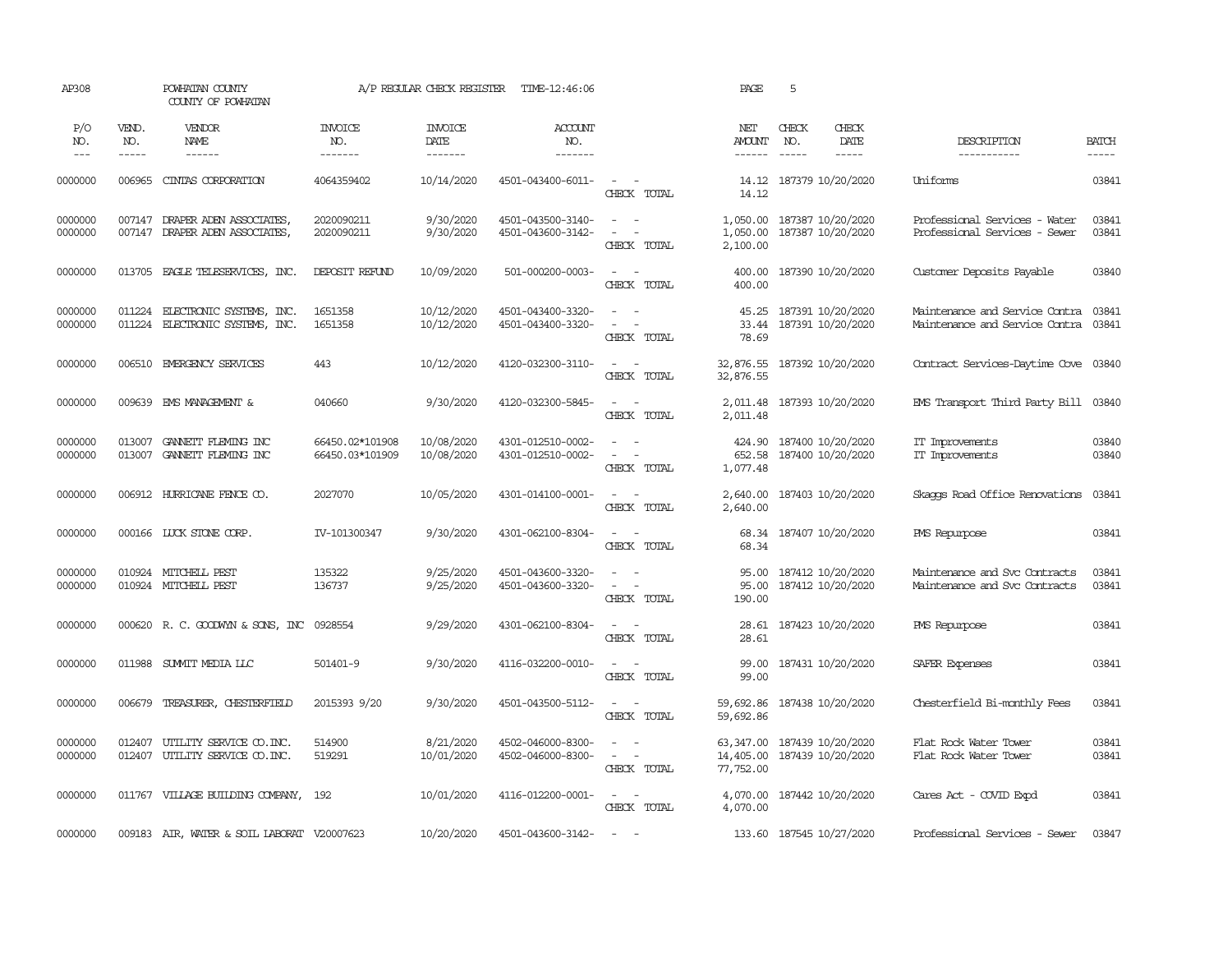| AP308                                               |                                                | POWHATAN COUNTY<br>COUNTY OF POWHATAN                                                                                |                                            | A/P REGULAR CHECK REGISTER                                         | TIME-12:46:06                                                                                         |                                                                       | PAGE                                                                                                                                                     | 6                                                    |                              |                                                                                                                                |                                           |
|-----------------------------------------------------|------------------------------------------------|----------------------------------------------------------------------------------------------------------------------|--------------------------------------------|--------------------------------------------------------------------|-------------------------------------------------------------------------------------------------------|-----------------------------------------------------------------------|----------------------------------------------------------------------------------------------------------------------------------------------------------|------------------------------------------------------|------------------------------|--------------------------------------------------------------------------------------------------------------------------------|-------------------------------------------|
| P/O<br>NO.<br>$---$                                 | VEND.<br>NO.<br>$- - - - -$                    | VENDOR<br>NAME<br>$- - - - - -$                                                                                      | <b>INVOICE</b><br>NO.<br>-------           | <b>INVOICE</b><br>DATE<br>--------                                 | ACCOUNT<br>NO.<br>$- - - - - - -$                                                                     |                                                                       | NET<br><b>AMOUNT</b><br>$- - - - - -$                                                                                                                    | CHECK<br>NO.<br>$---$                                | CHECK<br>DATE<br>$- - - - -$ | DESCRIPTION<br>-----------                                                                                                     | <b>BATCH</b><br>$- - - - -$               |
| 0000000                                             |                                                | 009183 AIR, WATER & SOIL LABORAT V20007624                                                                           |                                            | 10/20/2020                                                         | 4501-043600-3142-                                                                                     | $\sim$ $ \sim$<br>CHECK TOTAL                                         | 111.80<br>245.40                                                                                                                                         | 187545 10/27/2020                                    |                              | Professional Services - Sewer                                                                                                  | 03847                                     |
| 0000000                                             |                                                | 008117 AUTOMATIC CONTROLS OF VA                                                                                      | 200679                                     | 10/14/2020                                                         | 4501-043600-3310-                                                                                     | $\sim$ $ \sim$<br>CHECK TOTAL                                         | 4,445.42                                                                                                                                                 | 4,445.42 187550 10/27/2020                           |                              | Repairs and Maintenance                                                                                                        | 03847                                     |
| 0000000                                             |                                                | 013716 BLACKWELL HOME INSPECTION OCT INSP                                                                            |                                            | 10/22/2020                                                         | 4410-053910-5647-                                                                                     | $\sim$<br>$\sim$<br>CHECK TOTAL                                       | 335.00<br>335.00                                                                                                                                         | 187552 10/27/2020                                    |                              | Curtis Family Grant                                                                                                            | 03847                                     |
| 0000000                                             |                                                | 007296 BOUND TREE MEDICAL, LLC                                                                                       | 83812234                                   | 10/16/2020                                                         | 4120-032301-6013-                                                                                     | $\sim$ $ \sim$<br>CHECK TOTAL                                         | 130.34                                                                                                                                                   | 130.34 187556 10/27/2020                             |                              | Medical Supplies                                                                                                               | 03847                                     |
| 0000000<br>0000000                                  |                                                | 013711 BRAME SPECIALTY CO INC<br>013711 BRAME SPECIALITY CO INC                                                      | 7577275<br>7579981                         | 10/29/2020<br>10/15/2020                                           | 4116-012200-0001-<br>4116-012200-0001-                                                                | $\sim$<br>$\sim$<br>$\sim$ $-$<br>$\sim$<br>CHECK TOTAL               | 1,882.80 187557 10/27/2020<br>1,442.75<br>3,325.55                                                                                                       |                                                      | 187557 10/27/2020            | Cares Act - COVID Expd<br>Cares Act - COVID Expd                                                                               | 03845<br>03845                            |
| 0000000                                             |                                                | 013713 BUCKEYE CLEANING CENTER                                                                                       | 90275864                                   | 10/16/2020                                                         | 4116-012200-0001-                                                                                     | $\sim$ $  -$<br>CHECK TOTAL                                           | 35.36<br>35.36                                                                                                                                           |                                                      | 187559 10/27/2020            | Cares Act - COVID Expd                                                                                                         | 03845                                     |
| 0000000                                             | 000540                                         | CENTRAL VIRGINIA WASTE                                                                                               | 25938                                      | 10/14/2020                                                         | 4501-043400-3185-                                                                                     | $\sim$ $ \sim$<br>CHECK TOTAL                                         | 54.94                                                                                                                                                    | 54.94 187560 10/27/2020                              |                              | Trash Removal                                                                                                                  | 03843                                     |
| 0000000<br>0000000                                  | 000860<br>000860                               | DOMINION ENERGY VIRGINIA<br>DOMINION ENERGY VIRGINIA                                                                 | 0998223150 10<br>9052426195 10             | 10/01/2020<br>10/01/2020                                           | 4501-043600-5110-<br>4501-043600-5110-                                                                | $\sim$ $ \sim$<br>$\sim$ $ -$<br>CHECK TOTAL                          | 98.29<br>218.86                                                                                                                                          | 187568 10/27/2020<br>120.57 187568 10/27/2020        |                              | Electricity<br>Electricity                                                                                                     | 03847<br>03847                            |
| 0000000<br>0000000<br>0000000                       | 013712<br>013712                               | FERGUSON FACILITIES SUPPL<br>FERGUSON FACILITIES SUPPL<br>013712 FERGUSON FACILITIES SUPPL                           | 6254031<br>6254055<br>6277833              | 10/05/2020<br>10/05/2020<br>10/08/2020                             | 4116-012200-0001-<br>4116-012200-0001-<br>4116-012200-0001-                                           | $\sim$<br>$\sim$<br>$\sim$<br>$\sim$<br>$\sim$ $ \sim$<br>CHECK TOTAL | 4,934.65<br>5,354.74                                                                                                                                     | 266.67 187569 10/27/2020<br>153.42 187569 10/27/2020 | 187569 10/27/2020            | Cares Act - COVID Expd<br>Cares Act - COVID Expd<br>Cares Act - COVID Expd                                                     | 03845<br>03845<br>03845                   |
| 0000000                                             |                                                | 006013 GRAINGER                                                                                                      | 9674305900                                 | 10/05/2020                                                         | 4301-062100-8304-                                                                                     | $\sim$<br>CHECK TOTAL                                                 | 305.85<br>305.85                                                                                                                                         | 187572 10/27/2020                                    |                              | PMS Repurpose                                                                                                                  | 03843                                     |
| 0000000                                             |                                                | 013708 HAMILTON, NAN S.                                                                                              | 20-900383                                  | 10/08/2020                                                         | 3120-016050-0001-                                                                                     | $\sim$ $ -$<br>CHECK TOTAL                                            | 50.00<br>50.00                                                                                                                                           | 187575 10/27/2020                                    |                              | Fees for Rescue Transport Serv                                                                                                 | 03843                                     |
| 0000000                                             |                                                | 013714 HAMPDEN HILL CUSTOM BUILD CASH BOND 8/20                                                                      |                                            | 10/21/2020                                                         | 405-000200-0265-                                                                                      | $\sim$ $ \sim$<br>CHECK TOTAL                                         | 9,000.00<br>9,000.00                                                                                                                                     | 187576 10/27/2020                                    |                              | HAMPDEN HILL CUSTOM BUILDING                                                                                                   | 03847                                     |
| 0000000                                             |                                                | 006626 HUGUENOT VOLUNTEER FIRE                                                                                       | HEAVYRESCUE REB                            | 9/26/2020                                                          | 4301-012400-8301-                                                                                     | $\sim$ $ \sim$<br>CHECK TOTAL                                         | 22,799.39<br>22,799.39                                                                                                                                   | 187578 10/27/2020                                    |                              | Fire Department Equipment                                                                                                      | 03843                                     |
| 0000000                                             |                                                | 013710 HULL, ETLEEN                                                                                                  | 20-000873                                  | 10/09/2020                                                         | 3120-016050-0001-                                                                                     | $\sim$ $ \sim$<br>CHECK TOTAL                                         | 128.52                                                                                                                                                   | 128.52 187579 10/27/2020                             |                              | Fees for Rescue Transport Serv                                                                                                 | 03843                                     |
| 0000000<br>0000000<br>0000000<br>0000000<br>0000000 | 011207<br>011207<br>011207<br>011207<br>011207 | KINGMOR SUPPLY, INC.<br>KINGMOR SUPPLY, INC.<br>KINGMOR SUPPLY, INC.<br>KINGMOR SUPPLY, INC.<br>KINGMOR SUPPLY, INC. | 132174<br>20960<br>20961<br>20975<br>20976 | 10/13/2020<br>10/15/2020<br>10/15/2020<br>10/15/2020<br>10/15/2020 | 4116-012200-0001-<br>4116-012200-0001-<br>4116-012200-0001-<br>4116-012200-0001-<br>4116-012200-0001- | $\sim$<br>$\sim$<br>$\sim$<br>$\sim$ $\sim$                           | 27, 121.50 187582 10/27/2020<br>3, 163.50 187582 10/27/2020<br>3, 163.50 187582 10/27/2020<br>3, 163.50 187582 10/27/2020<br>3, 163.50 187582 10/27/2020 |                                                      |                              | Cares Act - COVID Expd<br>Cares Act - COVID Expd<br>Cares Act - COVID Expd<br>Cares Act - COVID Expd<br>Cares Act - COVID Expd | 03845<br>03845<br>03845<br>03845<br>03845 |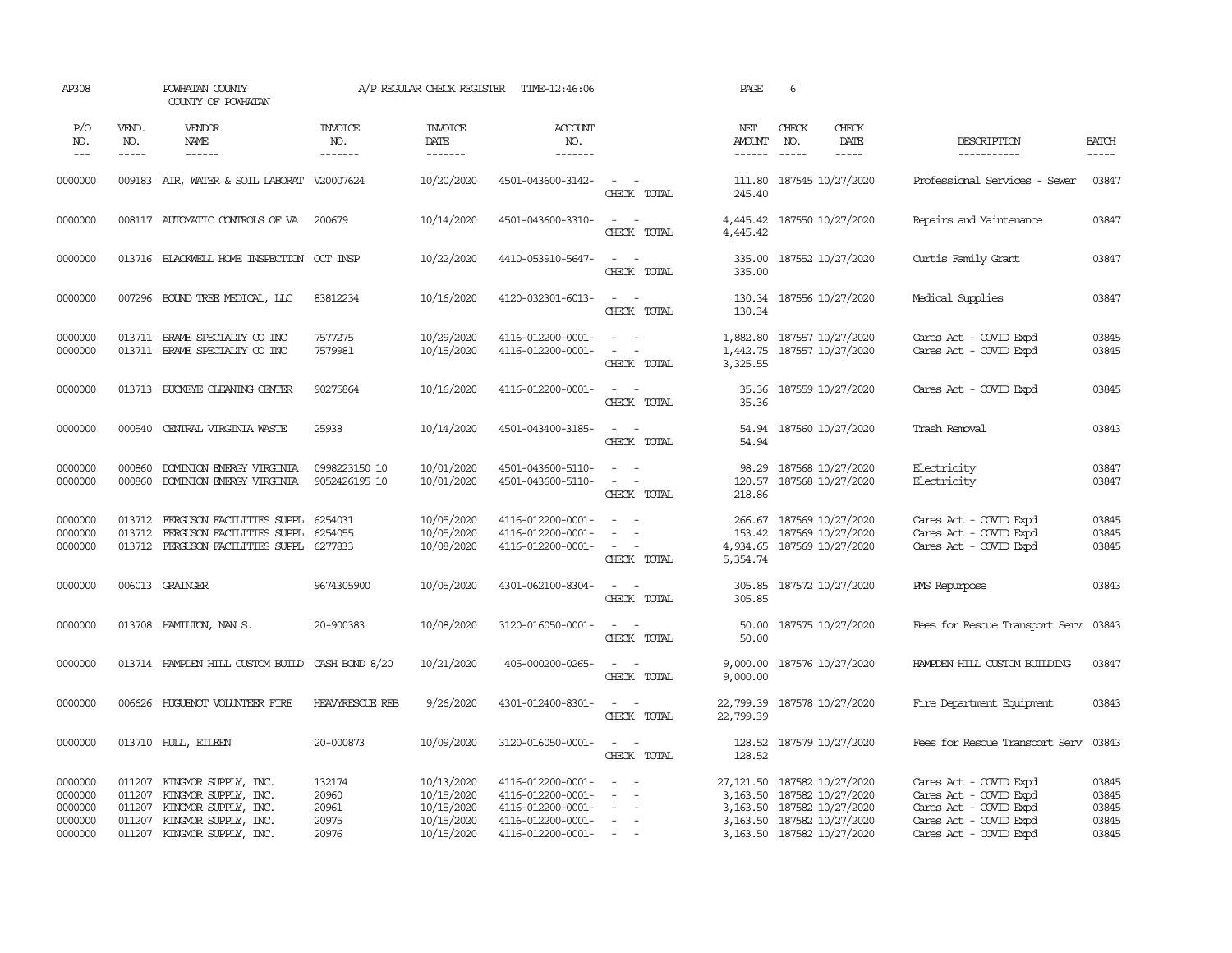| AP308                                               |                            | POWHATAN COUNTY<br>COUNTY OF POWHATAN                                                                                              |                                                                                                                                                                                                                                                                                                                                                                                                                                                                                        |                                                                    | A/P REGULAR CHECK REGISTER TIME-12:46:06                                                              |                                                                         | PAGE                                                 | $7\phantom{.0}$ |                                                                                                                                                         |                                                                                                                                |                                           |
|-----------------------------------------------------|----------------------------|------------------------------------------------------------------------------------------------------------------------------------|----------------------------------------------------------------------------------------------------------------------------------------------------------------------------------------------------------------------------------------------------------------------------------------------------------------------------------------------------------------------------------------------------------------------------------------------------------------------------------------|--------------------------------------------------------------------|-------------------------------------------------------------------------------------------------------|-------------------------------------------------------------------------|------------------------------------------------------|-----------------|---------------------------------------------------------------------------------------------------------------------------------------------------------|--------------------------------------------------------------------------------------------------------------------------------|-------------------------------------------|
| P/O<br>NO.                                          | VEND.<br>NO.               | VENDOR<br>NAME                                                                                                                     | <b>INVOICE</b><br>NO.                                                                                                                                                                                                                                                                                                                                                                                                                                                                  | <b>INVOICE</b><br>DATE                                             | <b>ACCOUNT</b><br>NO.                                                                                 |                                                                         | NET<br>AMOUNT                                        | CHECK<br>NO.    | CHECK<br>DATE                                                                                                                                           | DESCRIPTION                                                                                                                    | <b>BATCH</b>                              |
| $---$                                               | $- - - - -$                | $- - - - - -$                                                                                                                      | $\begin{array}{cccccccccc} \multicolumn{2}{c}{} & \multicolumn{2}{c}{} & \multicolumn{2}{c}{} & \multicolumn{2}{c}{} & \multicolumn{2}{c}{} & \multicolumn{2}{c}{} & \multicolumn{2}{c}{} & \multicolumn{2}{c}{} & \multicolumn{2}{c}{} & \multicolumn{2}{c}{} & \multicolumn{2}{c}{} & \multicolumn{2}{c}{} & \multicolumn{2}{c}{} & \multicolumn{2}{c}{} & \multicolumn{2}{c}{} & \multicolumn{2}{c}{} & \multicolumn{2}{c}{} & \multicolumn{2}{c}{} & \multicolumn{2}{c}{} & \mult$ | $- - - - - - -$                                                    | $- - - - - - -$                                                                                       |                                                                         |                                                      | $---$           | $- - - - -$                                                                                                                                             | -----------                                                                                                                    | $\frac{1}{2}$                             |
| 0000000<br>0000000<br>0000000<br>0000000<br>0000000 | 011207<br>011207<br>011207 | 011207 KINGMOR SUPPLY, INC.<br>011207 KINGMOR SUPPLY, INC.<br>KINGMOR SUPPLY, INC.<br>KINGMOR SUPPLY, INC.<br>KINGMOR SUPPLY, INC. | 20977<br>20978<br>20979<br>20980<br>20981                                                                                                                                                                                                                                                                                                                                                                                                                                              | 10/15/2020<br>10/15/2020<br>10/15/2020<br>10/15/2020<br>10/15/2020 | 4116-012200-0001-<br>4116-012200-0001-<br>4116-012200-0001-<br>4116-012200-0001-<br>4116-012200-0001- | $\sim$ $ -$<br>$\sim$<br>$\sim$<br>$\sim$<br>$\sim$ $ -$<br>CHECK TOTAL | 55,593.00                                            |                 | 3, 163.50 187582 10/27/2020<br>3, 163.50 187582 10/27/2020<br>3, 163.50 187582 10/27/2020<br>3, 163.50 187582 10/27/2020<br>3, 163.50 187582 10/27/2020 | Cares Act - COVID Expd<br>Cares Act - COVID Expd<br>Cares Act - COVID Expd<br>Cares Act - COVID Expd<br>Cares Act - COVID Expd | 03845<br>03845<br>03845<br>03845<br>03845 |
| 0000000<br>0000000<br>0000000                       | 011207                     | 011207 KINGMOR SUPPLY, INC.<br>KINGMOR SUPPLY, INC.<br>011207 KINGMOR SUPPLY, INC.                                                 | 20982<br>20983<br>20984                                                                                                                                                                                                                                                                                                                                                                                                                                                                | 10/15/2020<br>10/15/2020<br>10/15/2020                             | 4116-012200-0001-<br>4116-012200-0001-<br>4116-012200-0001-                                           | $\sim$ $ -$<br>$\sim$ $ \sim$<br>$\sim$ $ -$<br>CHECK TOTAL             | 9,490.50                                             |                 | 3, 163.50 187583 10/27/2020<br>3,163.50 187583 10/27/2020<br>3, 163.50 187583 10/27/2020                                                                | Cares Act - COVID Expd<br>Cares Act - COVID Expd<br>Cares Act - COVID Expd                                                     | 03845<br>03845<br>03845                   |
| 0000000                                             |                            | 013678 MATTHEW WALSH LLC                                                                                                           | 1140                                                                                                                                                                                                                                                                                                                                                                                                                                                                                   | 10/19/2020                                                         | 4116-012200-0001-                                                                                     | $\sim$ $ \sim$<br>CHECK TOTAL                                           | 1,230.00                                             |                 | 1,230.00 187584 10/27/2020                                                                                                                              | Cares Act - COVID Expd                                                                                                         | 03845                                     |
| 0000000                                             |                            | 009276 MCCREIGHT, FRAN                                                                                                             | REIM LOWES                                                                                                                                                                                                                                                                                                                                                                                                                                                                             | 10/21/2020                                                         | 4116-012200-0001-                                                                                     | $\sim$ $ \sim$<br>CHECK TOTAL                                           | 30.74                                                |                 | 30.74 187585 10/27/2020                                                                                                                                 | Cares Act - COVID Expd                                                                                                         | 03847                                     |
| 0000000                                             |                            | 006610 MO-JOHNS SANITATION                                                                                                         | 131301                                                                                                                                                                                                                                                                                                                                                                                                                                                                                 | 10/02/2020                                                         | 4301-014500-0031-                                                                                     | $\sim$<br>$\sim$<br>CHECK TOTAL                                         | 297.26                                               |                 | 297.26 187587 10/27/2020                                                                                                                                | Renovations to Admin/Village B 03843                                                                                           |                                           |
| 0000000                                             |                            | 013546 MONTGOMERY CONSULTING LLC PAY APP 2                                                                                         |                                                                                                                                                                                                                                                                                                                                                                                                                                                                                        | 10/07/2020                                                         | 4301-014500-0031-                                                                                     | $\sim$ $ -$<br>CHECK TOTAL                                              | 64, 361.61 187589 10/27/2020<br>64, 361.61           |                 |                                                                                                                                                         | Renovations to Admin/Village B 03847                                                                                           |                                           |
| 0000000                                             | 006928                     | POWHATAN COUNTY DEPT. OF OCT PMT                                                                                                   |                                                                                                                                                                                                                                                                                                                                                                                                                                                                                        | 10/22/2020                                                         | 4410-053910-5647-                                                                                     | $\sim$ $ -$<br>CHECK TOTAL                                              | 1,000.00 187590 10/27/2020<br>1,000.00               |                 |                                                                                                                                                         | Curtis Family Grant                                                                                                            | 03847                                     |
| 0000000                                             |                            | 013548 PRODUCTIVE AV                                                                                                               | 120-10492                                                                                                                                                                                                                                                                                                                                                                                                                                                                              | 10/21/2020                                                         | 4116-012200-0001-                                                                                     | $\sim$ $ \sim$<br>CHECK TOTAL                                           | 7,997.65                                             |                 | 7,997.65 187591 10/27/2020                                                                                                                              | Cares Act - COVID Expd                                                                                                         | 03847                                     |
| 0000000                                             |                            | 013610 S&H UNIFORMS CORP                                                                                                           | 1983550                                                                                                                                                                                                                                                                                                                                                                                                                                                                                | 10/13/2020                                                         | 4116-012200-0001-                                                                                     | $\sim$ $ \sim$<br>CHECK TOTAL                                           | 250.00                                               |                 | 250.00 187593 10/27/2020                                                                                                                                | Cares Act - COVID Expd                                                                                                         | 03845                                     |
| 0000000                                             |                            | 007750 SHEEHY FORD AUTO STORES                                                                                                     | DEAL#158036                                                                                                                                                                                                                                                                                                                                                                                                                                                                            | 10/15/2020                                                         | 4301-012500-8301-                                                                                     | $\sim$ $ \sim$ $-$<br>CHECK TOTAL                                       | 34,931.90 187596 10/27/2020<br>34,931.90             |                 |                                                                                                                                                         | Sheriff's Vehicles                                                                                                             | 03847                                     |
| 0000000<br>0000000                                  | 006594<br>006594           | SOUTHSIDE ELECTRIC COOP<br>SOUTHSIDE ELECTRIC COOP                                                                                 | 63504003 10/20<br>63504013 10/20                                                                                                                                                                                                                                                                                                                                                                                                                                                       | 10/13/2020<br>10/13/2020                                           | 4501-043600-5110-<br>4501-043500-5110-                                                                | $\sim$ $ \sim$<br>$\sim$ $ -$<br>CHECK TOTAL                            | 1,911.22                                             |                 | 1,732.69 187597 10/27/2020<br>178.53 187597 10/27/2020                                                                                                  | Electricity<br>Electricity                                                                                                     | 03847<br>03847                            |
| 0000000<br>0000000<br>0000000                       | 001940<br>001940           | STANDBY SYSTEMS, INC.<br>STANDBY SYSTEMS, INC.<br>001940 STANDBY SYSTEMS, INC.                                                     | 09201744<br>10201752<br>10201753                                                                                                                                                                                                                                                                                                                                                                                                                                                       | 10/01/2020<br>10/05/2020<br>10/05/2020                             | 4501-043600-3320-<br>4501-043600-3320-<br>4501-043600-3320-                                           | $\sim$<br>$\sim$<br>$\sim$ $ -$<br>$\sim$ $ -$<br>CHECK TOTAL           | 466.00                                               |                 | 160.00 187598 10/27/2020<br>153.00 187598 10/27/2020<br>153.00 187598 10/27/2020                                                                        | Maintenance and Svc Contracts<br>Maintenance and Svc Contracts<br>Maintenance and Svc Contracts                                | 03844<br>03844<br>03844                   |
| 0000000<br>0000000                                  | 008015                     | STRYKER SALES CORPORATION 3166203M<br>008015 STRYKER SALES CORPORATION 3169495M                                                    |                                                                                                                                                                                                                                                                                                                                                                                                                                                                                        | 10/06/2020<br>10/08/2020                                           | 4116-012200-0001-<br>4116-012200-0001-                                                                | $\sim$ $ -$<br>CHECK TOTAL                                              | 5,408.00<br>63,468.80 187600 10/27/2020<br>68,876.80 |                 | 187600 10/27/2020                                                                                                                                       | Cares Act - COVID Expd<br>Cares Act - COVID Expd                                                                               | 03847<br>03847                            |
| 0000000<br>0000000                                  |                            | 013672 W. B. MASON CO. INC.<br>013672 W. B. MASON CO. INC.                                                                         | 214451767<br>214669312                                                                                                                                                                                                                                                                                                                                                                                                                                                                 | 10/07/2020<br>10/15/2020                                           | 4116-012200-0001-<br>4116-012200-0001-                                                                | $\sim$ $ \sim$<br>$\sim$<br>$\sim$                                      |                                                      |                 | 3,395.15 187606 10/27/2020<br>1,508.99 187606 10/27/2020                                                                                                | Cares Act - COVID Expd<br>Cares Act - COVID Expd                                                                               | 03845<br>03845                            |